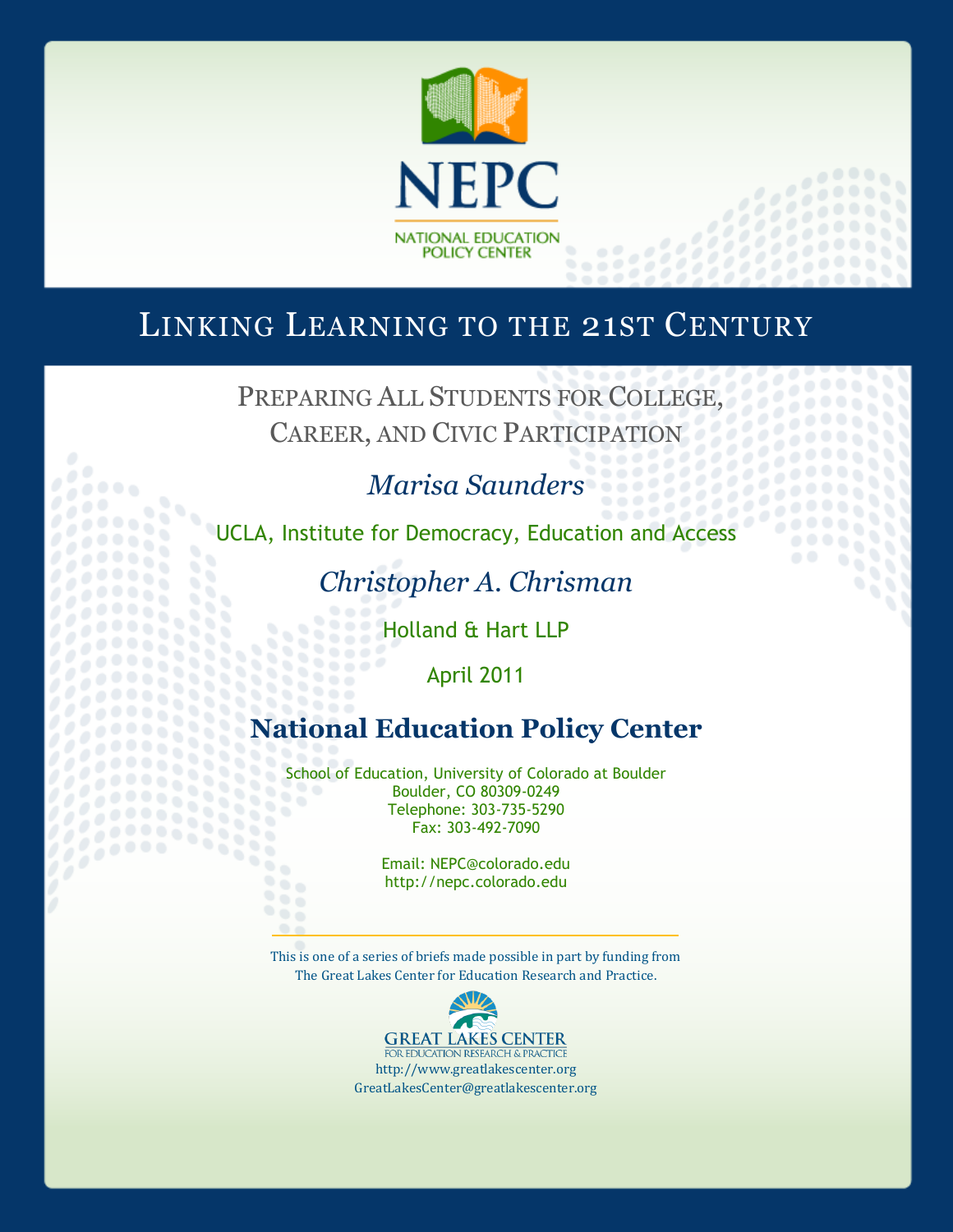Kevin Welner *Editor*

**William Mathis** *Managing Director*

# Erik Gunn *Managing Editor*

Briefs published by the National Education Policy Center (NEPC) are blind peer-reviewed by members of the Editorial Review Board. Visit http://nepc.colorado.edu to find all of these briefs. For information on the editorial board and its members, visit: http://nepc.colorado.edu/editorial-board.

Publishing Director: **Alex Molnar**

#### **Suggested Citation:**

Saunders, M. & Chrisman, C. (2011). *Linking Learning to the 21st Century: Preparing All Students for College, Career, And Civic Participation*. Boulder, CO: National Education Policy Center. Retrieved [date] from http://nepc.colorado.edu/publication/ linking-learning.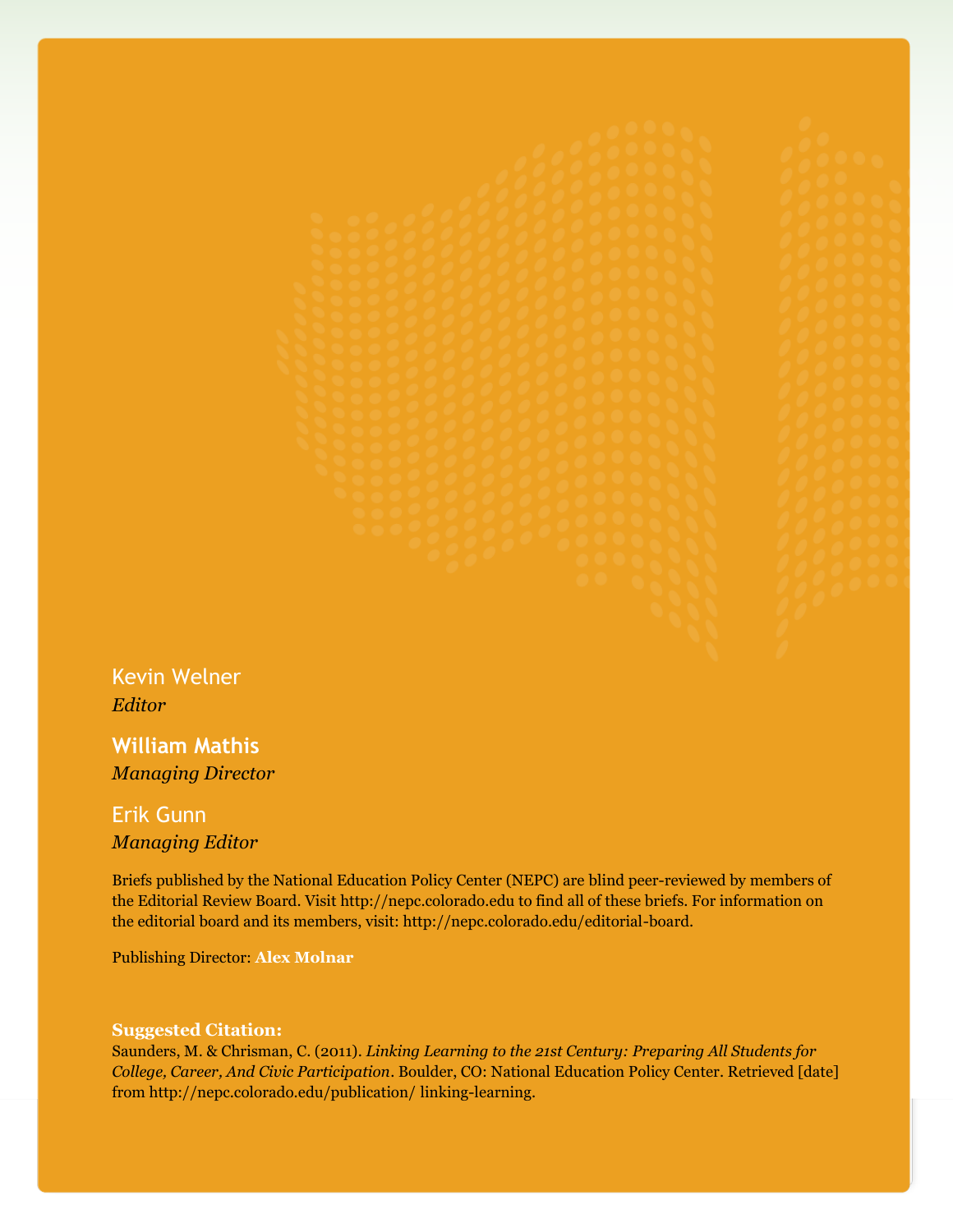# LINKING LEARNING TO THE 21ST CENTURY: PREPARING ALL STUDENTS FOR COLLEGE, CAREER, AND CIVIC PARTICIPATION\*

*Marisa Saunders, UCLA, Institute for Democracy, Education and Access Christopher A. Chrisman, Holland & Hart LLP*

## **Executive Summary**

*The* Stanley E. Foster Construction Tech Academy *is one of four small, diverse magnet schools housed in San Diego's Kearny High Educational Complex. Before 2004, the building housed an unsuccessful, urban high school. Each of the new four schools now offers a "Linked Learning" curriculum, providing all students with a rigorous college preparatory curriculum in a career-themed environment.†*

*Students enrolled in the Construction Technology Academy (CTA) attend classes in the former shop buildings, but the level of expectations and the nature of the teaching and learning are very different from that seen in old vocational education tracks. CTA's mission emphasizes college preparation integrated with the hands-on study of architecture, engineering and construction. The school uses a project-based learning environment focused on neighborhood concerns and needs. Each project is designed to prepare graduates for further education or for a professional path.*

*Instead of the old six-period day, courses are now combined into 75 to 90 minute blocks—each meeting a few times each week—that permit the flexible use of time for mastering academic subjects and exploring the world of construction, engineering, and architecture. The school's academic and vocational teachers share common planning time, during which they discuss their students' needs and adjust interdisciplinary assignments and learning supports. The principal makes home visits when students are struggling. The students are engaged by the thematic* 

\*This policy brief presents an update of a policy brief titled ―Multiple Pathways‖ that was originally released in late-2008. The new title reflects a broad change in the terminology used in the field: "Linked Learning" is the new name for the approach formerly referred to as "Multiple Pathways" in California and elsewhere. The core components and guiding principles discussed in this brief remain the same. Beyond the Foreword, the policy brief and model code sections presented below are largely unchanged from the earlier brief.

† This description is a shortened and modified version of a vignette presented in Oakes, J. & Saunders, M. (2008). ―Multiple Pathways: Promising to Prepare All High School Students for College, Career, and Civic Participation‖ in Oakes, J. and Saunders, M. (Eds.), *Beyond Tracking: Multiple Pathways to College, Career, and Civic Participation*. Cambridge, MA: Harvard Education Press.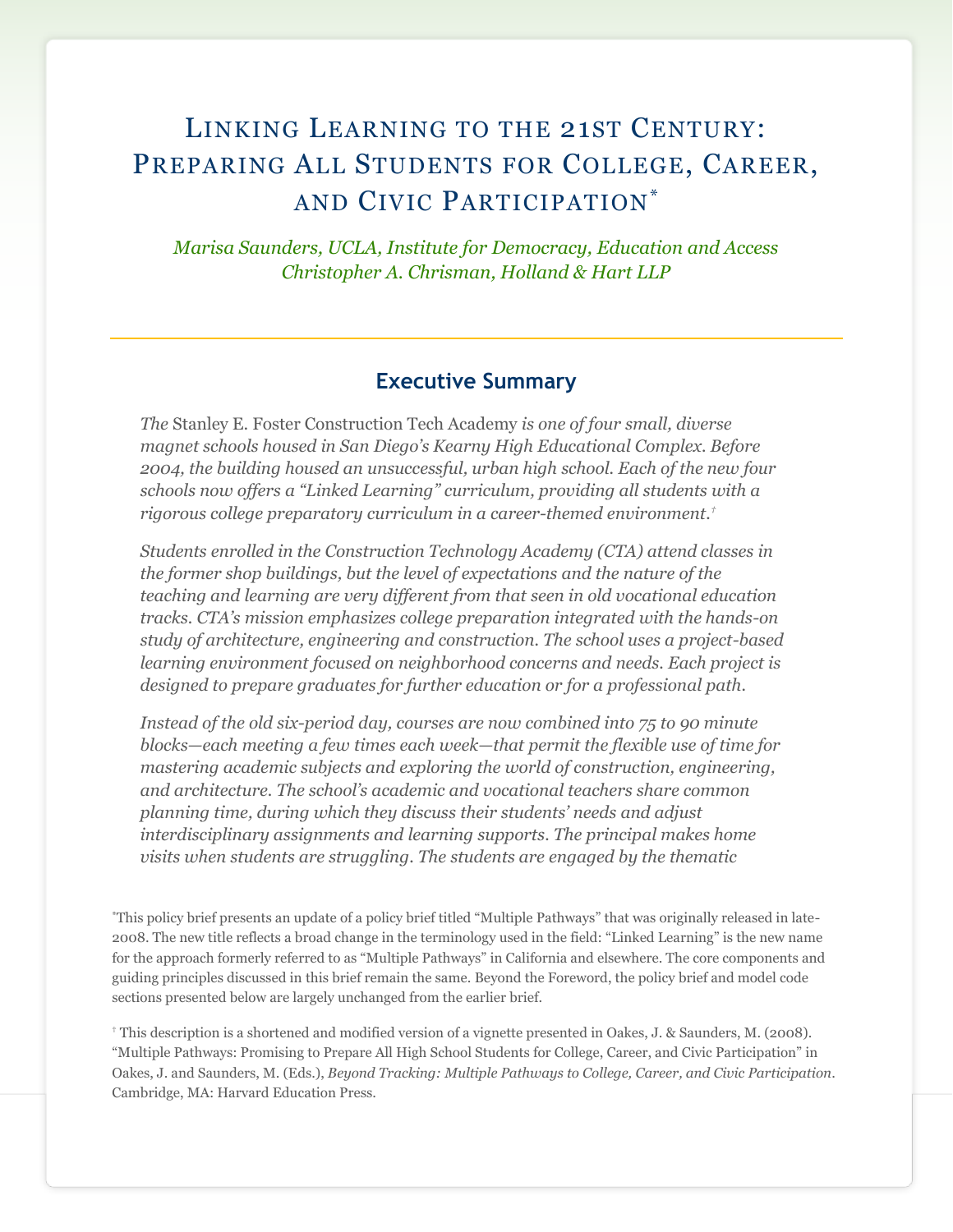*learning and their success is greatly facilitated by these supports and teaching approaches.*

*Students work in teams, using the latest industry design software and sophisticated computer equipment to complete pre-engineering courses as well as construction, engineering and architecture projects. The projects are supported by a host of mentors from the construction industry and require academic and technical skills and abilities.*

*CTA is not, however, primarily an occupational training program; Linked Learning is not vocational tracking. CTA students have access to Advanced Placement classes in 15 subjects and to other college-level courses. The school's contextual, hands-on pedagogy and rigorous curriculum prepare students for direct entry into college, apprenticeship programs, a job, or a career—whichever they choose. In fact, 81 percent of the members of CTA's 2007 graduating class were accepted to college; 36 percent were accepted to four-year universities. And these results are not due to selective attrition: the graduating class included 99 percent of the students who were enrolled as ninth graders four years earlier (a small number transferred to other high schools). The students who did not go to college entered apprenticeship programs or joined the military.*

Many states are currently developing high school reforms labeled "Linked Learning" (formerly known as Multiple Pathways) built on the fundamental insight that career and technical education can be academically rigorous. Linked Learning policies also allow students to gravitate to schooling themes that are personally relevant, and they hold the potential to substantially improve secondary schooling. The reform, as described in the attached brief and draft legislation, rests on three research-based propositions:

- **Learning both academic and technical knowledge is enhanced when the two are combined and contextualized in real-world situations;**
- **Connecting academics to such real-world contexts promotes student interest and engagement; and**
- **Students provided with both academic and career education are more likely to be able to later choose from the full range of postsecondary options.**

But if poorly designed or enacted, the reform will only maintain the same old vocational education programs or "alternative" schools, continuing discredited practices of ability tracking rather than transforming the comprehensive high school. A well-designed Linked Learning reform must include the following four essential components within each and every pathway:

- **A college-preparatory academic core that satisfies the course requirements for entry into a state's flagship public university, using project-based learning and other engaging classroom strategies;**
- **A professional/technical core well-grounded in academic and real-world standards;**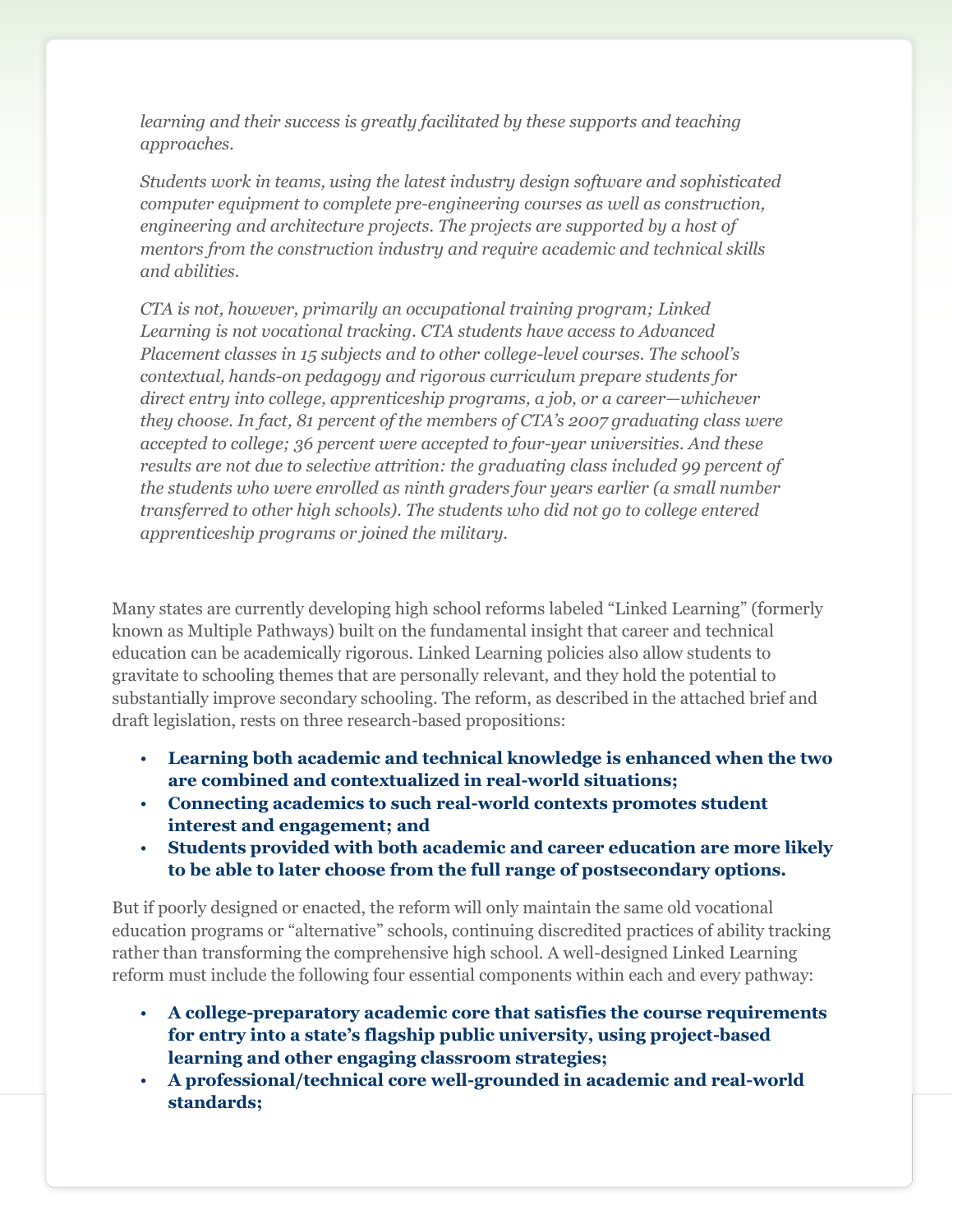- **Field-based learning and realistic workplace simulations that deepen students' understanding of academic and technical knowledge through application in real-world situations; and**
- **Additional support services to meet the particular needs of students and communities, which can include supplemental instruction, counseling, and transportation.**

This new brief, including proposed statutory language, meets these criteria for designing and implementing effective pathways. Such a genuine approach to Linked Learning will help to meet the learning needs of a diverse student population and respond to society's need for a productive workforce and engaged citizenry.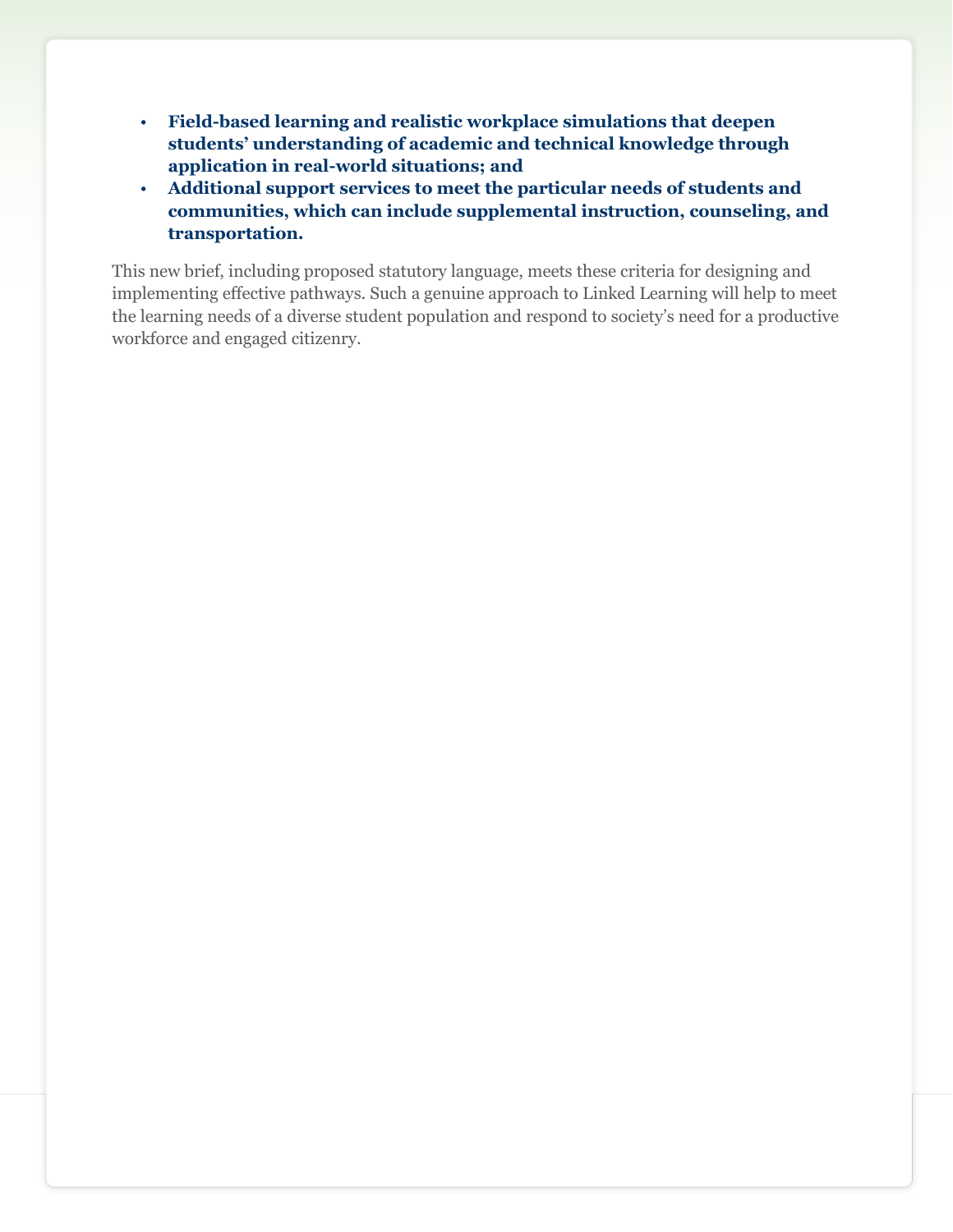# LINKING LEARNING TO THE 21ST CENTURY: PREPARING ALL STUDENTS FOR COLLEGE, CAREER, AND CIVIC PARTICIPATION

## **Foreword**

# **Revisiting 21st Century High Schools that Prepare All Students for College, Career, and Civic Participation**

In 2008, the authors of this brief introduced an approach to high school reform many were calling "Multiple Pathways." The reform, now referred to as "Linked Learning," aims to connect rigorous academic preparation, career and technical education, and opportunities to learn from real-world settings. Since 2008, a growing number of schools throughout the country have committed to providing their students with the academic and technical knowledge, skills, and abilities required to succeed in college and career. In California, for example, this approach has emerged as the primary high school transformation strategy for a number of districts.

In addition, the reform momentum has benefitted from new studies and a growing body of evidence that demonstrates the effectiveness of an integrated approach to transforming high school learning.<sup>1</sup> Key national and regional organizations have come together to establish criteria for identifying quality pathway programs.<sup>2</sup> This work has yielded a number of "certified" pathway programs, with more schools scheduled to undergo the review process in the coming year. <sup>3</sup>

The shift from "Multiple Pathways" to "Linked Learning" underscores the key principles and values of the approach—every Linked Learning program or pathway leads to the same destination: preparation to succeed in both college *and* career, not one or the other. <sup>4</sup> Such pathways are not set aside for only high- or low-achieving students; they serve all students within the school. Linked Learning is designed to capitalize on the relevance and engaging elements found in many career-and-technical education programs and also build on the academic challenges and supports found in many academic, college-preparatory programs.

The approach also seeks to disrupt the long-standing hierarchy that privileges college preparation and makes "work" preparation the default for those viewed as less able to succeed in college preparation. Rather, by contextualizing academic learning through real-world applications and opportunities, Linked Learning pathways expose students to the full range of postsecondary opportunities, including two- and four-year colleges, certification programs, apprenticeships, and immediate entry into the workplace. These key principles and values distinguish Linked Learning from other reform strategies that continue to fuel the fire in the long-standing debate presenting a false choice between "college-prep-for-all" and career and technical education.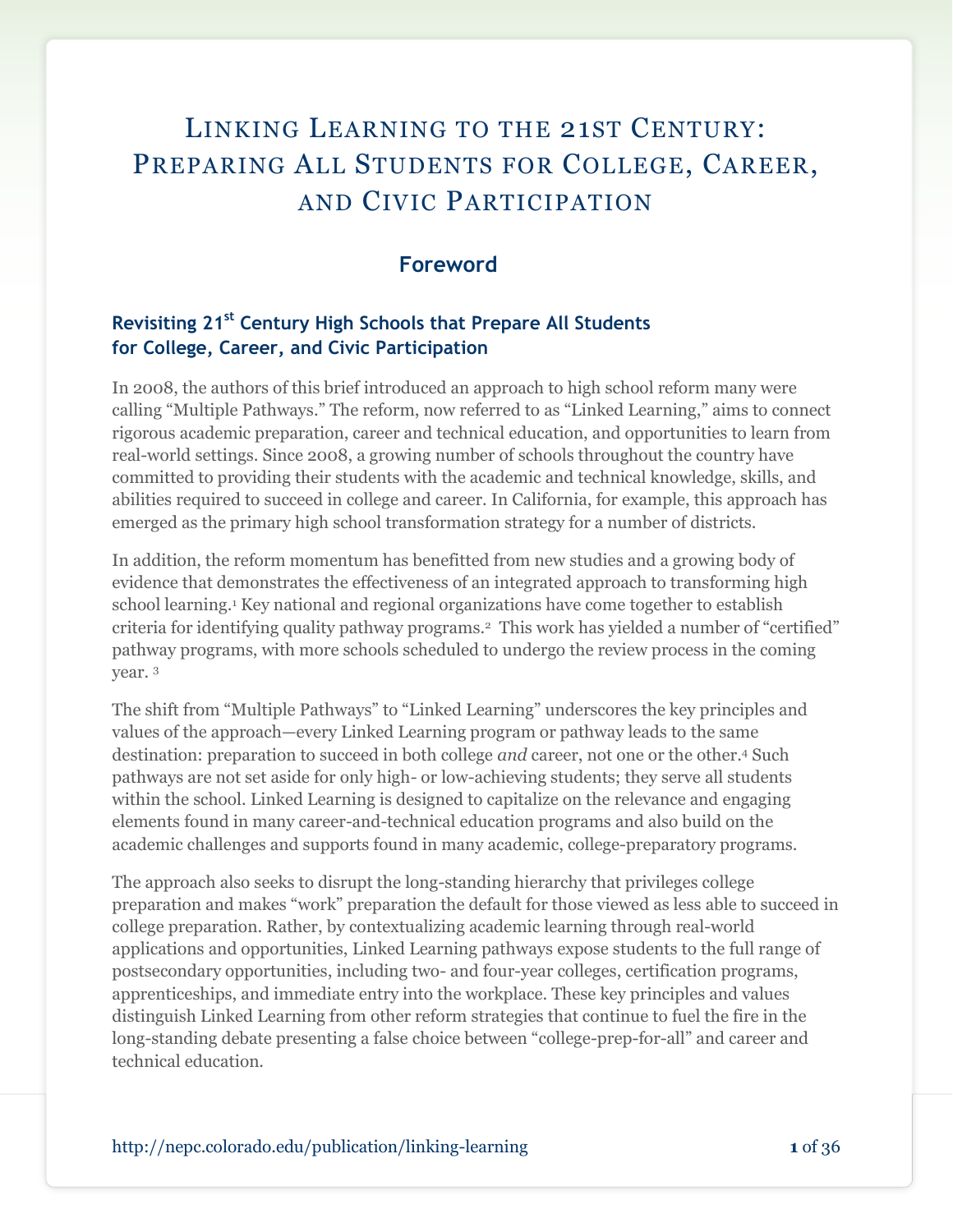This false-choice approach can been seen, for instance, in a recent report by Harvard's Pathways to Prosperity Project that critiques the push for college preparation for all. The report includes some useful insights and adds to the ongoing discussion. It explains, for instance, that too many young people continue to leave high school unprepared for success in college, careers, and civic life. Students, the report notes, are doomed to failure as long as we continue to believe that a classroom-based, one-size-fits-all approach can prepare young people for success in the 21st century: "it is time to widen our lens and to build a more finely articulated pathways system one that is richly diversified to align with the needs and interests of today's young people and better designed to meet the needs of the 21<sup>st</sup> century economy."<sup>5</sup>

But the new Harvard report falls short in its failure to consider the importance of comparable academic rigor in all pathways. That is, notwithstanding the helpful intent of the report's authors, the pathways described in the report could easily devolve into something very closely resembling the tracking systems that are near-universally denounced as harmful and

# *Linked Learning is designed to capitalize on the relevance and engaging elements found in many career-and-technical education programs and also build on the academic challenges and supports found in many academic, college-preparatory programs.*

discriminatory. To avoid this, we must be guided by history and efforts to mitigate the inequities of the past. And, we must be cautious not to create a system of vocationally identified themed schools or "pathways" with a narrow, industry-driven, economic focus. No pathways should ever come to resemble the old non-college bound tracks that have disproportionately housed students from racial, ethnic, or linguistic minority groups, those less affluent, and those whose parents did not attend college.<sup>6</sup>

To safeguard against this, and as described in the following brief, Linked Learning pathways maintain a college-as-an-option-for-all strategy.<sup>7</sup> These pathways require students to complete a state's flagship college preparation sequence of courses, although recognizing that there are many reasons why high school students will not go on to pursue or achieve college degrees immediately after high school graduation. Linked Learning pathways contextualize this learning, providing relevance by relating academic coursework to particular themes that connect to students' diverse interests, including those focused on a particular industry or career.<sup>8</sup> Importantly, this strategy addresses the issue of within-school and between-school tracking, and it reduces the risk of reproducing inequitable patterns of stratification within the workforce. Providing students who might otherwise enter the workforce directly out of high school with the opportunity to attend a postsecondary institution can disrupt existing workforce hierarchies. A college-as-an-option-for-all strategy also provides young people, including those who choose to enter the workforce directly after high school, with the knowledge, skills, and abilities to move adeptly between the workplace and postsecondary institutions (two-year or four-year colleges) as shifts in the economy, the future job market, and job requirements dictate.<sup>9</sup>

Notwithstanding the progress that has been made since the initial release of this brief, there is still more work to be done. Many of the potential obstacles we identified persist and the policies

http://nepc.colorado.edu/publication/linking-learning **2** of 36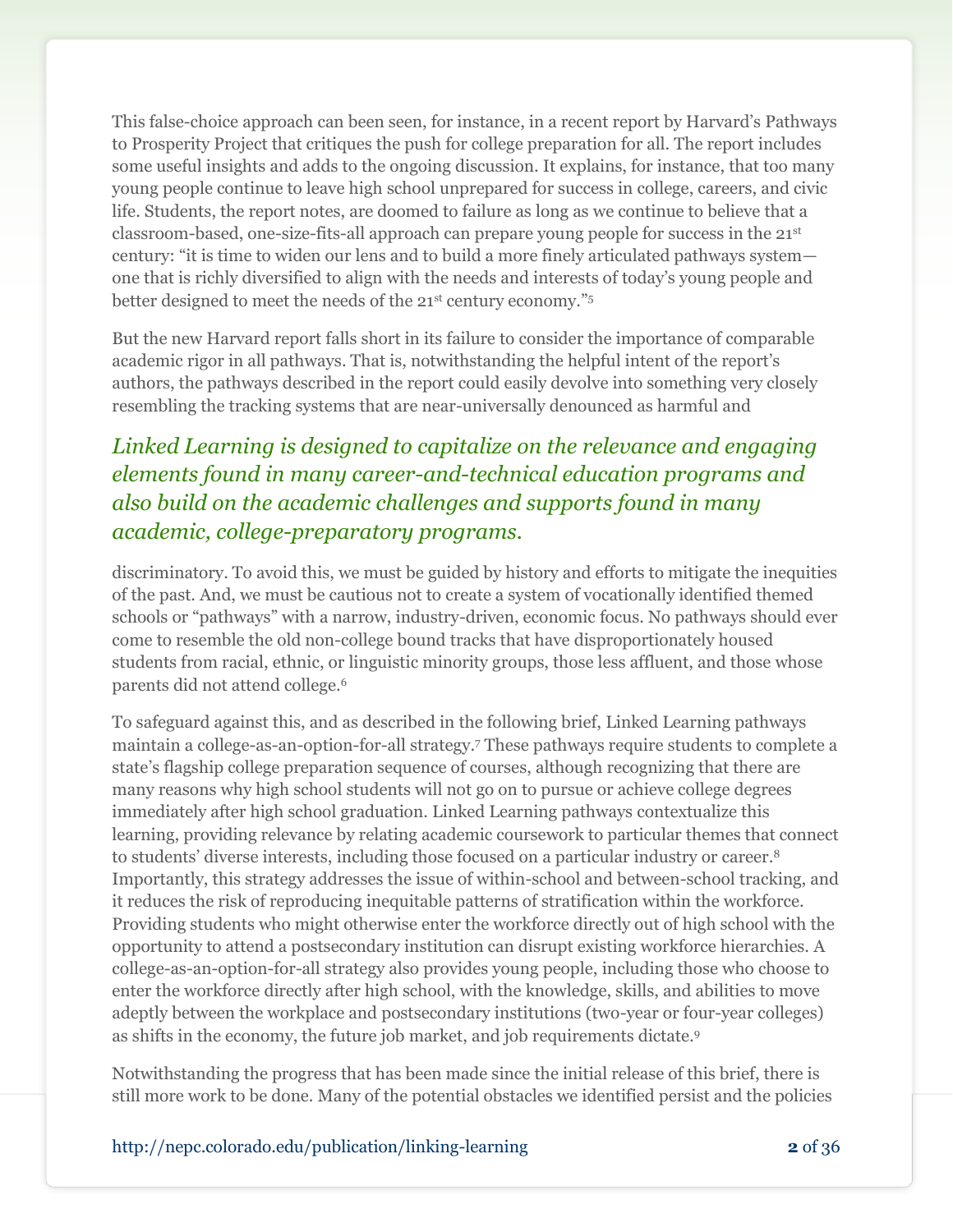proposed remain critical to enhancing the capacity of states to create, strengthen, and sustain Linked Learning.

# **Introduction**

Today's high schools are not working. Dropout rates are high, and many students who graduate lack the academic and/or technical knowledge and skills required to succeed in college and careers. Reformers debate whether high school students need more rigorous academics (i.e., a universal college preparatory curriculum) *or* a more relevant career-related curriculum. These arguments often center on what is best for the economy, future workforce needs, an increasingly diverse population, alarming graduation rates, and best practice.

This brief builds upon the concept of *Linked Learning* (formerly known as *Multiple Pathways*), an approach to high school reform that takes advantage of the synergistic benefits of *both* college and career preparation. We also identify potential obstacles to Linked Learning reform and propose policies through which states could enhance their capacity to create and strengthen Linked Learning programs.

# **What is Linked Learning?**

Linked Learning programs connect rigorous academic preparation, technical knowledge, and opportunities to learn from adult, real-world settings, including the workplace. The approach rests on three research-based propositions:

- 1. Learning both academic and technical knowledge is enhanced when the two are integrated and contextualized in authentic situations;
- 2. Connecting academics to real-world contexts promotes student interest and engagement; and
- 3. Students who gain both academic and career education stand the best chance of accessing the full range of postsecondary options and a solid start toward a personally and socially productive middle-class life.
- 4. That being said, Linked Learning is not a "one-size-fits-all" approach to high school education. Rather, students and their families choose among a variety of high school programs that provide the academic and real-world foundations that students need for advanced learning, training, and responsible public participation. While each pathway is academically challenging, the various "pathways" differ in their curricular emphasis (e.g., the thematic or career focus), in how courses are organized, in the extent to which students spend time on and off campus, in their relationship with colleges, and in their partnerships with business and industry. Linked Learning pathways can be offered through a variety of school structures, including career academies, industry/career majors in large high schools, magnet schools, small learning communities, and Regional Occupational Programs/Centers.

Despite their thematic and structural differences, each pathway consists of four essential components to ensure high standards, program coherence, and personalized learning:

#### http://nepc.colorado.edu/publication/linking-learning **3** of 36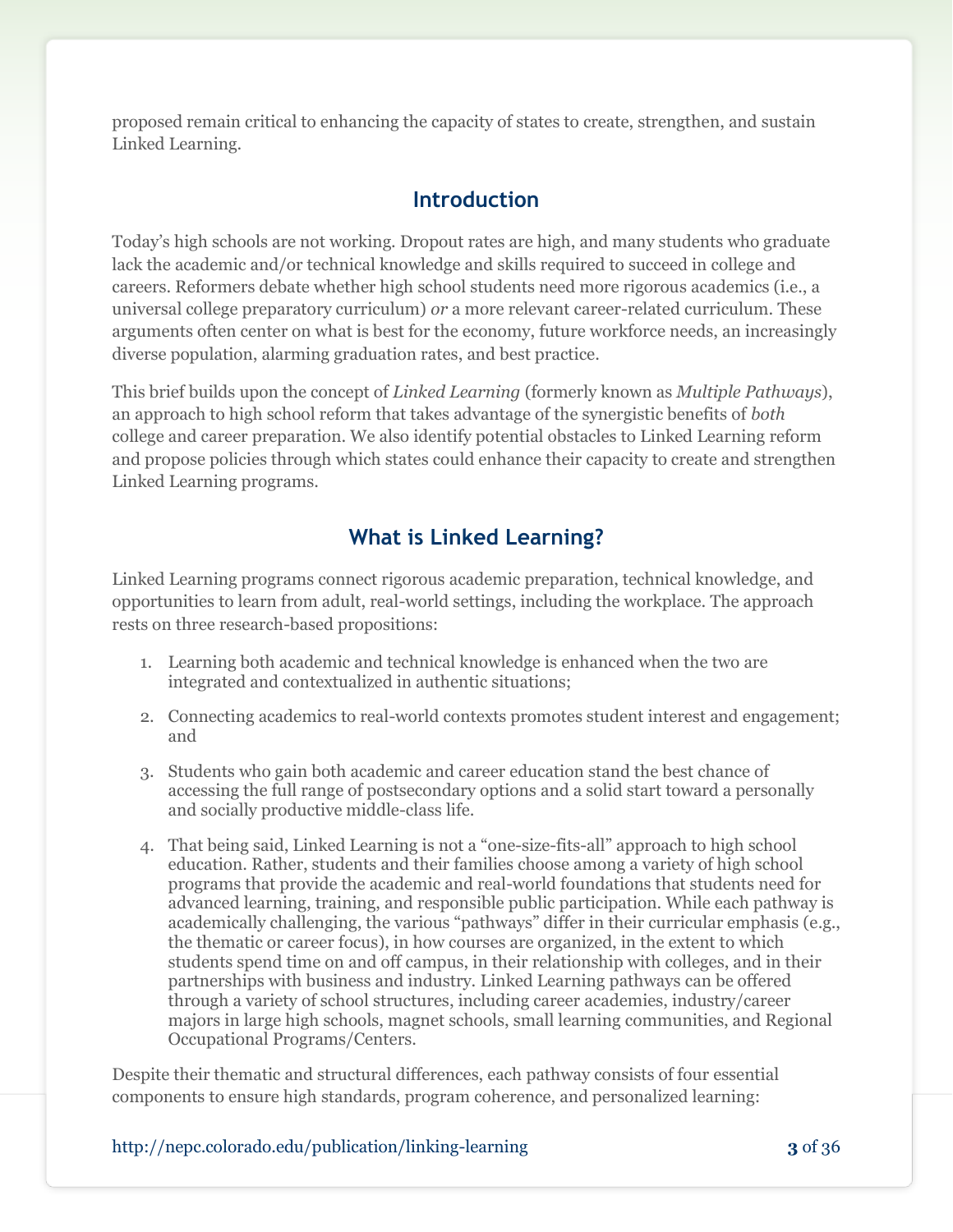- 1. A college-preparatory academic knowledge core (satisfying the course requirements for entry into a state's flagship public university), delivered through project-based learning and other engaging instructional strategies that bring real-world context and relevance to the curriculum where broad themes, interest areas, and/or career and technical education (CTE) are emphasized;
- 2. A professional/technical knowledge core, well-grounded in academic and real-world standards;
- 3. Demanding opportunities for field-based learning that deepen students' understanding of academic and technical knowledge through application in authentic situations; and
- 4. Support services to meet the particular needs of students and communities, which can include such elements as supplemental instruction, counseling, and transportation.

Most important, every pathway leads to the same destination: preparation to succeed in both college *and* career, not one or the other. It assumes that almost all students will eventually end up in the workplace and that most workers will need to learn advanced knowledge and skills to sustain or advance their careers. Although any given student may decide to bypass college in favor of directly entering the workforce, a pathways approach offers all students the preparation to seek the college option and/or do well whenever the need for additional learning arises.

Notably, the "single destination" approach of Linked Learning—preparing all students for both college and career—defies and seeks to change a long-standing social hierarchy that makes college "better than" work, and makes "work" preparation the default for those who cannot succeed in college preparation.<sup>10</sup> It firmly rejects a tracking system that provides different curriculum for students perceived to be headed for very different post-high school opportunities.

# **Who Supports Linked Learning?**

Nationally, much of the current impetus and support for Linked Learning has come from philanthropy, through its financial support for policy development, analyses, and local high school reform projects. In the policy realm, for example, the Gates Foundation funded the National Governors Association's (NGA) 2003 report, *Ready for Tomorrow: Helping All Students Achieve Secondary and Postsecondary Success: A Guide for Governors*, which advises policymakers to consider Linked Learning high school reform as the way to prepare all students for both college and career.<sup>11</sup> It argues that all high school graduates must meet standards ―calibrated‖ to the academic requirements for college, but that these standards should also incorporate the "new basic skills"—such as applied problem-solving and communications skills. At the same time, it emphasizes that consistent standards for all also permit "wide variations . . . in the structure, pedagogy, and institutional characteristics of learning environments that help students meet the standards."<sup>12</sup>

According to this NGA report, communities and states need "more, and more varied" learning options for older adolescents. Further, the nation's large, one-size-fits-all high schools are themselves often an obstacle to success (particularly for low-income and low-achieving youth). ―They are too impersonal, inflexible, and alienating for young people, especially those who need extra academic and social supports to catch up and succeed."<sup>13</sup> The report also concludes that

http://nepc.colorado.edu/publication/linking-learning **4** of 36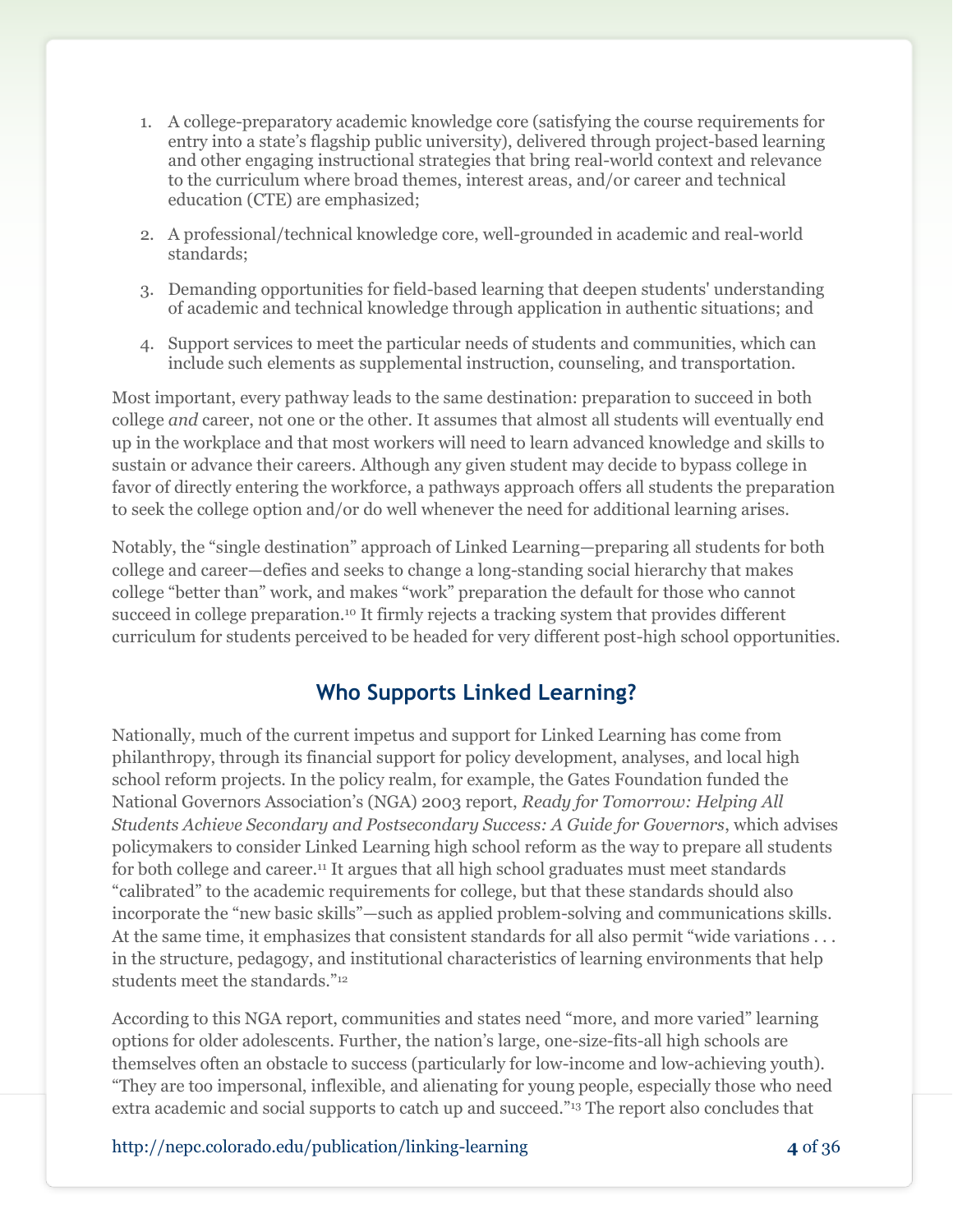alternatives to the comprehensive high school are lacking. Second-chance systems are most often ineffective, lack capacity, and fail to meet the standards for academic rigor that young people need. As such, a different way of thinking about high school options is needed.

Similarly, the Carnegie Corporation of New York and the Wallace Reader's Digest Fund supported policy discussions on Career and Technical Education. Convened by the American Youth Policy Forum (AYPF), these discussions culminated in a 2003 report, *Rigor and Relevance: A New Vision for Career and Technical Education.*<sup>14</sup> That report argues as well for multiple programs of study that provide "students with a pathway to postsecondary education and a career by detailing academic and occupational competencies needed for advancement" and for housing these programs in a variety of settings, including "small career-themed schools, career academies located in comprehensive high schools, technical high schools with various career clusters, or early or middle college high schools with a career theme."<sup>15</sup>

In California, the James Irvine Foundation has played the leading philanthropic role in advancing Linked Learning. For Irvine, the diversity of California's population of young people makes building Linked Learning pathways a particularly attractive strategy for increasing the number of low-income youth in California who complete high school on time and attain a

# *Policies seeking to promote and support Linked Learning must ensure that such programs don't create a new form of tracking.*

postsecondary credential by age 25. Notably, however, Irvine sees this approach as appropriate for all students and as bringing considerable advantages even to those who succeed in the current college preparatory curriculum. Accordingly, Irvine has supported several projects seeking to improve instruction and student support services in the state's high schools and community colleges, including a number focused on blending academics with career and technical education, small school development, and college access interventions for low-income youth.

In addition to providing financial support to Linked Learning projects, both the Gates and Irvine Foundations are playing an increasingly direct role in policy advocacy. In its own publications, Gates actively promotes "a portfolio of great high schools" that provide college and career preparation for all, across diverse educational settings:

. . . After all, students learn in different ways; their schools should teach in different ways. In this new landscape, schools may have different emphases, teaching approaches, or philosophies, but they will all prepare every student for college. In a system with a diverse portfolio of schools, no single school will fit every student. But every student will fit at least one school.<sup>16</sup>

In 2006, the Irvine Foundation provided seed money for *ConnectEd: The California Center for College and Career*, an organization focused on Linked Learning. *ConnectEd* seeks to develop curriculum, identify promising practices and programs, promote supportive policy, and conduct research on the impact of programs that prepare students for both college and career. *ConnectEd* has established a network of model programs that connect academics with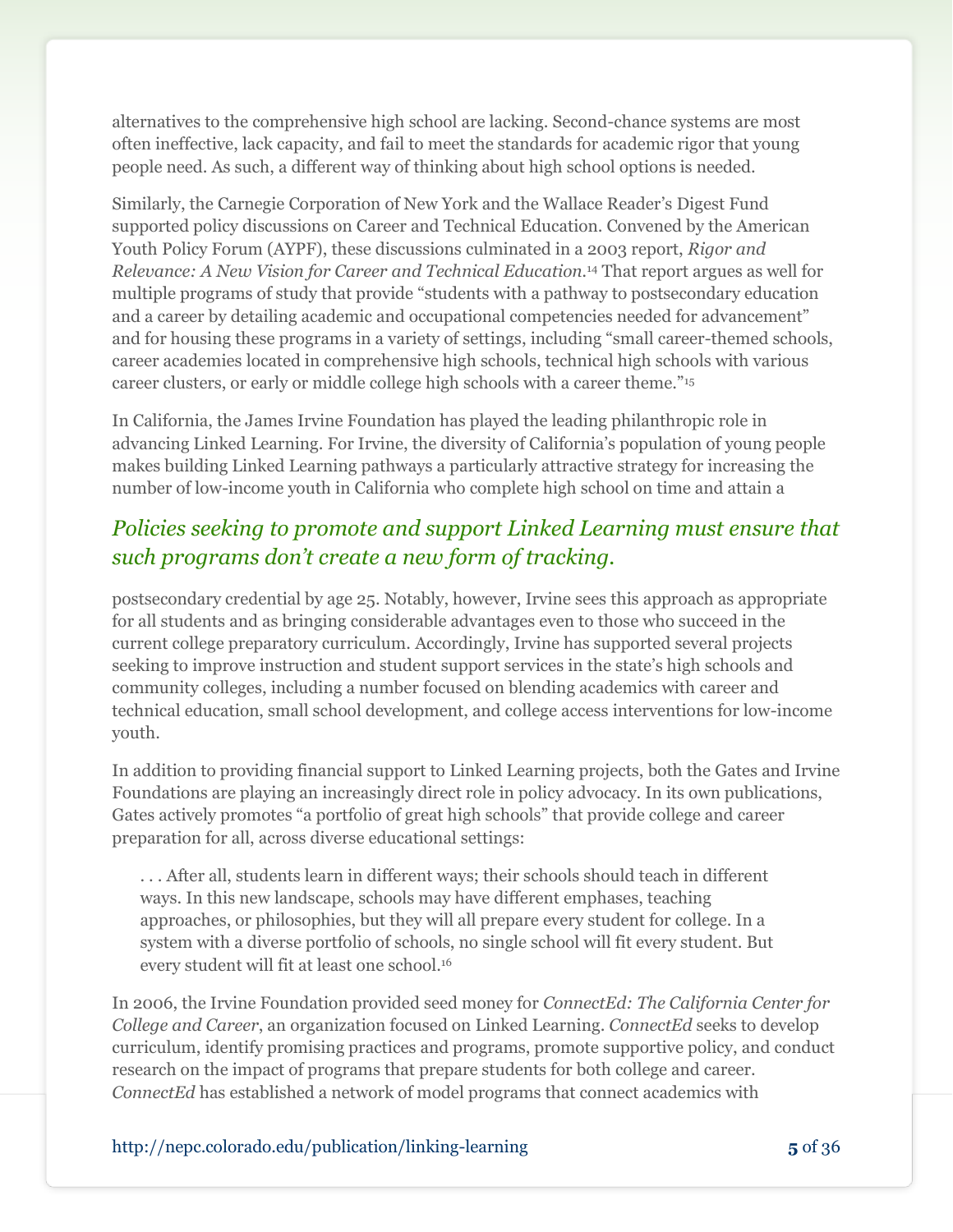professional and technical education in biomedical and health sciences, building and environmental design, engineering, law and government, transportation, arts and entertainment, and education and social services.

However, Linked Learning has detractors as well, including those who argue that a common academic curriculum for all students is most relevant to the demands of  $21<sup>st</sup>$  century jobs. In California, for example, EdTrust West's campaign to make the state university entrance requirements the default high school curriculum for all students is based on the argument that these more challenging courses provide the competencies that employers want.<sup>17</sup> Reformers taking this approach are not convinced that a Linked Learning approach is capable of tearing down high school tracking patterns that inevitably disadvantage groups that are already underserved by our schools.

Such concerns are triggered, in part, by the fact that some well-established institutions, including the New York Board of Education and the U.S. Department of Labor have appropriated the former term "Multiple Pathways" to identify alternative programs meant to support "at-risk" students who are failing in the standards-based high school curriculum. Although these programs are meant to prepare for both college and career, their position as ―alternative‖ programs for students not succeeding in comprehensive high schools brings them close to being a separate "track." The name change to "Linked Learning" may assuage some of these concerns.

Opposition also comes from individuals and organizations that see Linked Learning as weakening the prospects for enhanced, if more traditional, vocational education. Generally, they envision preserving, perhaps extending, the current separations between educating for jobs and educating for college.

As we suggest below, policies seeking to promote and support Linked Learning must ensure that such programs don't create a new form of tracking. The challenge of educating diverse groups of students cannot be met with solutions that prejudge students' interests, aptitudes, or intellectual capacities. Similarly, a Linked Learning system must be designed to mitigate the potential of stratification resulting from a system based on choice.

# **Why Support Linked Learning?**

#### **Benefits for Learning and Student Achievement**

For almost 100 years, high schools have offered different college and workforce preparation; and to do that they provided separate courses for college-bound and non-college bound students. These so-called ‗tracking' practices have relegated hands-on, real-world education as a terminal experience for students who were not believed to have the capacity for symbolic thought. In turn, educators reserved text-based, literacy-based education for students perceived to be heading to college. These practices have carried a racial, ethnic, gender, and social class bias from their inception.<sup>18</sup> And, in spite of decades-long attempts to shed practices based on beliefs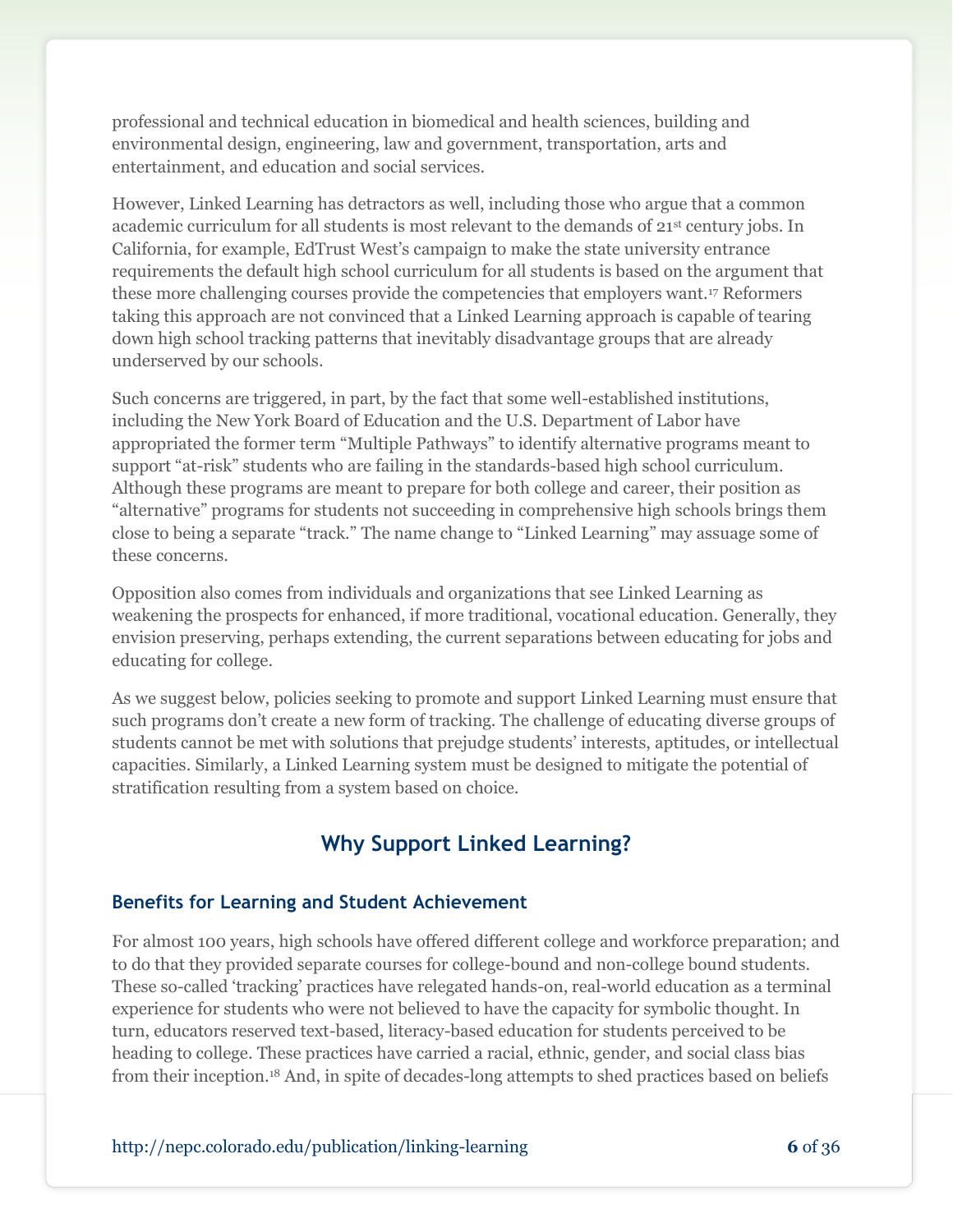about intellectual and racial differences, fundamental structural constraints on equity and achievement remain. 19

Research demonstrates that Linked Learning, as proposed in this brief, can meet the educational needs of a diverse student population by bridging the divide between education for work and education for college.

- *Increase students' academic engagement.* A Linked Learning curriculum that integrates academic and "real-world" learning can increase student engagement by demonstrating to students applications of academic subject matter outside of school; by organizing knowledge around a common focus; and by fostering relationships in small, personalized learning communities and through work-based learning and internships.<sup>20</sup> This curricular mix can make the core elements of traditional academic courses less abstract and more likely to connect with the real-world orientation of most students, including many college-bound students.<sup>21</sup> As important, the integration of CTE and college-prep academics can reduce the likelihood that students will take an unproductive pattern of courses closely associated with dropping out of high school.<sup>22</sup>
- *Increase students' learning.* When students apply academic subject matter in out-ofschool contexts, they deepen their understanding and retention of academic concepts and thereby increase their academic achievement.<sup>23</sup> In a Linked Learning approach the substantive content of work and the pedagogy of high-quality CTE classes can foster important cognitive abilities, such as acuity in perception and observation; knowledge of tools, their capabilities and limitations; skills in planning and prioritizing tasks; increased ability to solve both routine and non-routine problems; the development of analytical reasoning skills; increased skills in applying mathematics to support planning, trouble-shooting, and problem-solving; use of writing to aid learning and task completion; enhanced communication and interaction skills; and competence in reflecting on one's own actions and modifying them to improve task performance.<sup>24</sup> These competencies are highly prized in those pursuing a college education, and many are also the broad skills that experts predict will be essential to obtaining secure jobs in the future.<sup>25</sup> Learning within a CTE context should help improve student achievement on state assessments systems that emphasize the value of applying facts and knowledge.
- *Increase rates of high school graduation and college preparation.* A curriculum that shows how academic knowledge and skills are used in the world of work may motivate more students to persevere in the academic courses that prepare them for college.<sup>26</sup> Moreover, the experience of the "small schools movement" shows that when schools connect adults and students in relationships that support learning, provide program flexibility to meet students' needs, and organize around a thematic focus that makes academic learning meaningful, schools increase students' chances of completing high school and gaining access to a range of postsecondary options.<sup>27</sup> Because a Linked Learning approach can be conceptually aligned with college preparation, as well as workforce readiness,<sup>28</sup> it keeps college as an option for more students without sacrificing their workforce preparation.<sup>29</sup> As such, students are not forced to choose between college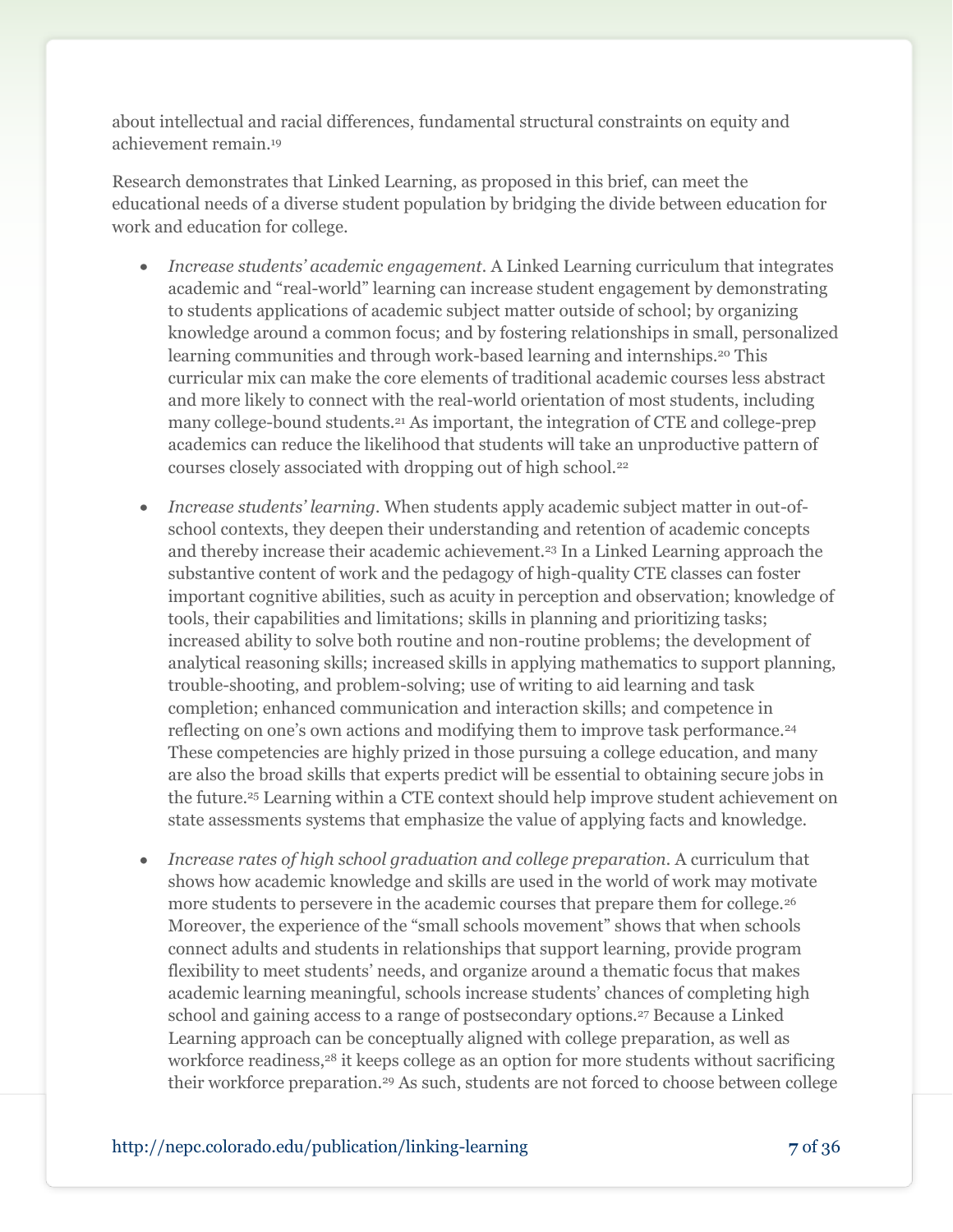and work at a time in their lives when they are not well prepared to make irrevocable decisions.<sup>30</sup>

- *Promote civic learning.* Youth need to understand the purpose and function of government and to develop the skills and commitments to participate and exercise leadership in electoral politics, public institutions, and civic organizations. Linked Learning is especially well suited to prepare young people for adult life by engaging them in directly in the adult world as they are learning the facts, skills, and values required for community participation and leadership. This approach can also create contexts for students to study the relationship between democracy and the economy and to extend civic lessons into the workplace.<sup>31</sup>
- *Address the needs of special education children.* One of the goals of Linked Learning is  $\bullet$ to ensure that all students have access to a diverse and broad curriculum that provides a full range of opportunities after graduation. The opportunity to learn by different methods, including hands-on, project and portfolio-based activities, is beneficial for many different types of students with special needs.
- *Address the unique needs of English learners.* Linked Learning could provide English Learners and immigrant students multiple modes and opportunities to achieve academic and career success. The integration of real-world contexts and tasks with academic skills can provide English Learners and immigrant students the opportunity to learn and demonstrate learning by doing. Moreover, cooperative learning strategies and projectbased curricula are exemplary classroom approaches for all students and are particularly useful to scaffold instruction for students who have not yet fully mastered English. Additionally, Linked Learning' off-site learning experiences could make available strong English-use models and opportunities to use emerging English language skills in contextually meaningful ways, as well as exposing students to settings where their bilingual skills are valued. English learners benefit from learning in the community where they have purposeful work and education contacts with persons who have knowledge of students' language and culture. Such knowledgeable others can increase students' exposure to career opportunities, encourage students to take advantage of flexible educational timelines, and more.<sup>32</sup>

#### **Benefits for the Economy and Future Workforce**

Research examining the intersection between the United States' changing economy, its population diversity, its widening social and economic inequality (caused by huge wage gaps), and its patterns of school failure across racial and ethnic communities all points to the need for action. Underlying these deep cleavages are the increasing returns to education in today's economy and the disparities (or gaps) in educational attainment among racial groups.<sup>33</sup> That is, earned credentials and acquired skills "pay off" for students who continue in their educations and the labor market "cost" of leaving school before completing a high-school degree has increased over the past 20 years for all groups. At the same time, the negative impact of this shift has been greatest on minority populations.<sup>34</sup> This is a result, in part, from the differences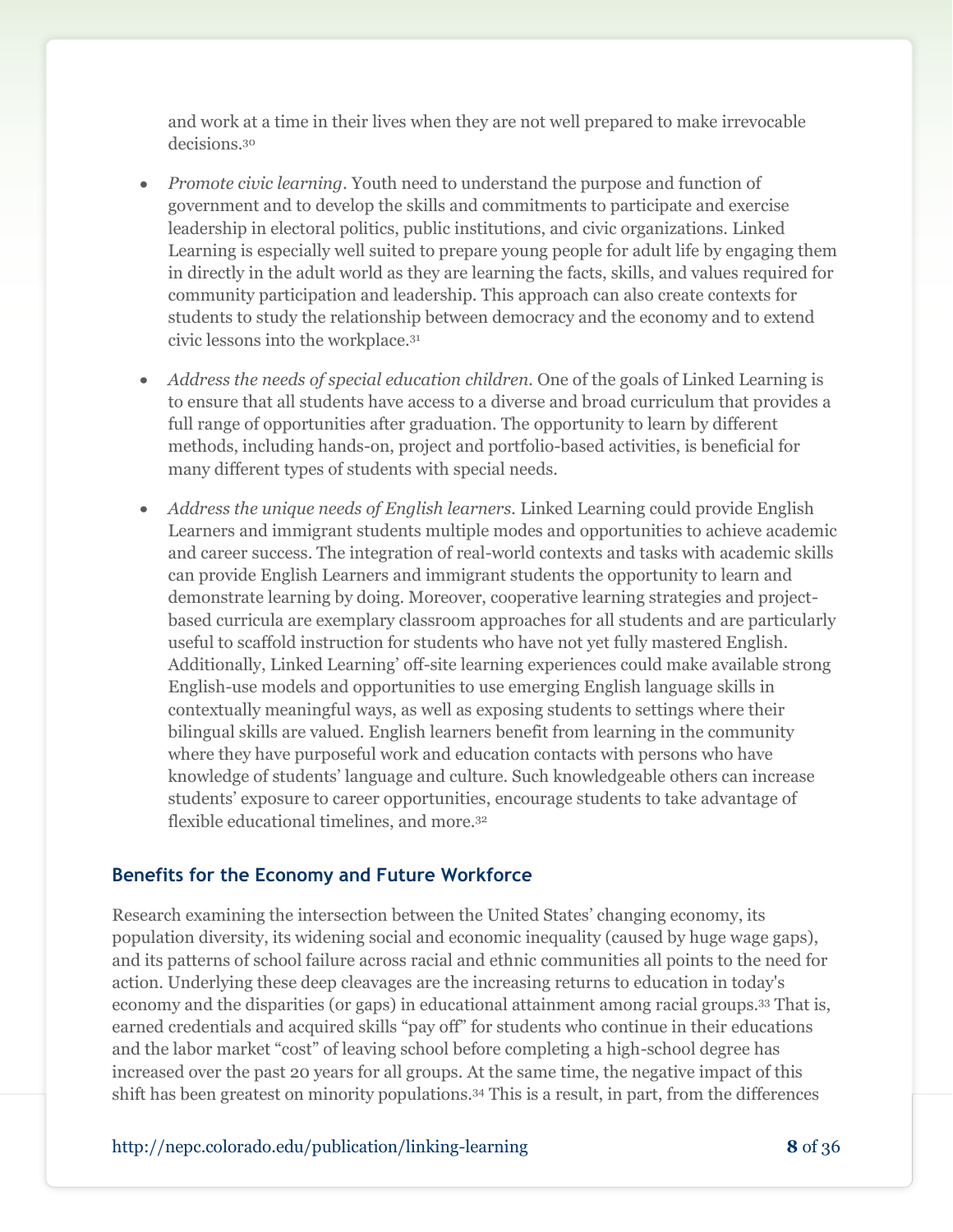among children as they enter the educational pipeline.<sup>35</sup> Children from minority groups are more likely to be more recent immigrants, have higher levels of poverty, and lower levels of parental education—characteristics that are strong and consistent predictors of lower levels of education success.

Research suggests that Linked Learning has the potential to address many of these concerns:

- *Promote a healthy economy in the context of changing demographics*. Because of its failure to educate the fastest growing groups, such as Latinos and immigrants, the current educational system cannot ensure a thriving economy built on meaningful, wellpaying jobs for its workforce. Accordingly, the continuation of current practices is likely to lead to declines in per capita income that, in turn, would increase the average tax burden to fund the rising demand for government services. To the extent that Linked Learning can improve minority students' educational success at a number of points public K-12, transitions to postsecondary, and "life-long" education—it will have a significant, positive economic impact.<sup>36</sup>
- Prepare the skilled and nimble workforce that the future requires. Linked Learning' integration of academic and technical curricula and its use of multiple modes and settings for learning can accomplish three important goals: (1) prepare more students for college; (2) teach the "soft skills" — problem solving, the ability to work in groups and communicate with others, etc.  $-$  that jobs at all levels increasingly require; and  $(3)$ prepare young people to move nimbly among work, on-the-job training, and higher education (community college or four-year) as the changing economy and shifts in job requirements make retooling necessary.<sup>37</sup>
- Link young people with meaningful, well-paying jobs. Students who take a coherent sequence of CTE along with college preparatory academics fare better in the labor market than students who do not, particularly young people from working-class or minority backgrounds.<sup>38</sup> Linked Learning programs also help students prepare for the increasingly common "learn while you earn" combination of employment and further education.<sup>39</sup> Moreover, the work- and community-based learning features of Linked Learning can help provide young people with access to sites of meaningful work and social networks that link the students to career knowledge.<sup>40</sup> Students learn about the existence of certain jobs (and varied career opportunities within industry sectors), they learn where jobs are located, they meet people who can refer and recommend them, and they can imagine themselves at the workplace. Overall, Linked Learning can provide more informed and unrestricted career choices, greater college opportunity, and help students be successful in the 21<sup>st</sup> century labor market than traditional high school education.

These findings illustrate the potential economic benefits of Linked Learning high school education reform for individual students and for society at large.

However, we must also warn that no single educational policy can fully address the enormous risks faced by a state's most vulnerable residents. Also needed are strong economic and

http://nepc.colorado.edu/publication/linking-learning **9** of 36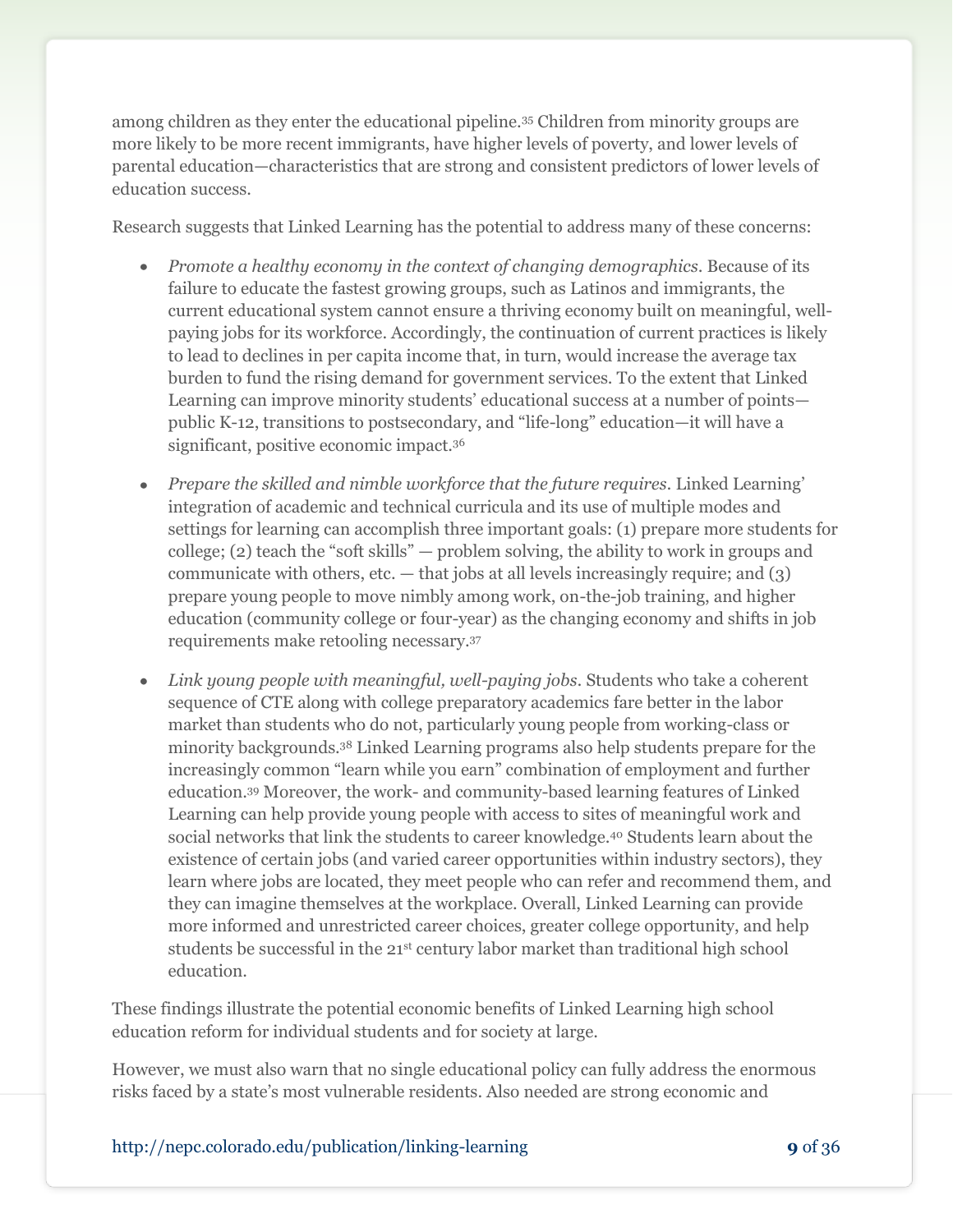employment conditions as well as public policies that focus on the unique labor force problems associated with low-income communities of color, such as spatial and skill barriers to employment, discrimination by employers, and access to good jobs. Ultimately, a Linked Learning approach to high school education will work best in the context of a social safety net that includes elements such as labor standards, health, and housing that address the negative effects of residential segregation, income inequality, and concentrated poverty.

# **Enhancing the Capacity and Success of Linked Learning: Six Strategies**

Creating and supporting Linked Learning pathways that prepare high school students for college, career, and civic participation requires fundamental changes in high schools and in the relationship between high schools and postsecondary institutions. New policies must support educators to reorganize the curriculum, permit students to learn in multiple settings (on and off campus), and provide flexible time and supports that accommodate variations in student learning.

Other necessary changes go well beyond adding on or making adjustments to current high school and postsecondary structures. Indeed, Linked Learning requires fundamentally new ways of thinking about how education is delivered: from classroom instruction, to how and what courses get approved at the university level, to the mode in which educators, policymakers, and the public perceive the sharp distinctions that currently divide college preparation and career preparation.<sup>41</sup>

Below, we offer six policy strategies that, together, can trigger the fundamental transformations needed for the establishment and support of Linked Learning programs and ensure their capacity and success.

## **1. Support the Development of New Structures**

Inherent in the concept of Linked Learning are fundamental changes in the settings in which students learn, in the organization of coursework, and in the time and learning supports available to students. Accordingly, educators and policymakers must support the reconceptualization and reorganization of learning sites, coursework, school schedules, and student assignments. A caution is warranted: the structural changes—how schools organize classes and curriculum—will mean little if not accompanied by the reconceptualizing we describe. Many past reforms have had disappointing results when they have tried to "lead with" one or more of these structures (such as new schedules and courses) because they have reorganized without reconceptualizing.

## *Recommendation 1.1*

*Learning in multiple settings*. Linked Learning programs encompass a range of learning sites beyond the comprehensive high school, including small schools in non-traditional facilities,

http://nepc.colorado.edu/publication/linking-learning **10** of 36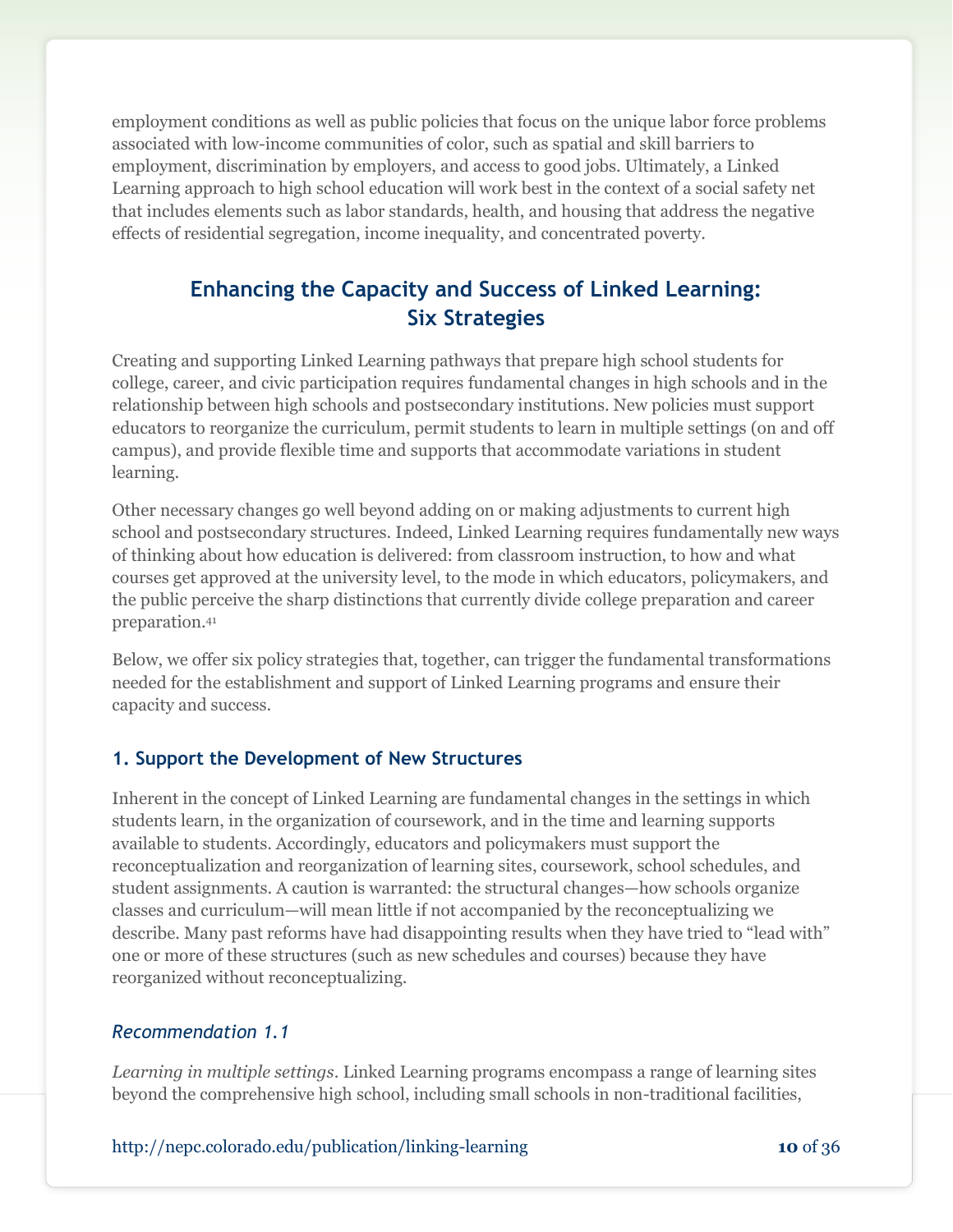large schools broken up into smaller learning communities on the same campus; community and four-year colleges; and "off campus" learning settings (apprenticeships and other workbased learning experiences) located in business enterprises, government offices, community organizations, and other field settings.

#### *Recommendation 1.2*

*Restructured coursework*. Many new pathways will reject the traditional organization of the curriculum into six or seven instructional periods, each lasting about an hour, and with each class providing a different subject taught by a different teacher. Instead, students will likely be taught by teams of teachers in blocks of time that allow teachers to infuse academic competencies in vocational courses and make the academic curriculum more vocationally relevant. One strategy is to organize the curriculum into 'majors' where students choose a program of study in which they take specific coursework including academic, professional, and applied coursework; complete internships and other adult-world experiences; produce term or senior interdisciplinary projects; and collaborate with others regarding his/her major.<sup>42</sup> Majors do not need be only related to career-technical fields, but could include the performing arts, liberal arts, technology, math, science, civic education, or service learning. 43

#### *Recommendation 1.3*

*Flexible time and support.* Unlike traditional high schools, Linked Learning assumes that variations in learning are normal, and it requires flexibility in time and learning supports. A lock-step 6-hour day, 5-day week, and 180-day school year can't be expected to work for all students. Many students will likely need additional time and support to meet challenging standards without falling behind their peers. To provide such support, resources currently devoted to compensatory, remedial, and retention strategies could be shifted into flexible systems of time and supports that focus on having all students "keep up" rather than having to ―catch up.‖ Time flexibility could include extended day programs, summer bridge activities, "dual enrollment" in high school and college courses, and four- or five-year "early college high school" arrangements that culminate in a combined high school diploma and a two-year college degree.<sup>44</sup> Flexibility in time and supports can also accommodate immigrant students who require more of both to learn English and achieve high standards simultaneously.

There are many types of flexible schedules, and we would not presume to recommend one best schedule for all. However, a state's policy must identify and remove obstacles that currently make it difficult for schools to increase instructional time and create a more flexible learning schedule.

#### *Recommendation 1.4*

*Controlled student assignment and choice.* In a Linked Learning system, students must choose their pathways based on their interests, rather than be selected or directed based on their past achievement or likely postsecondary destination. Moreover, for students of early high school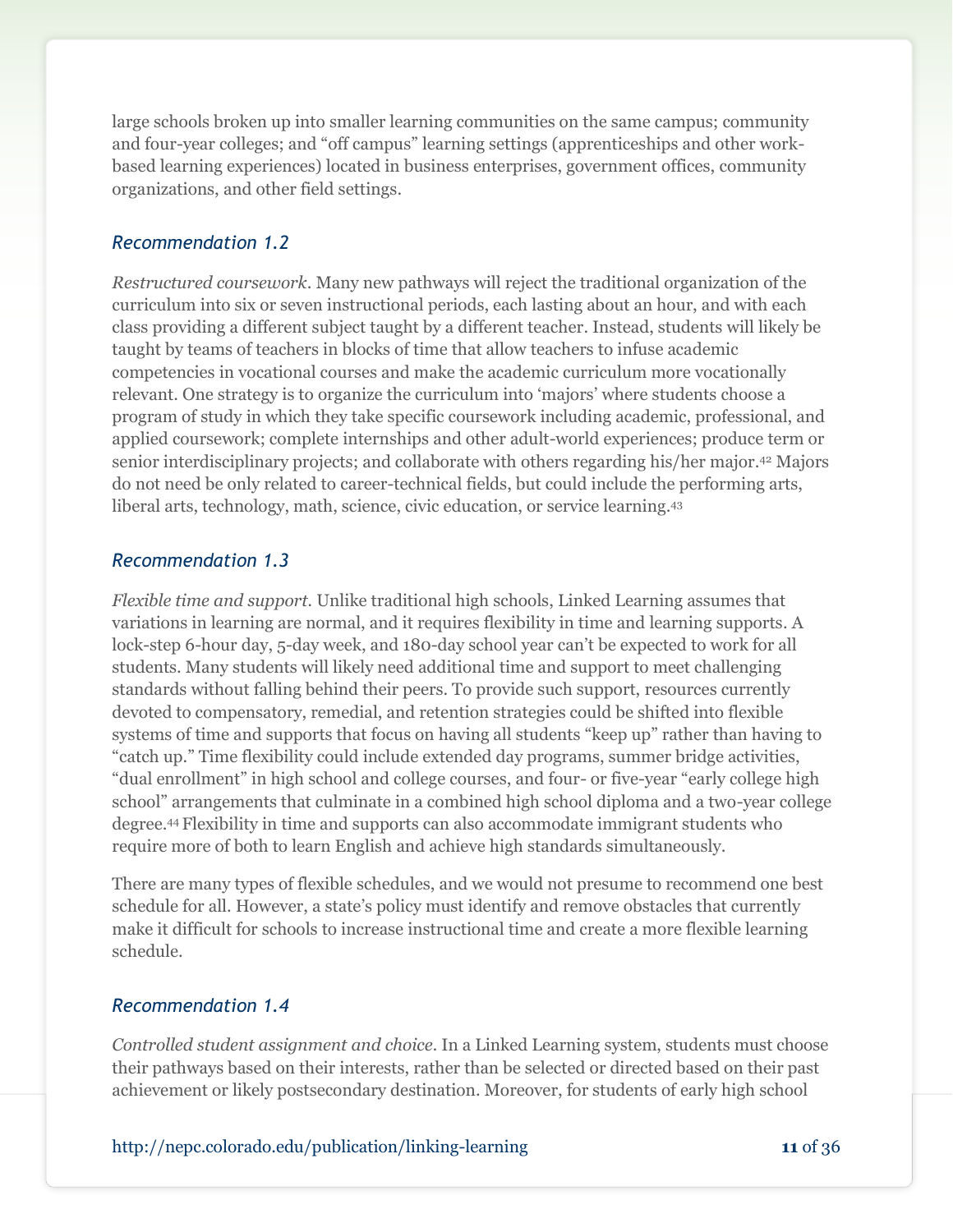age, it would be a fundamental error to conflate choosing a pathway (a choice made out of a spirit of experimentation and discovery) with a permanent career choice. Neither can choices of pathways be construed as more global educational decisions, such as asking students whether they aspire to attend a university, pursue technical training, or plan to work following high school.

Practitioners and researchers have confirmed time and again that students of diverse cultural, skill, and academic backgrounds can learn together. Students of all sorts can be engaged in the same activity and the same concepts together without hindering those who can go "deeper" or leaving behind those who are newly introduced to the topic. <sup>45</sup> In addition to keeping open the students' postsecondary options, this diversity has other beneficial effects, include circumventing the institutionalized labeling and stigma that vocational-education students tend to suffer; permitting all students access to learning-oriented and achievement-valuing peers; ensuring that all students receive the instructional benefits that accrue when teachers perceive that able students are present in the classroom; and enhancing the learning of all students with rigorous curriculum.<sup>46</sup> Moreover, applying basic, funded knowledge and well-developed "habits of the mind" to the unpredictable and non-routine problems and circumstances of the adult world requires working productively with diverse groups of people.

Strong protections must be in place to prevent the stratification that often comes with choice and, in this case, is likely to degrade pathways into traditional "tracks."<sup>47</sup> For example, student choices are often powerfully informed by such factors as family, peers, and role models; by subtle and explicit biases within and outside schools; and by prior school success or failure to which students give too little or too much influence. The choice process and the pathways themselves must be iteratively developed -- with actions and decisions being revisited as new information and understanding is gained -- and must be controlled so that each pathway enrolls diverse groups of students and so that diverse students seek enrollment in all pathways. Such protections could include a system of local inspectors or auditors who make sure that each pathway is academically challenging and enrolls diverse groups of students.

#### *Recommendation 1.5*

*Blend funding sources, facilities, standards, and teacher credentialing requirements.* To meet success, Linked Learning must overcome both systemic and programmatic challenges that include addressing a state's existing education code, which generally divides academic from CTE. Similar issues arise regarding funding for k-12 versus community colleges. Merging separate funding sources, distinct facilities, different sets of curricular standards, and different kinds of credentialing procedures for academic and CTE teachers, and the long-standing tradition of departmentalization would remove these structural impediments.<sup>48</sup>

#### **2. Strengthen K-12 and Postsecondary Partnerships**

Linked Learning will require new and different relationships with postsecondary institutions that enable universities to consider alternatives to the traditional course requirements for admission. However, state public universities may lag in recognizing high school curriculum

http://nepc.colorado.edu/publication/linking-learning **12** of 36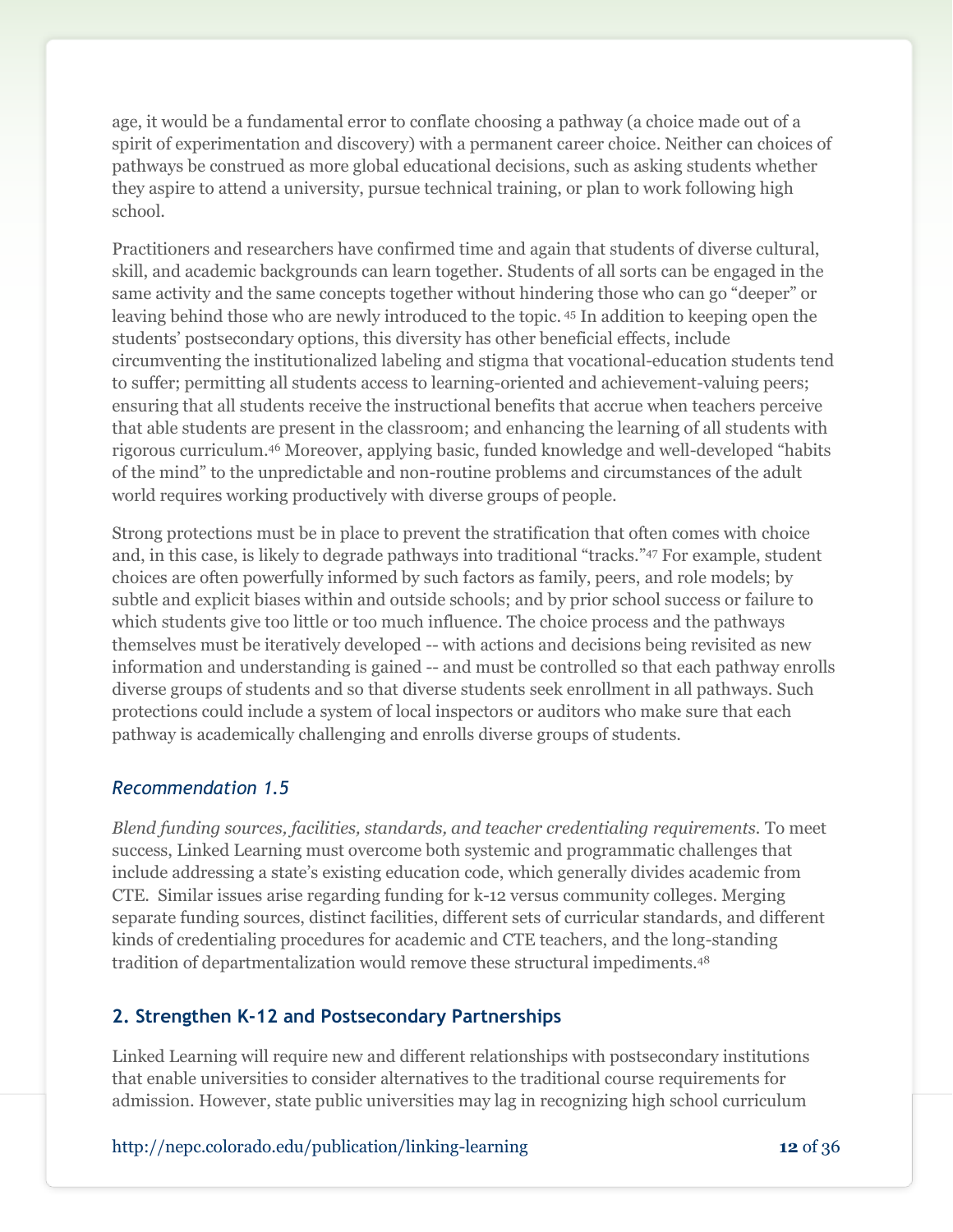changes as pre-requisite credit. To increase the capacity and success of Linked Learning we must also explore opportunities to establish new programs through these partnerships and to tap into already existing programs such as those offered at many two-year institutions.

### *Recommendation 2.1*

Establish a joint planning committee of K-12 and higher education to develop Linked Learning partnerships implementation plan and timetable. New relationships among high schools, community colleges, and four-year institutions will require give-and-take at each institutional level and a willingness to collaborate across levels. To foster a constructive approach to designing, adopting, funding, and implementing strategies that link high schools, community colleges, and four-year institutions, a body of representatives from all sectors of education should be formed to outline a plan and timetable for integrating elements of the college preparation and CTE policy infrastructure (as recommended below).

#### *Recommendation 2.2*

Establish a clear role for community colleges in Linked Learning. Community colleges should play an important role in the construction and delivery of Linked Learning, given their existing experience and relationships with high schools, with workforce development, and as a "transfer route" into four-year institutions. In most states, community colleges are currently the primary providers of advanced-level CTE. They can broaden these opportunities to include high school students through "dual enrollment" or "early enrollment" programs. These and other kinds of delivery systems can be designed that provide students comprehensive, flexible multi-year programs that blur the boundaries between high school and community college and that prepare students for further postsecondary education and careers.<sup>49</sup> Through the joint planning committee, postsecondary and secondary education faculty and administrators could work together to develop, and embed in curricula and pedagogy, the expectations postsecondary faculty have of their incoming students, both in the traditional academic arena and in terms of CTE.

## *Recommendation 2.3*

*Construct postsecondary eligibility and admissions policies that accommodate integrated and applied high-school curricula.* Unless universities alter their eligibility and admissions policies to accommodate and encourage Linked Learning's innovative and deep structural changes in high schools, it is unlikely that Linked Learning will be anything more than a new form of vocational education intended for those who do not seek to attend four-year colleges. One goal should be to develop better mechanisms for certifying as meeting the pre-requisite requirements those courses that integrate CTE with the knowledge and skills required for admission to state public universities.

Also needed is an open discussion of the relevance of CTE for a state's colleges and universities, as well as the equity implications if it is determined that some CTE courses are not equally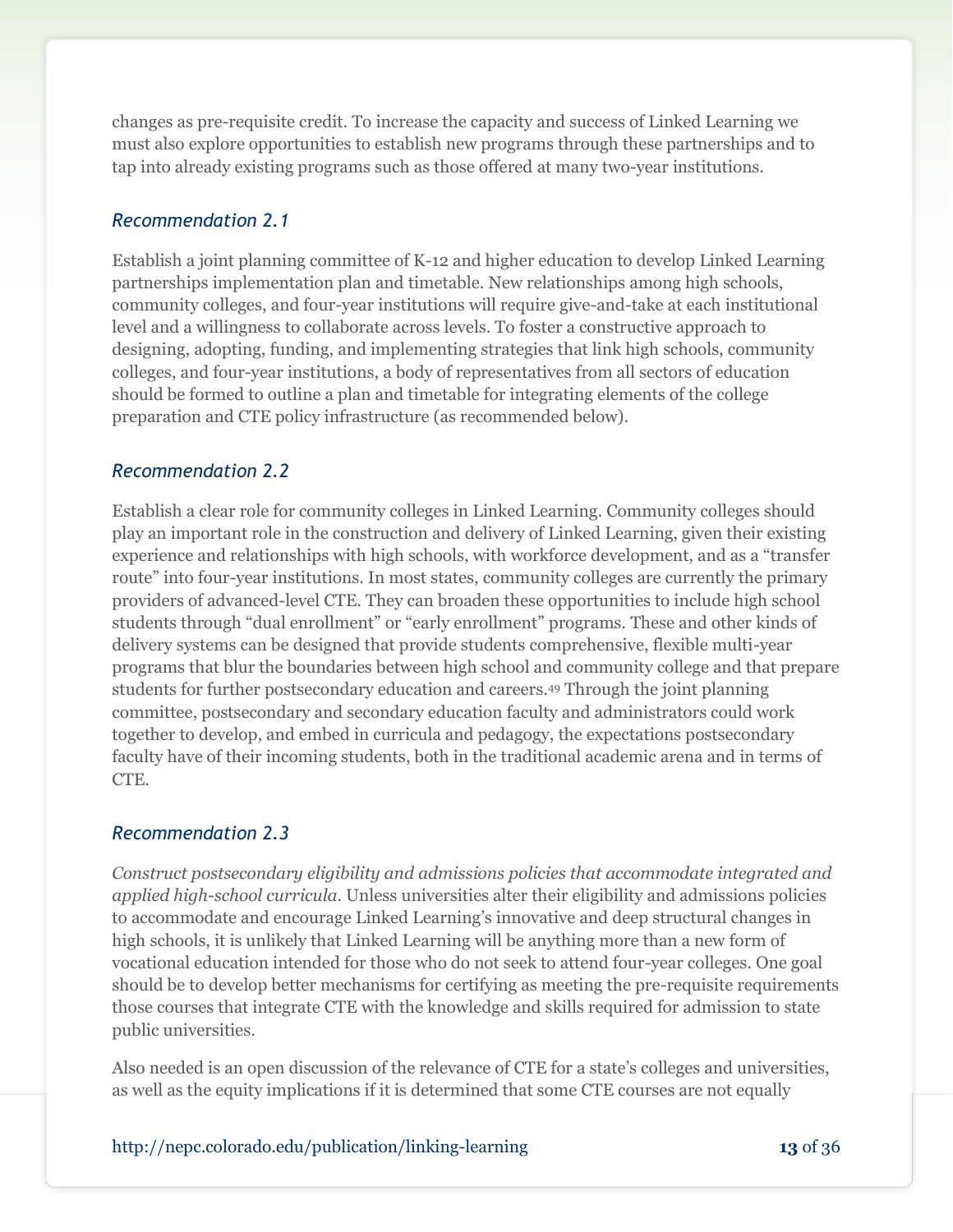relevant for different segments (i.e., relevant for university but not community college, or visa versa).<sup>50</sup>

#### *Recommendation 2.4*

*Create and send clear signals to students and families that Linked Learning is a legitimate route to college as well as to work.* Few current public signals include information about CTE in college eligibility and admission. That means that students and families must be informed that they have realistic opportunities to gain college admissions if they follow a Linked Learning trajectory.<sup>51</sup> To accomplish this, it is necessary to improve advising and counseling practices in secondary and postsecondary institutions. University applications could directly inquire about CTE courses and work-based learning experiences. Finally, a widespread Linked Learning reform would require a considerable cultural shift. Each school and jurisdiction has its role, but an overarching public communications effort would need to coordinate communication strategies, high-profile advocates, and more, in order not just to have schools do education differently, but to have the public think about it differently as well.

## **3. Invest in Curriculum Development that Maximizes the Overlap between the Academic and CTE Coursework**

Structural changes will be insufficient to enact the principles underlying Linked Learning absent equally radical changes in curriculum and teaching. Linked Learning curricula must embed academic concepts in real world contexts and help students find relationships between academic knowledge and the skills and knowledge required in the workplace and in public life. This demands a curriculum that integrates "information-rich subject matter content with an experience-rich context of application."<sup>52</sup> Such curriculum defies easy categorization as either academic or vocational. For example, a pathway organized around such industry sectors as agriculture, energy and utilities, engineering and design, health science and medical technology, and transportation can engage students in sophisticated scientific ideas. Fundamental concepts from physics, chemistry, geology, biology, and mathematics underlie all of these career sectors.<sup>53</sup> As such, educators and policymakers must seek opportunities to develop and strengthen both CTE and the core curriculum.

#### *Recommendation 3.1*

*Assess the curricular tools currently at the state's disposal*. A Linked Learning integrated curriculum places knowledge in the context of application, enabling students to expand the "ability of the thinking brain to solve problems, and to assimilate that knowledge in a way that can be useful in new situations."<sup>54</sup> The goal here is to identify and/or create model curricula that combine real-world competency with academic standards, deeper cognitive levels of understanding, student and workmate cooperation, civic awareness, and supports for students in their attempts to learn how to learn.55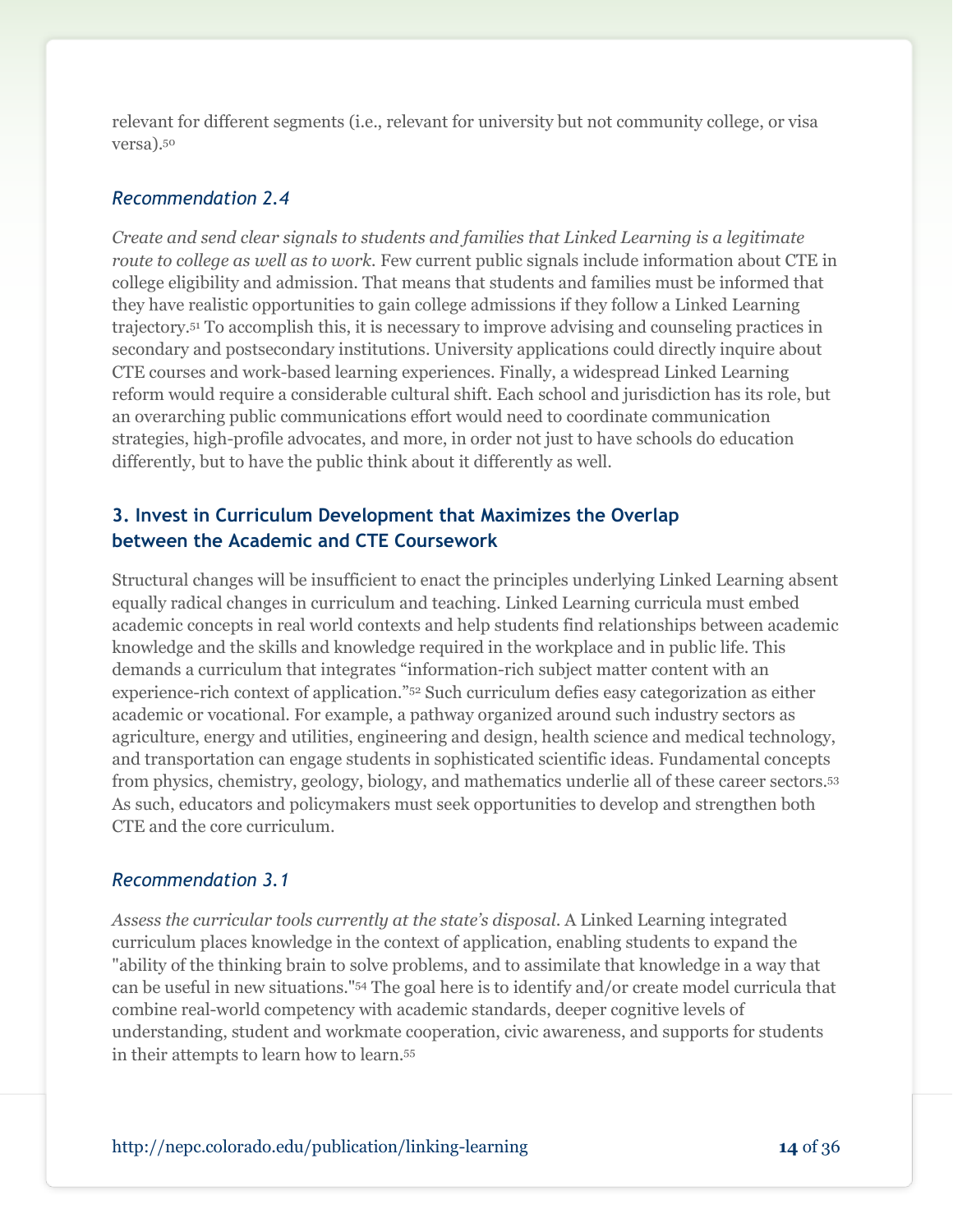Rather than starting from scratch, however, in the development of a new curriculum that integrates a core academic and career-based aspects, it would be wise for educators and policymakers to assess and review existing examples of integrated curricular materials developed by national and statewide organizations such as *ConnectEd: California's Center for College and Career,* The *Big Picture* Schools, and the network of *High Tech High Schools*.

#### *Recommendation 3.2*

#### *Increase the capacity of existing programs and support new Linked Learning pathways.*

States should determine how best to supplement existing curricula such as the core academic curriculum frameworks and CTE frameworks. Supplemental materials should provide teachers with the information they need to design curriculum that applies academic content to real-world applications and real-world applications to academic content.

# **4. Teacher Professional Development to Maximize the Overlap between the Academic and CTE Coursework**

When they enter teaching, few teachers expect to work in the innovative structures that characterize Linked Learning. Neither traditional academic nor CTE pedagogies are up to that challenge, and teachers must learn new ways of integrating academic and vocational knowledge. Below, we recommend policies that could draw upon the essential motivations and dispositions teachers have when they enter the profession, and thereby increase their capacity and success when teaching with a Linked Learning approach.

#### *Recommendation 4.1*

*Prepare teachers to develop and deliver both academic and technical curricula.* Consider alternative forms of training and learning opportunities to offer through pre-service teacher education programs, new teacher induction, on-going professional development, and externships—including the following.

#### • **Pre-Service Training**

Teachers who complete conventional pre-service program are unlikely to have the expanded competencies needed in Linked Learning schools. Conversely, CTE teachers taking a traditional pre-service route into teaching are more likely to learn about the importance of integrating academic and vocational education. However, this integration is typically presented as infusing greater academic rigor into CTE courses rather than an alternative approach to college preparatory academics. Rarely are CTE teachers provided the relevant theoretical and research underpinnings of integration or with opportunities to observe integration in practice.

Higher education or district intern "dual certification" programs could enable CTE teachers to acquire the expertise they need in academic content areas and enable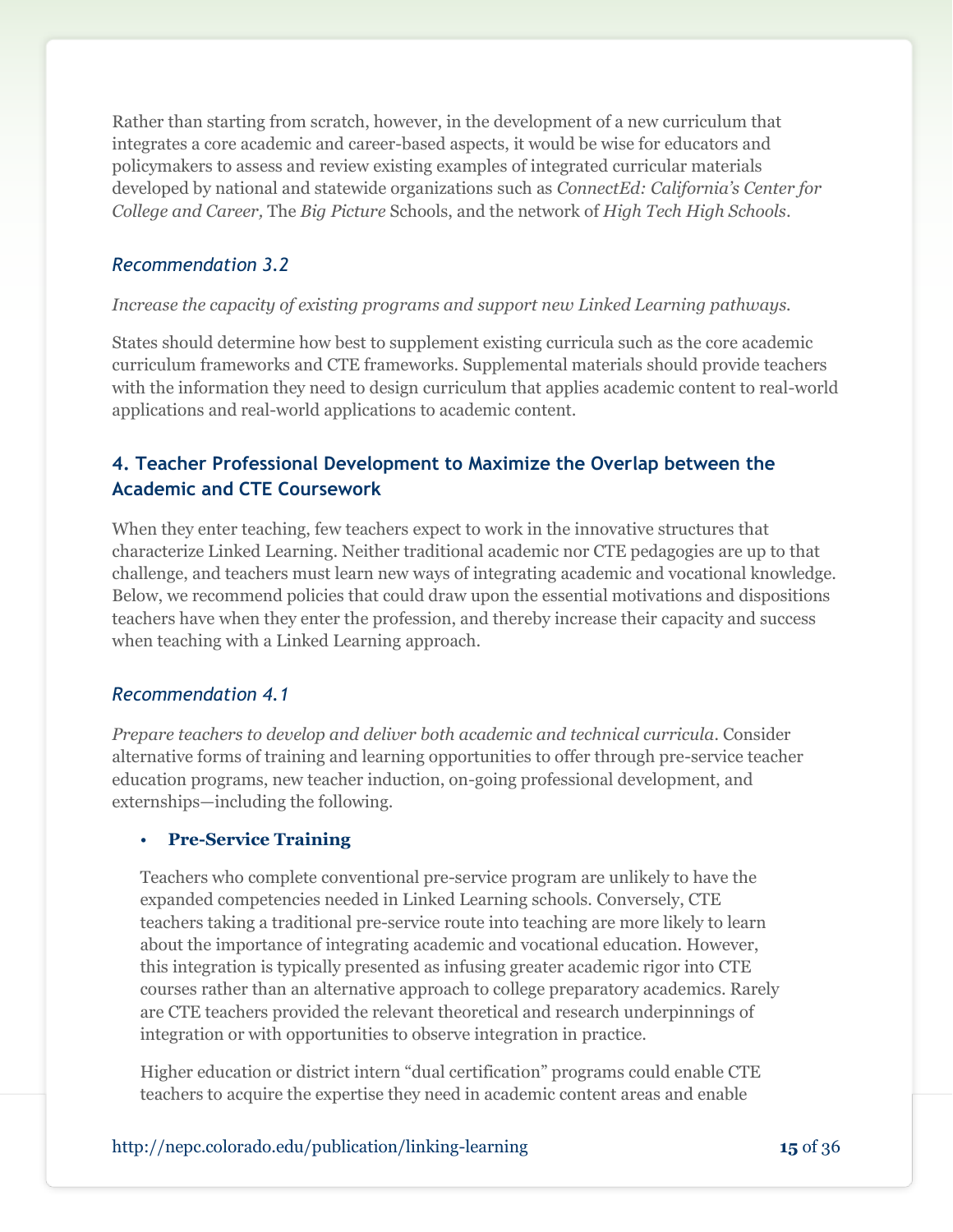academic teachers to earn CTE certification (secondary credentials designed for CTE teachers). Such programs would require a dramatic shift in pre-service teacher preparation. Assuming that it is the school rather than each individual teacher that needs the full range of competencies recommended, new state policies should seek to provide the full range of these competencies at the school level. Further, many of the competencies that Linked Learning teachers need are best developed within the context of Linked Learning schools. Rather than focusing on training individual teachers at the various sites that teachers now receive in-service and pre-service training, policies should encourage entire schools to become the sites and subjects for expanding competencies needed for a Linked Learning approach.

#### • **New Teacher Induction**

Novice teachers need multiple opportunities and spaces to interact with one another across subject areas and with "experts" as they reflect on new and traditional practice. The idea of "expert" needs to be broadly construed to include not only ―master‖ teachers, but also industry partners. The range of understandings, skills, and dispositions that Linked Learning teachers require cannot be fully developed, even in intensive, contextualized teacher pre-service programs. Continuous development of these competencies is a vital part of high-quality professional practice. Yet, the typical conditions in schools provide few opportunities for new teachers to continue to learn and develop. This lack of opportunity contributes to the high rates of attrition of teachers early in their careers, as well as to the limited capacities of many teachers that remain.<sup>56</sup>

Teacher induction programs can provide context-specific support to teachers in Linked Learning schools. They can provide learning opportunities within communities of practice that include teachers' peers and their partners outside of school. Essentially, however, when school faculties function as learning communities, teacher induction—which is extraordinarily important—need not be a special or separate program. Rather, with the scaffolding of more expert and experienced mentors, novice teachers can move gradually and competently into the core work of the school, as their expertise develops.

#### • **Ongoing Professional Development**

Ongoing professional development for Linked Learning schools should take the form of a community of practice in which teachers have ongoing opportunities to learn from more expert teachers and from those with expertise in the industry sector relevant to their school. Some evidence suggests that teachers create new, productive educational strategies when academic teachers partner with CTE teachers to identify the academic content in industry practices and to develop learning activities that embed academic learning in that context.<sup>57</sup>

Curriculum development also provides rich opportunities for teacher learning, particularly when diverse groups of teachers work together to develop curriculum for integrated academic and CTE courses. Such activities enable academic teachers to

#### http://nepc.colorado.edu/publication/linking-learning **16** of 36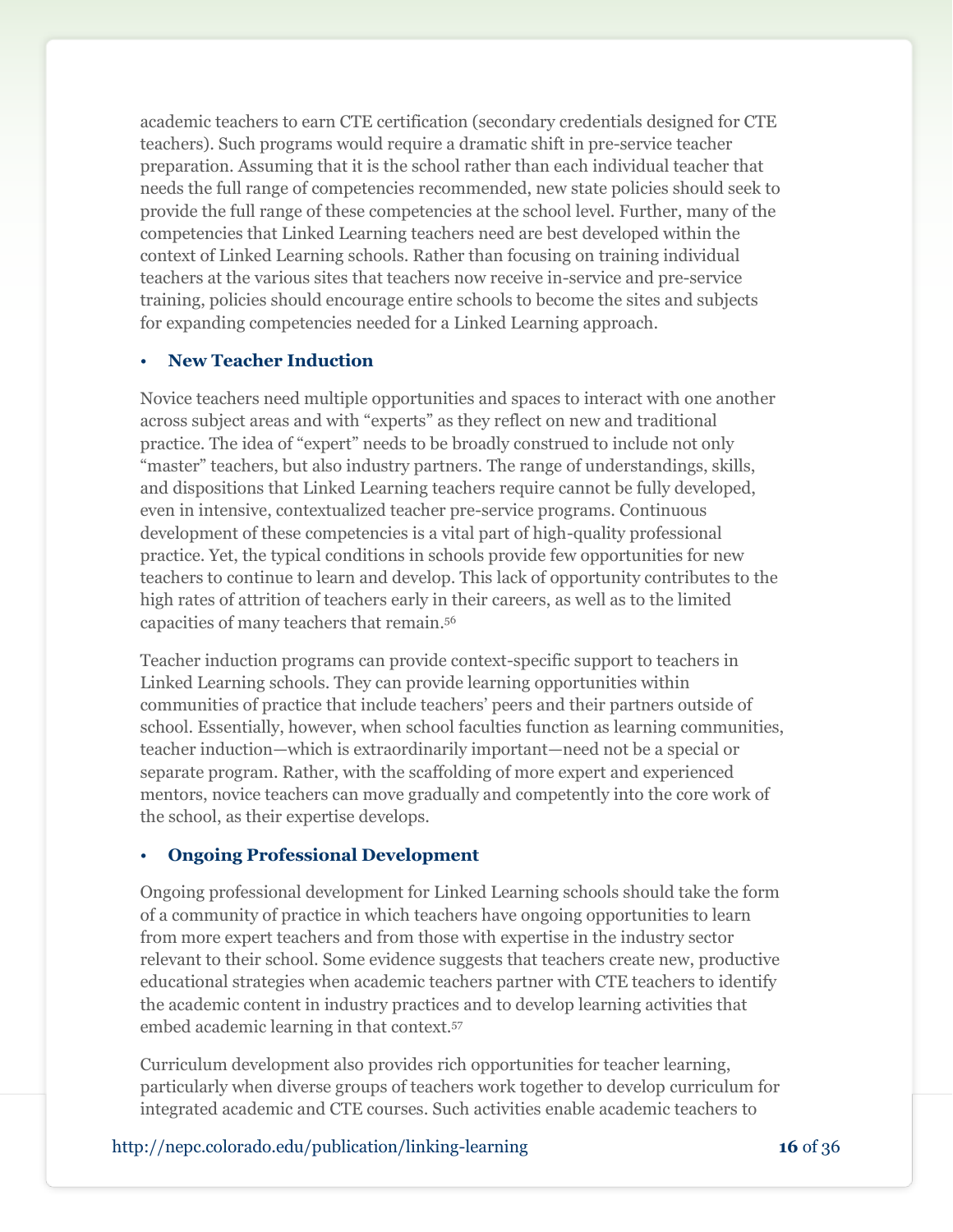deepen their own content knowledge—much as students do in problem-based learning activities—and learn more about the world of work. They also provide academic and CTE teachers with opportunities to discover shared interests, penetrate old stereotypes, and forge new social ties. Such professional development activities also support teachers' development of their capacity to work in teaching teams and with partners outside of schools.

Policymakers can provide important structures that support such ongoing professional development. For instance, common planning times are important for interdisciplinary teams comprised of academic and CTE teachers. Also, these schools need resources for professional development activities that enable teachers to consult with experts on approaches to integrated curriculum and to engage with industry professionals.

#### • **Externships<sup>58</sup>**

Linked Learning teachers also need opportunities for learning and support outside of school-based professional development activities. Alternative learning sites allow teachers to understand the application of academic knowledge in workplaces and other settings, as well as to understand the full range of career possibilities in various industries and institutions. This understanding occurs both in the context of their out-of-school learning experiences and as teachers engage one another in making meaning out of their experiences in these alternative sites of learning.

By participating as members of communities of professional practice outside of school, Linked Learning teachers take on new roles, hear diverse voices, develop their own identity as educators, and engage in productive dialogue and experimentation with the integration of academic and technical skills, the relationship between abstract and contextualized knowledge, and the interaction of school and work.

#### *Recommendation 4.2*

*Staffing Linked Learning Schools.* The most obvious challenge to staffing Linked Learning schools is the overall shortage of fully prepared teachers in key subject areas, including mathematics, science, and CTE. As a result, schools reduce class offerings (often the case in CTE), assign "out of field" teachers to courses, or hire under-prepared teachers, including interns with marginal pre-service training. One significant problem in recruiting CTE teachers is the substantial salary difference between teaching and other high-skilled jobs and professions.

A second challenge is that CTE teachers are credentialed primarily on the basis of their years of work experience; the completion of a college degree or pre-service teacher education is often not required. These differing requirements tend to produce teachers who have expertise to teach either the theoretical underpinnings of a core academic subject or the practical applications of it, but rarely both. 59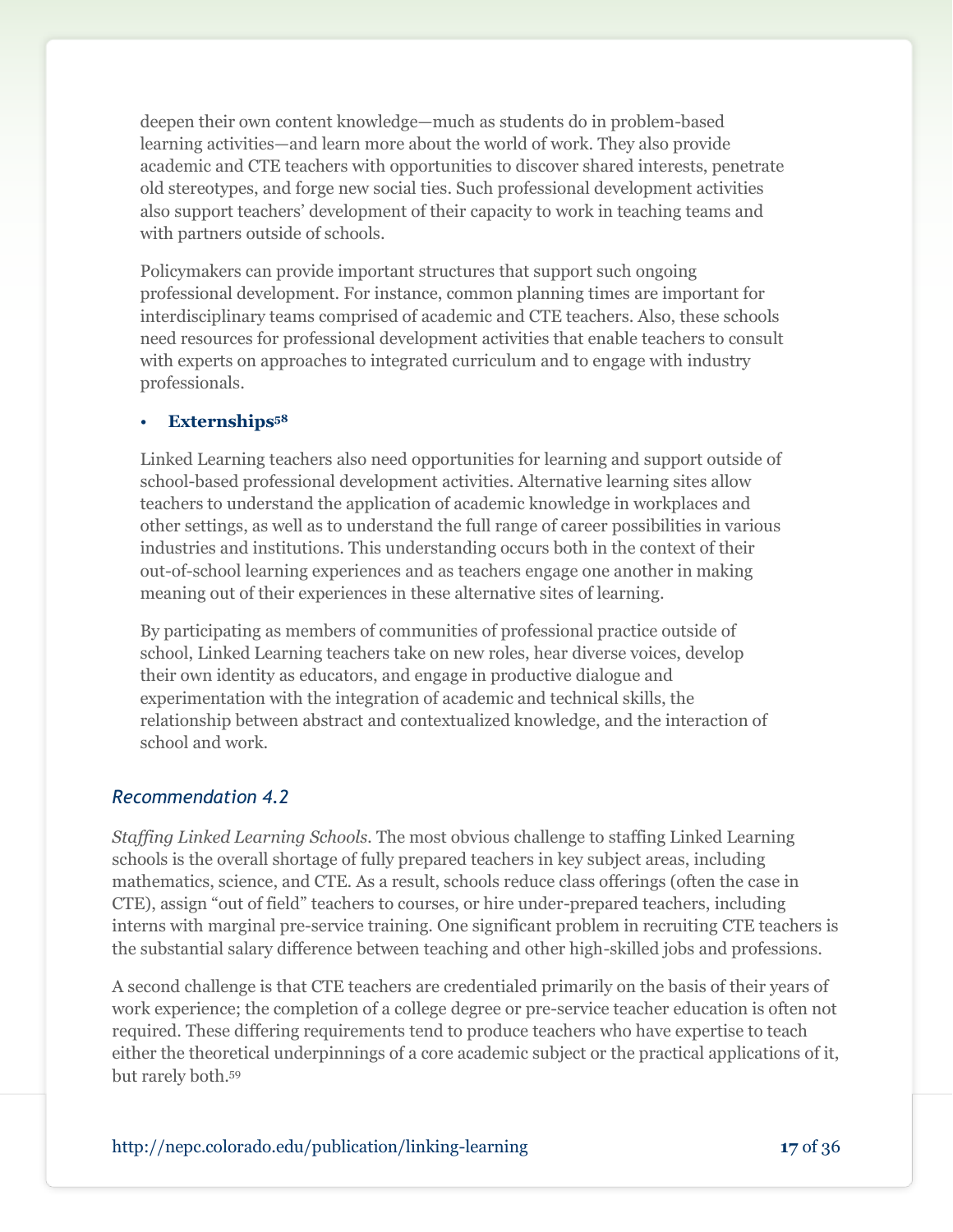However, a guiding principle of Linked Learning schools might be that of distributed expertise. Although all of the teaching competencies must be available to all students, individual teachers need not be expected to have the full range. Accordingly, staffing a fully qualified Linked Learning program with appropriately qualified teachers does not require that all teachers have

# *To maximize the benefits of linking programs to employment opportunities, schools must avoid using work experience as an alternative to college preparatory coursework.*

the same education, experience and credentials. Rather, as in most complex settings—hospitals, for example—expertise is distributed across a range of professionals who work together to provide the comprehensive array of services that participants or consumers require.

### *Recommendation 4.3*

*Recruiting Linked Learning Teachers.* All students must have access to qualified teachers in both college preparatory courses and technical courses. Yet most states have great difficulty satisfying this need, particularly for schools serving large populations of African American and/or Hispanic students.<sup>60</sup> Particularly relevant for Linked Learning schools might be to attract and train mid-career or retired industry professionals into academic and CTE teaching. Another strategy is to recruit practicing professionals from industry into part-time teaching. Teaching in partnerships with fully credentialed teachers, these professionals spend only a few hours each day on campus, allowing them to retain their much better paying jobs in private industry.

#### *Recommendation 4.4*

*Differentiated Staffing, Credentialing.* Differentiated staffing can be used creatively to ensure that all students have access to the full range of teaching competencies described above. Just as Linked Learning break down the traditional structural barriers of schedules, subject matter, and classroom-based instruction, they can also generate innovative staffing patterns that allow adults with different competencies and experiences to teach together. The following are just a few of the staffing arrangements schools could devise:

- Part-time positions for highly qualified members of the industry sector who oversee the technical aspects of laboratory or project work and serve as bridges between the school and work-based learning arrangements.
- Part-time positions for highly qualified faculty of community colleges and four-year universities, in either academic or CTE fields.
- Team teaching of highly qualified high-school teachers and part-time teachers from the industry sector or from postsecondary institutions.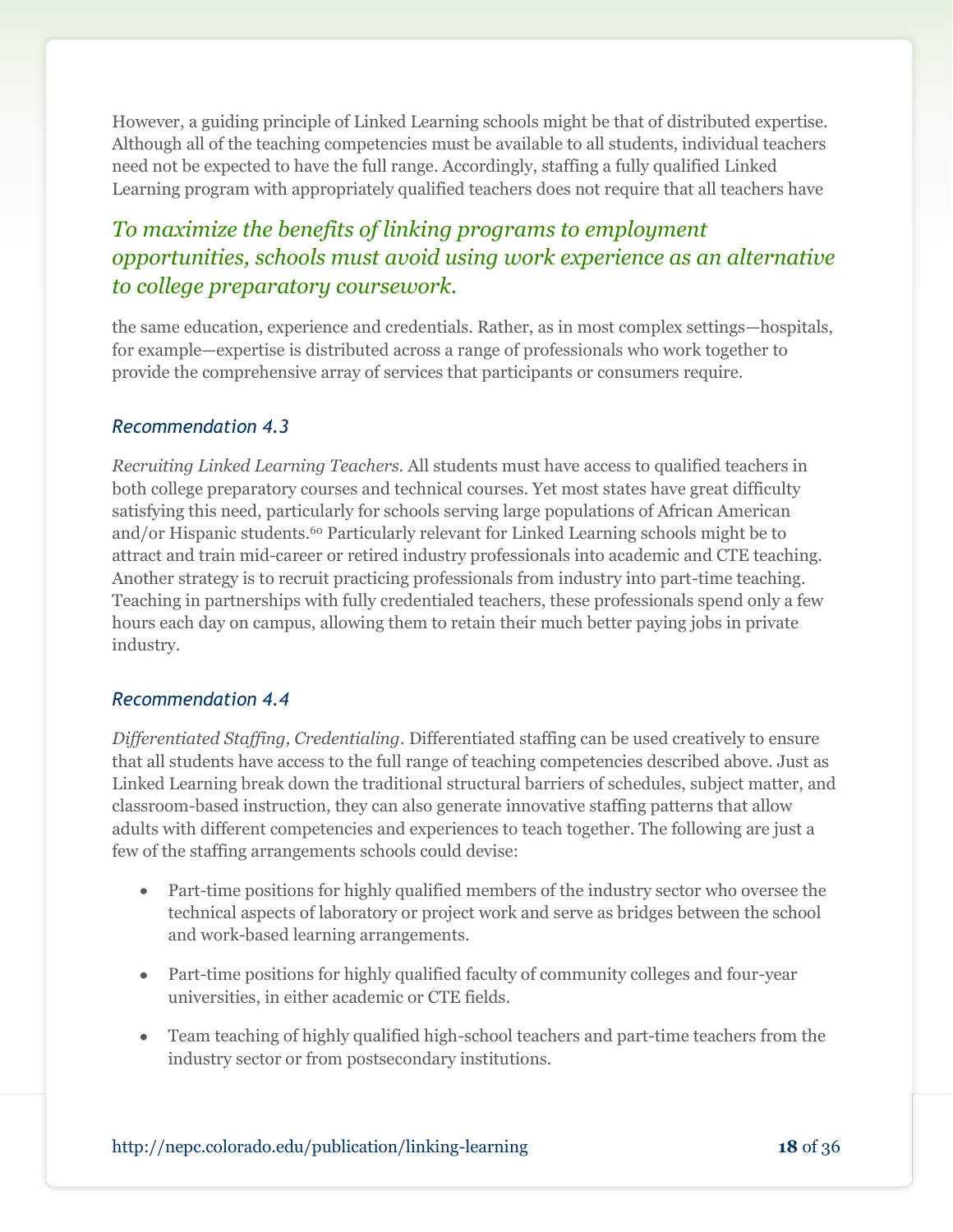Such arrangements should make less problematic the fact that teacher credentialing requirements for teachers of core academic subjects differ significantly from those for the majority of career-technical teachers.

#### *Recommendation 4.5*

*Supporting Teacher Effectiveness and Retention.* Often overlooked by initiatives aimed at recruiting new teachers is that the shortage of qualified teachers is fueled at least as much by high rates of teacher turnover and attrition as it is by insufficient numbers of qualified people being attracted to teaching. Therefore, in addition to increasing the supply of new teachers for Linked Learning schools, we must learn what makes teaching in these schools a fulfilling career and advance policies that reflect that knowledge. Key to policies that promote career satisfaction and longevity will be to create cadres of Linked Learning teachers who have the technical, collegial, and political support (from their schools, districts, and state) required to affect the quality of students' lives in classrooms and communities.

## **5. Fund Additional Studies to Analyze Key Cost and Feasibility Issues**

#### *Recommendation 5.1*

*Determine the costs of high-quality Linked Learning.* Many states are currently suffering from relatively low levels of educational funding. Depending on the specific design of a given Linked Learning policy, as well as associated costs, current educational funding can be reconfigured to cover some costs but new funding might also be required. One-time costs, such as facility redesign, are generally joined by front-loaded costs associated with professional development and the building connections between school and out-of school learning sites. Future funding should be spent in ways that do not inhibit Linked Learning's integration of academic and technical instruction, the connections to learning sites, and more flexible arrangements between K-12 and postsecondary institutions. Moreover, staffing needs must be considered, particularly given widespread teacher shortages and the disparities among communities in access to qualified teachers. Funding sources must be sustainable.<sup>61</sup>

#### *Recommendation 5.2*

*Identify and evaluate successful "Linked Learning" schools.* Despite the clear promise of Linked Learning, we lack a research base that is sufficient to fully understand its effects and the conditions under which those effects are obtained. Careful evaluation of new Linked Learning projects will provide much-needed knowledge about these processes. Moreover, likely implementation problems can be prevented by providing opportunities to learn from examples of successful schools that have made the transition to small, theme-based learning communities or career academies. Such models can help schools address several key issues related to launching theme-based small learning communities, including the selection of themes, instructional design, unleashing the power of student choice, employing advisories effectively,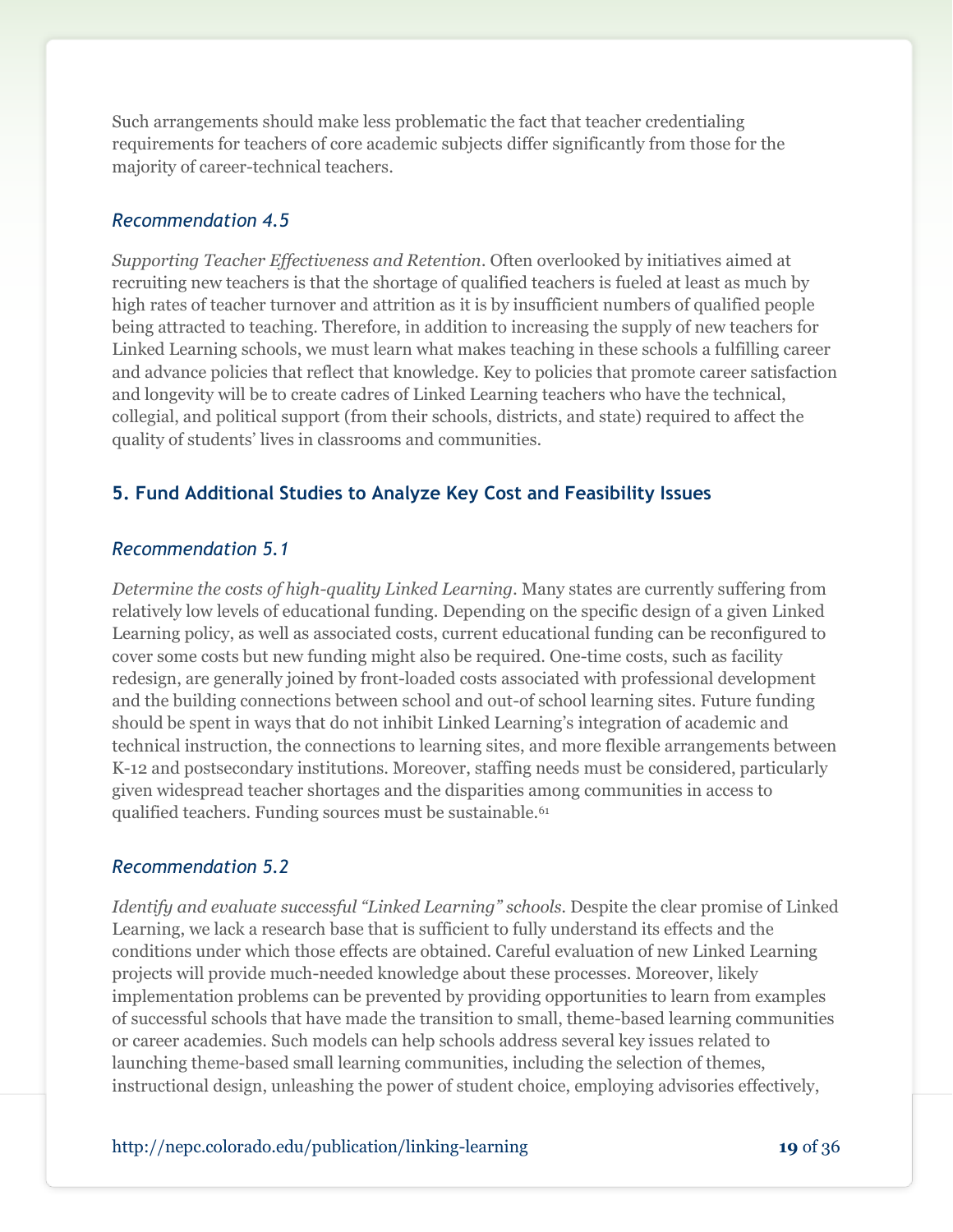transportation to off-campus learning sites, facilities and equipment issues, as well as various other lessons learned from actual school teams who have undertaken this work.<sup>62</sup>

## *Recommendation 5.3*

*Find ways to link Linked Learning education reform to other social policy changes.* To succeed, Linked Learning reform must be implemented along with policies that address other major challenges wrought by residential segregation, income inequality, and concentrated

# *Policymakers, educators, and students must believe that given the right environment, all students can master complex academic and technical concepts.*

poverty. The risks of a Linked Learning strategy—tracking, limited opportunities for some, and further divisions—can be obviated only with a comprehensive policy approach, including adequate social safety nets that include labor standards, health, and housing.<sup>63</sup>

## **6. Support of Work-Based Learning Opportunities**

Work-based learning opportunities have been commonplace for decades. Working a moderate number of hours during high school can have positive effects on long-term educational and occupational attainment. However, to maximize the benefits of linking programs to employment opportunities, schools must avoid using work experience as an alternative to college preparatory coursework.

Linked Learning reform should include policies to facilitate implementation of effective and accessible work-based learning opportunities for all young people.

School-based vocational and employment programs have not necessarily provided positive education or career outcomes for young people from working-class or minority backgrounds, despite indications that such programs can improve school retention and labor market outcomes. High school employment rates vary significantly by race, socioeconomic status, spatial-economic inequalities, and access to transportation, and students from disadvantaged backgrounds are less likely than others to benefit from them.<sup>64</sup>

## *Recommendation 6.1*

*Define Work-Based Learning Experiences*. To ensure that work-based learning is a meaningful component of a Linked Learning program, it is critical to define and demarcate effective workbased learning experiences and expectations by grade level. For example, work-based learning experiences for 9th and 10th graders may consist of both on-and off-campus training with a focus on soft skills. By 11th and 12th grade, these experiences should consist of more challenging offcampus experiences that include paid internships and/or other on-the-job training. Work-based learning experiences should evolve by grade level, providing students with opportunities to observe, learn from, and eventually participate in a given workplace, career or enterprise. At all

http://nepc.colorado.edu/publication/linking-learning **20** of 36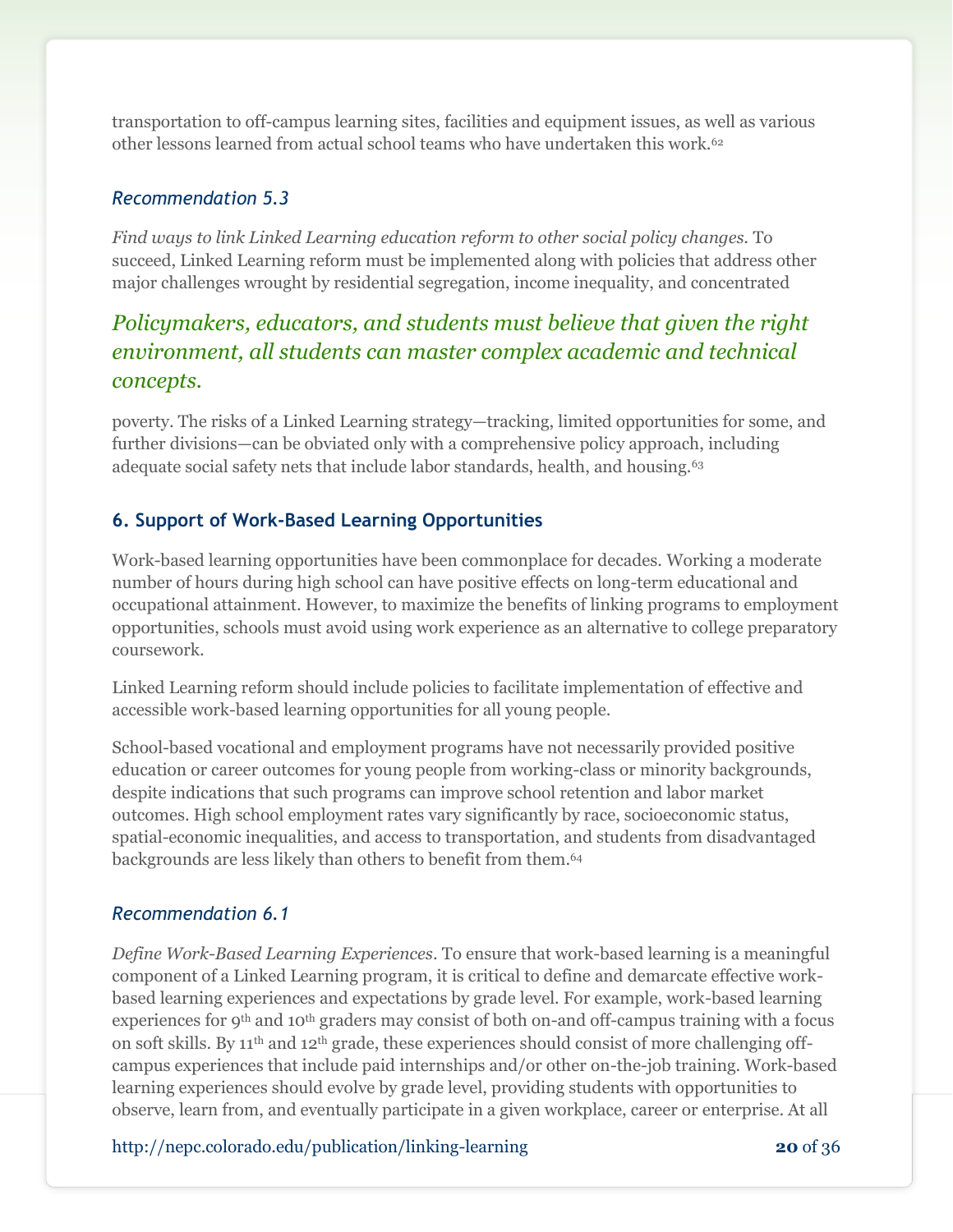grade levels, work-based learning experiences must support both academic and career-based content. This requires coordination and interaction between classroom teachers and the workplace.

### *Recommendation 6.2*

*Identify and Remove Barriers*. Policymakers must identify and remove barriers such as lack of access to nearby jobs and transportation Young people in low-income communities of color typically lack access to productive work-based opportunities.

### *Recommendation 6.3*

*Increase Funding for Work-Based Learning Opportunities.* State-level policymakers should explore options to provide and/or expand the funding of work-based learning opportunities. Current sources of funding, such as federal funding available the Carl Perkins Act, could be targeted towards expanding work-based learning opportunities for greater numbers of students.

# **A Final Word**

Finally, and perhaps most critically, policymakers, educators, and students must believe that given the right environment, all students can master complex academic and technical concepts. Individual differences can not translate into differentiated school practices that imply "headedness" for some, "handedness" for others. This does as great a disservice to the "heads" as it does to the "hands." The fundamental premise of Linked Learning is that all students can benefit from a balanced, integrated curriculum. The learning of both the "brightest" students and those who struggle most will be enhanced by the multi-dimensional learning experiences, problem-solving focus, and learning academics in the context of real world experience.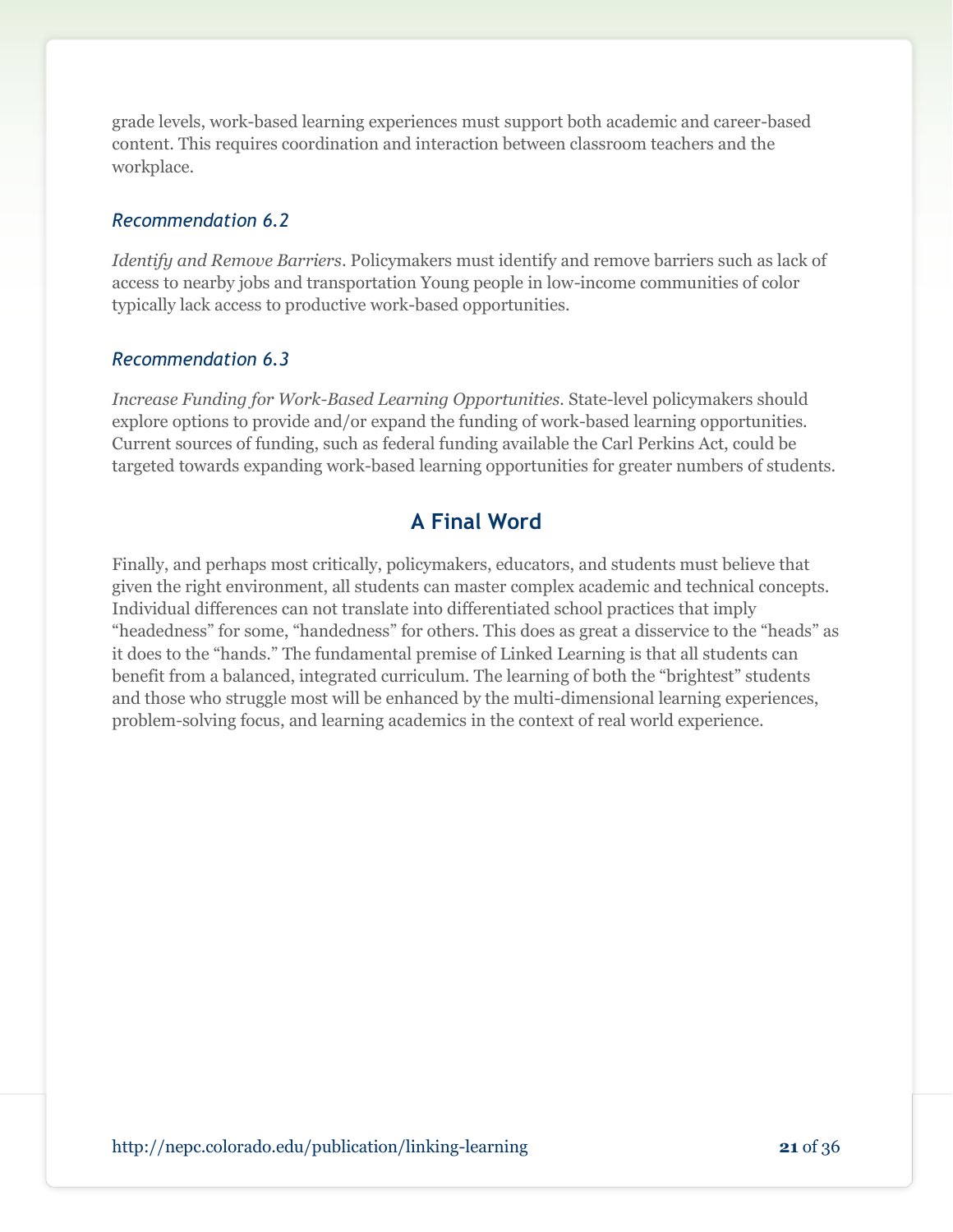## **Notes and References**

<sup>1</sup> See, for example, *A Model for Success: CART's Linked Learning Program Increases College Enrollment* (2011). Available at

http://irvine.org/images/stories/pdf/grantmaking/cart%20findings%20report%20final.pdf.

Also, for a review of research that examines the effectiveness of career academies (one strategy for integrating an academic and technical curriculum), see

D. Stern, C. Dayton, and M. Raby, (2010), *Career Academies: A Proven Strategy to Prepare High School Students for College and Careers*. Berkeley, CA: Career Academy Support Network, University of California, 2010. Available at:

http://casn.berkeley.edu/resource\_files/Proven\_Strategy\_2-25-1010-03-12-04-27-01.pdf

2 Certification criteria was developed by ConnectEd: The California Center for College and Career in collaboration with the Career Academy Support Network (CASN), the National Academy Foundation (NAF), and the National Career Academy Coalition (NCAC). The elements used to identify quality pathways are based on the National Standards of Practice for Career Academies that were jointly developed by the National Career Academy Coalition, the National Academy Foundation, the Career Academy Support Network, the Southern Regional Education Board and others. (For additional information go to

[http://www.connectedcalifornia.org/services/certification.php\)](http://www.connectedcalifornia.org/services/certification.php)

3 A total of twenty-five schools are due to undergo the certification process by June 2011.

4 Several key factors were considered in the name change. As indicated, many in the field felt that Linked Learning better communicated the values and objectives of the approach. In addition, the name change alleviated confusion with multiple pathways programs being implemented elsewhere. Indeed, some programs now called "multiple pathways‖ run counter to the vision of integrating college and career preparation. In New York, for example, multiple pathways are aimed at out-of-school youth and alternative education. This understanding dominates perceptions of multiple pathways in Washington, DC, and within the national philanthropic community. (For additional information regarding the name change go to

http://www.connectedcalifornia.org/pathways/linked.php)

5 Symonds, W., Schwartz, R., Ferguson, R., (February 2011), *Pathways to Prosperity: Meeting the Challenge of Preparing Young Americans for the 21st Century*. Report issued by the Pathways to Prosperity Project, Harvard Graduate School of Education. Available at

http://www.gse.harvard.edu/news\_events/features/2011/Pathways\_to\_Prosperity\_Feb2011.pdf

6 See Oakes, J., *Keeping Track: How Schools Structure Inequality* (1985/2005). New Haven: Yale University Press.

7 Stern, D., and Stearns, R., (2008). "Evidence and Challenges: Will Multiple Pathways Improve Student Outcomes?" in Oakes, J., and Saunders, M., (Eds.), Beyond Tracking: Multiple Pathways to College, Career and Civic Participation. Cambridge, MA: Harvard Education Press.

8 Further, Linked Learning advocates recognize the intellectual rigor of career and technical studies and have identified the need to work with postsecondary institutions to develop better mechanisms for certifying career-based courses that satisfy college preparatory requirements. See Recommendation Two.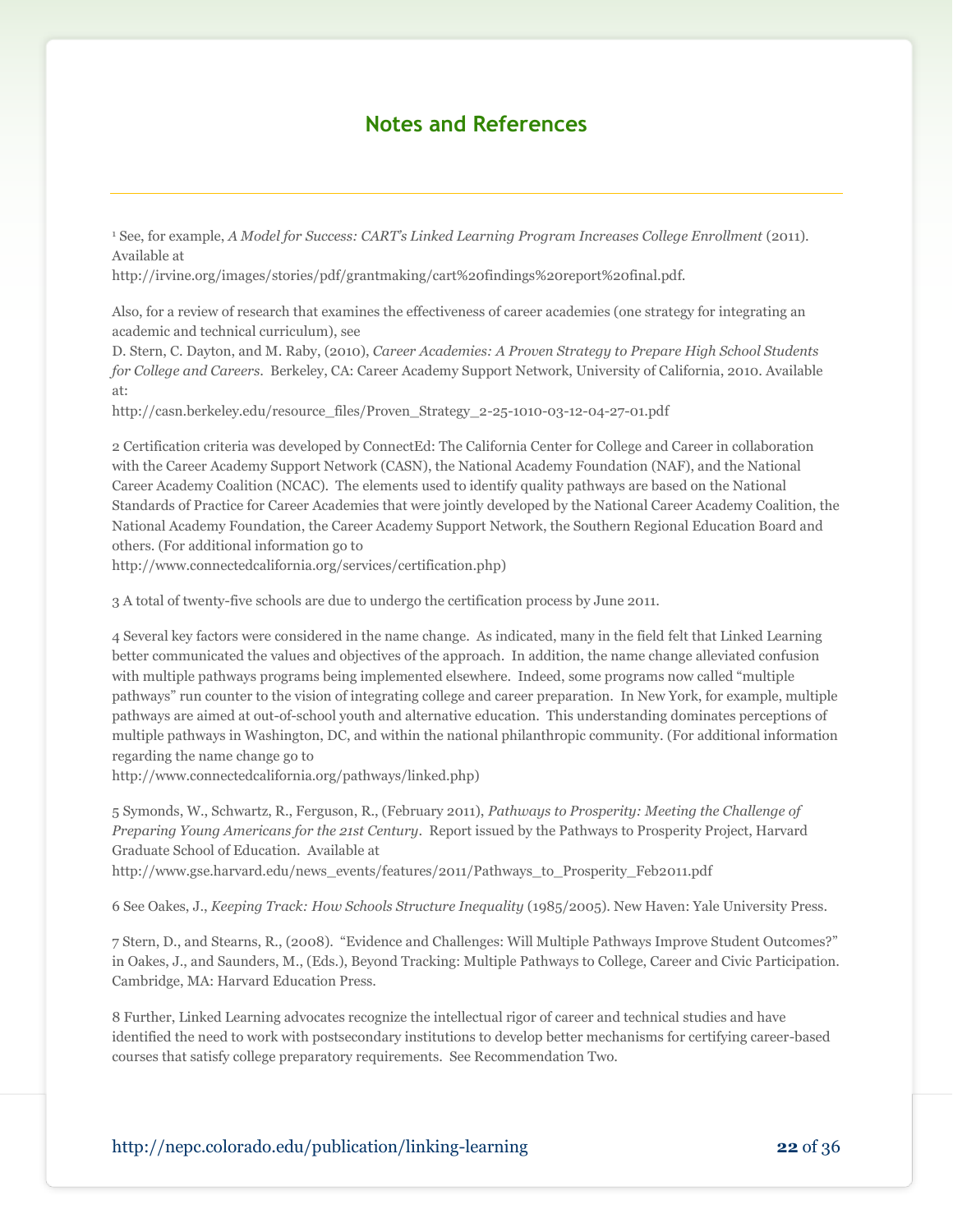9 Pastor, M., (2008). "United or Divided: Can Multiple Pathways Bring Together Multiple Communities?" in Oakes, J., and Saunders, M., (Eds.), *Beyond Tracking: Multiple Pathways to College, Career and Civic Participation*. Cambridge, MA: Harvard Education Press.

10 Blending high school academic and career-technical coursework in a coherent curriculum that prepares students for both college *and* careers has been tried before. Career Academies, for example, were established in California over twenty years ago (Grubb, W.N. (1995) (ed.), *Education through occupations in American high schools.* Vol. I: *Approaches to Integrating Academic and Vocational Education.* Teachers College Press). Today there are approximately 500 state-funded, California Partnership Academies that bring together an academic and careertechnical education.

11 National Governors Association (2003). *Ready for Tomorrow: Helping All Students Achieve Secondary and Postsecondary Success: A Guide for Governors*: 4. Retrieved November 8, 2008 from http://www.nga.org/cda/files/0310READY.pdf.

12 National Governors Association (2003). *Ready for Tomorrow: Helping All Students Achieve Secondary and Postsecondary Success: A Guide for Governors*: 7. Retrieved November 8, 2008 from http://www.nga.org/cda/files/0310READY.pdf.

13 National Governors Association (2003). *Ready for Tomorrow: Helping All Students Achieve Secondary and Postsecondary Success: A Guide for Governors*: 4. Retrieved November 8, 2008 from http://www.nga.org/cda/files/0310READY.pdf

14 Brand, B. (2003). *Rigor and relevance: A new vision for career and technical education, A white paper.*  Washington, DC: American Youth Policy Forum. Retrieved November 8, 2008 from http://www.aypf.org/publications/aypf\_rigor\_0004v.3.pdf

15 National Governors Association (2003). *Ready for Tomorrow: Helping All Students Achieve Secondary and Postsecondary Success: A Guide for Governors*: ii-iii. Retrieved November 8, 2008 from http://www.nga.org/cda/files/0310READY.pdf.

16 "Creating a Portfolio of Great High Schools." Bill and Melinda Gates Foundation, 2006.

17 See, for example, **"**The A–G Curriculum: *College*-Prep? *Work*-Prep? Life-Prep**,**‖ Retrieved November 8, 2008 from http://www2.edtrust.org/EdTrust/ETW/ETWreports\_pubs

18 Grubb, W.N. (2008). "Challenging the Deep Structure of High School: Weak and Strong Versions of Multiple Pathways" in Oakes, J., and Saunders, M. (Eds.), *Beyond Tracking: Multiple Pathways to College, Career, and Civic Participation*. Cambridge, MA: Harvard Education Press.

Mehan, H., "Restructuring and Reculturing Schools to Provide Students with Multiple Pathways to College and Career" Retrieved November 8, 2008, from http://www.idea.gseis.ucla.edu/publications/mp/index.html

19 Oakes, J. (1985/2005). *Keeping Track: How schools structure inequality*. New Haven: Yale University Press.

Simon, R. I., Dippo, D., and Schenke, A. (1991). *Learning Work: A Critical Pedagogy of Work Education.* Critical Studies in Education and Culture Series, Praeger/Greenwood.

20 Grubb, W.N. (2008). "Challenging the Deep Structure of High School: Weak and Strong Versions of Multiple Pathways" in Oakes, J., and Saunders, M. (Eds.), *Beyond Tracking: Multiple Pathways to College, Career, and Civic Participation*. Cambridge, MA: Harvard Education Press.

http://nepc.colorado.edu/publication/linking-learning **23** of 36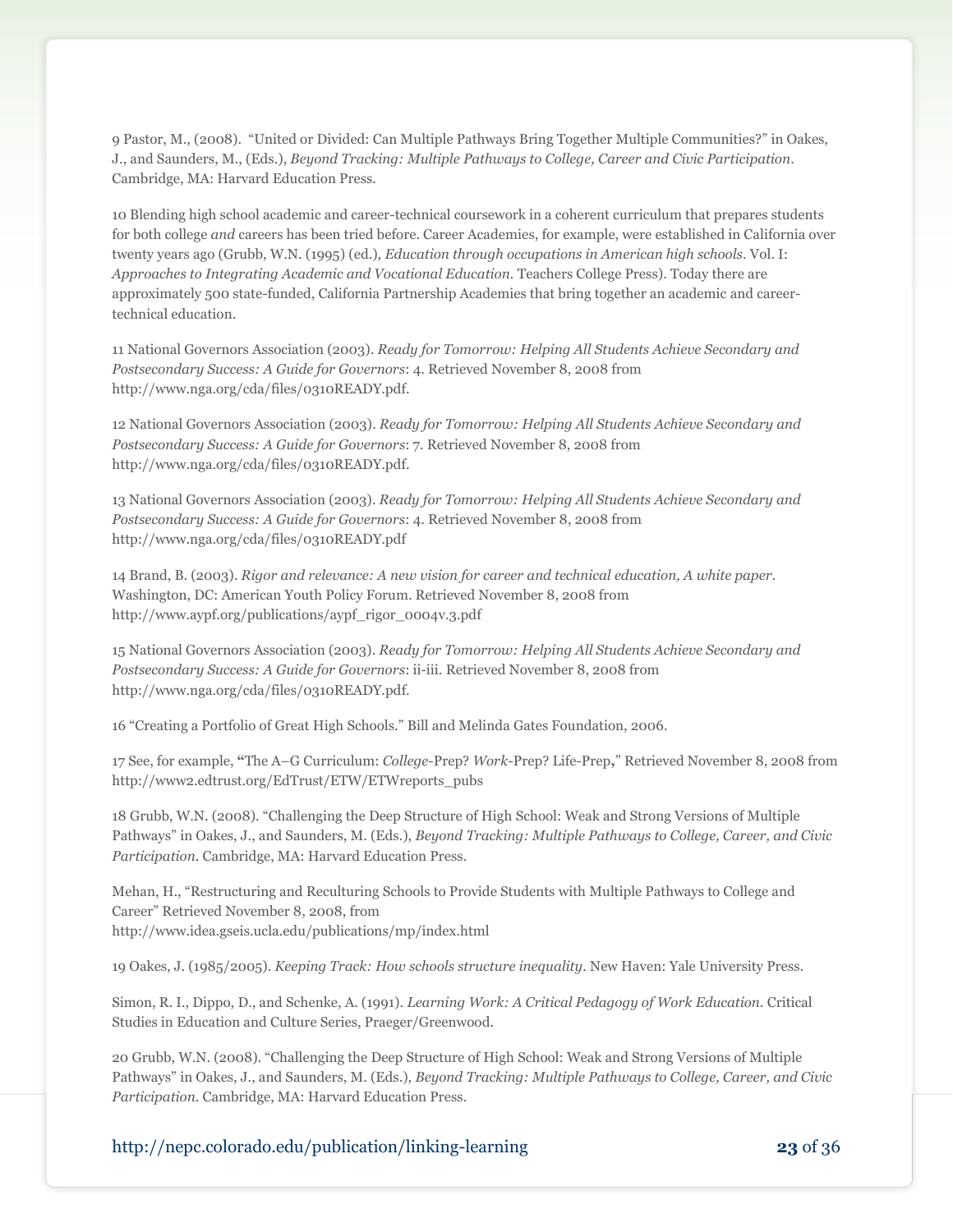21 Grubb, W.N. (2008). "Challenging the Deep Structure of High School: Weak and Strong Versions of Multiple Pathways" in Oakes, J., and Saunders, M. (Eds.), *Beyond Tracking: Multiple Pathways to College, Career, and Civic Participation*. Cambridge, MA: Harvard Education Press.

Mehan, H., "Restructuring and Reculturing Schools to Provide Students with Multiple Pathways to College and Career" Retrieved November 8, 2008, from http://www.idea.gseis.ucla.edu/publications/mp/index.html

Stern, D., and Stearns, R. (2008). "Evidence and Challenges: Will Multiple Pathways Improve Students' Outcomes?" in Oakes, J., and Saunders, M. (Eds.), *Beyond Tracking: Multiple Pathways to College, Career, and Civic Participation*. Cambridge, MA: Harvard Education Press.

Quartz, K.H., and Washor, E. (2008). "Meeting both the Individual and Collective Aims of Schooling: Can Multiple Pathways as Small Schools Strike the Balance?" in Oakes, J., and Saunders, M. (Eds.), *Beyond Tracking: Multiple Pathways to College, Career, and Civic Participation*. Cambridge, MA: Harvard Education Press.

22 Stern, D., and Stearns, R. (2008). "Evidence and Challenges: Will Multiple Pathways Improve Students' Outcomes?‖ in Oakes, J., and Saunders, M. (Eds.), *Beyond Tracking: Multiple Pathways to College, Career, and Civic Participation*. Cambridge, MA: Harvard Education Press.

23 Mehan, H., "Restructuring and Reculturing Schools to Provide Students with Multiple Pathways to College and Career" Retrieved November 8, 2008, from http://www.idea.gseis.ucla.edu/publications/mp/index.html

24 Rose, M. (2008). "Blending 'Hand Work' and 'Brain Work': Can Multiple Pathways Deepen Learning?" in Oakes, J., and Saunders, M. (Eds.), *Beyond Tracking: Multiple Pathways to College, Career, and Civic Participation*. Cambridge, MA: Harvard Education Press.

25 Levy, F. and Murnane, R.J. (2004). *The New Division of Labor: How Computers are Creating the Next Job Market*. Princeton, NJ: Princeton University Press.

26 Stern, D., and Stearns, R. (2008). ―Evidence and Challenges: Will Multiple Pathways Improve Students' Outcomes?‖ in Oakes, J., and Saunders, M. (Eds.), *Beyond Tracking: Multiple Pathways to College, Career, and Civic Participation*. Cambridge, MA: Harvard Education Press. Note, however, that the authors make clear in their extensive review of the research that there is not yet conclusive evidence that blending CTE with academic coursework actually increases college-going and degree completion. Unfortunately, getting clear-cut research results has been difficult, because most studies have not been able to determine whether apparent effects are due to particular programs or to selection of particular kinds of students into those programs.

27 Quartz, K.H., and Washor, E. (2008). "Meeting both the Individual and Collective Aims of Schooling: Can Multiple Pathways as Small Schools Strike the Balance?" in Oakes, J., and Saunders, M. (Eds.), *Beyond Tracking: Multiple Pathways to College, Career, and Civic Participation*. Cambridge, MA: Harvard Education Press.

Mehan, H., "Restructuring and Reculturing Schools to Provide Students with Multiple Pathways to College and Career" Retrieved November 8, 2008, from http://www.idea.gseis.ucla.edu/publications/mp/index.html.

28 Venezia, A. (2008). "Between High School and College: Can Multiple Pathways Bridge the Divide?" in Oakes, J., and Saunders, M. (Eds.), *Beyond Tracking: Multiple Pathways to College, Career, and Civic Participation*. Cambridge, MA: Harvard Education Press.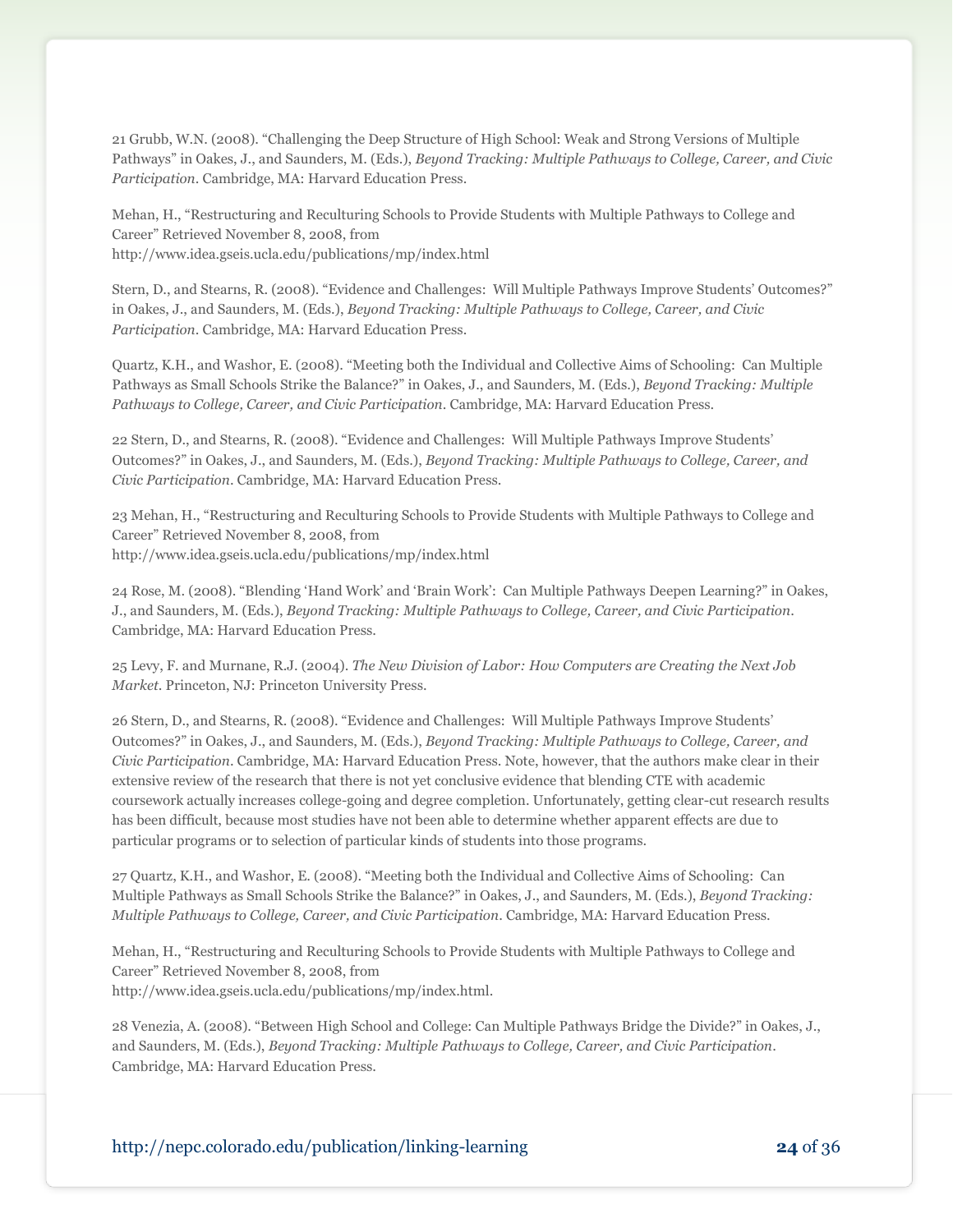29 Stern, D., and Stearns, R. (2008). "Evidence and Challenges: Will Multiple Pathways Improve Students' Outcomes?‖ in Oakes, J., and Saunders, M. (Eds.), *Beyond Tracking: Multiple Pathways to College, Career, and Civic Participation*. Cambridge, MA: Harvard Education Press.

30 Stern, D., and Stearns, R. (2008). ―Evidence and Challenges: Will Multiple Pathways Improve Students' Outcomes?‖ in Oakes, J., and Saunders, M. (Eds.), *Beyond Tracking: Multiple Pathways to College, Career, and Civic Participation*. Cambridge, MA: Harvard Education Press.

31 Rogers, J., Kahne, J., and Middaugh, E., "Multiple Pathways and the "Future of Democracy" in Oakes, J., and Saunders, M. (Eds.), *Beyond Tracking: Multiple Pathways to College, Career, and Civic Participation* (Cambridge, MA: Harvard Education Press, 2008).

32 Gandara, P. (2008). "Immigrants and English Learners: Can Multiple Pathways Smooth their Paths?" in Oakes, J., and Saunders, M. (Eds.), *Beyond Tracking: Multiple Pathways to College, Career, and Civic Participation*. Cambridge, MA: Harvard Education Press.

33 Pastor, M. (2008). "United or Divided: Can Multiple Pathways Bring Together Multiple Communities?" in Oakes, J., and Saunders, M. (Eds.), *Beyond Tracking: Multiple Pathways to College, Career, and Civic Participation*. Cambridge, MA: Harvard Education Press.

34 Stoll, M. (2008). "Can Multiple Pathways Link Vulnerable Groups to Changing Labor Markets? in Oakes, J., and Saunders, M. (Eds.), *Beyond Tracking: Multiple Pathways to College, Career, and Civic Participation*. Cambridge, MA: Harvard Education Press.

35 Stiles, J., and Brady, H., ―Pipelines, Pathways, and Payoffs: Economic Challenges and Returns to Changing Demographics in California" Retrieved November 8, 2008 from http://www.idea.gseis.ucla.edu/publications/mp/index.html.

36 Stiles, J., and Brady, H., ―Pipelines, Pathways, and Payoffs: Economic Challenges and Returns to Changing Demographics in California" Retrieved November 8, 2008 from http://www.idea.gseis.ucla.edu/publications/mp/index.html.

Rattray, D. (2008). "Making It Real: Implementing Multiple Pathways" in Oakes, J., and Saunders, M. (Eds.), *Beyond Tracking: Multiple Pathways to College, Career, and Civic Participation.* Cambridge, MA: Harvard Education Press.

37 Pastor, M. (2008). "United or Divided: Can Multiple Pathways Bring Together Multiple Communities?" in Oakes, J., and Saunders, M. (Eds.), *Beyond Tracking: Multiple Pathways to College, Career, and Civic Participation*. Cambridge, MA: Harvard Education Press.

38 Stern, D., and Stearns, R. (2008). "Evidence and Challenges: Will Multiple Pathways Improve Students' Outcomes?‖ in Oakes, J., and Saunders, M. (Eds.), *Beyond Tracking: Multiple Pathways to College, Career, and Civic Participation*. Cambridge, MA: Harvard Education Press.

Ong, P., and Terriquez, V. (2008). "Can Multiple Pathways Offset Inequalities in the Urban Spatial Structure?" in Oakes, J., and Saunders, M. (Eds.), *Beyond Tracking: Multiple Pathways to College, Career, and Civic Participation*. Cambridge, MA: Harvard Education Press.

39 Grubb, W.N. (2008). "Challenging the Deep Structure of High School: Weak and Strong Versions of Multiple Pathways" in Oakes, J., and Saunders, M. (Eds.), *Beyond Tracking: Multiple Pathways to College, Career, and Civic Participation*. Cambridge, MA: Harvard Education Press.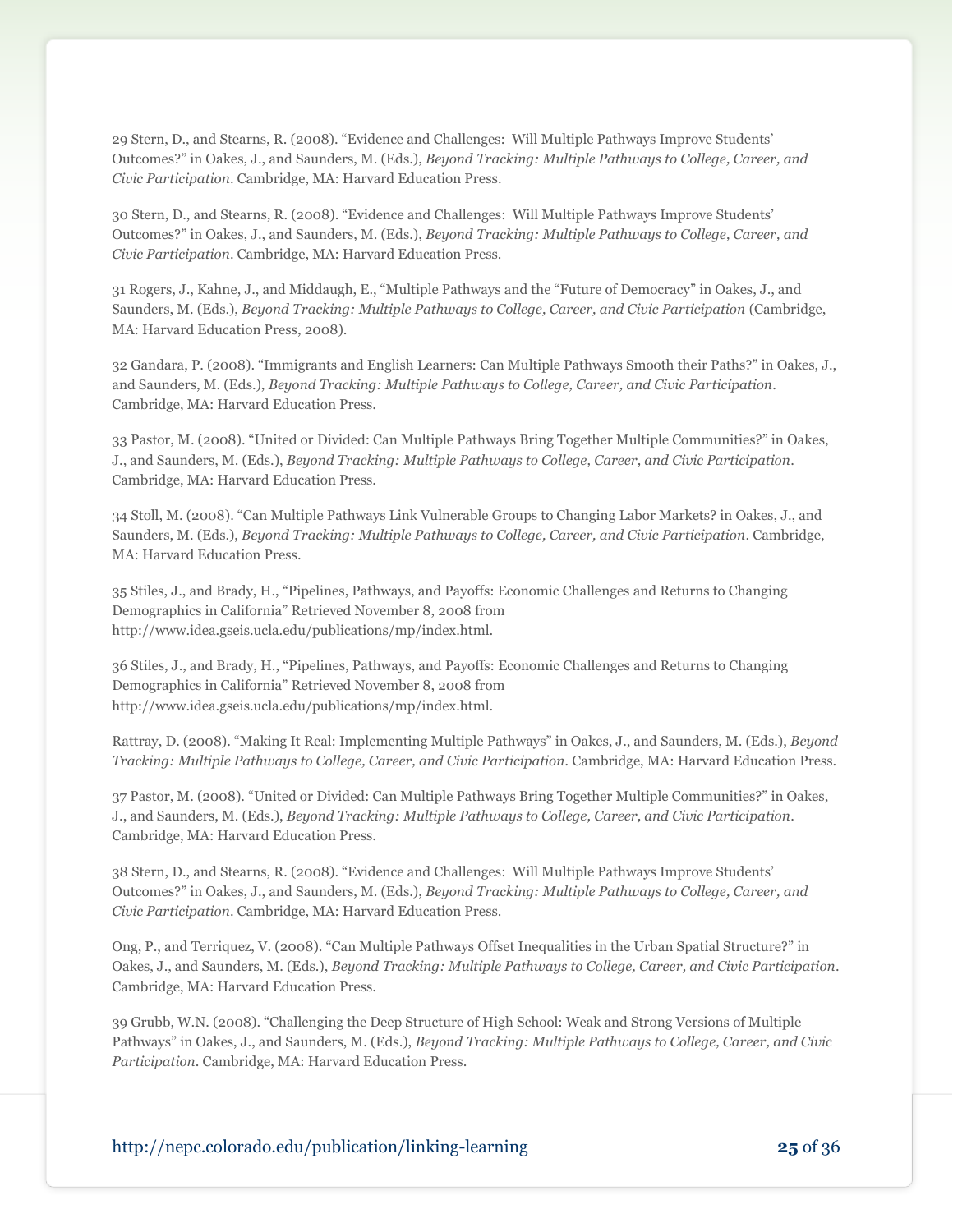40 Stoll, M. (2008). "Can Multiple Pathways Link Vulnerable Groups to Changing Labor Markets?" in Oakes, J., and Saunders, M. (Eds.), *Beyond Tracking: Multiple Pathways to College, Career, and Civic Participation*. Cambridge, MA: Harvard Education Press.

41 See Grubb, W.N. (2008). "Challenging the Deep Structure of High School: Weak and Strong Versions of Multiple Pathways," in Oakes, J., and Saunders, M. (Eds.), *Beyond Tracking: Multiple Pathways to College, Career, and Civic Participation*. Cambridge, MA: Harvard Education Press.

42 Lynch, R. (2000). "High School Career and Technical Education for the First Decade of the 21st Century." *Journal of Vocational Education Research*, *25*, 2.

43 Lynch, R. (2000). "High School Career and Technical Education for the First Decade of the 21st Century." *Journal of Vocational Education Research*, *25*, 2.

44 Callahan, P. M., & Finney, J. E. (2003). *Multiple pathways and state policy: Toward education and training beyond high school*. Boston, MA: Jobs for the Future. Retrieved November 8, 2008 from http://www.highereducation.org/reports/multipath/multipath.shtml.

45 Welner, K. G., & Burris, C. C. Alternative approaches to the politics of detracking. *Theory Into Practice*, (2006). *45*(1), 90-99.

46 Oakes, J. (1985/2005). *Keeping Track: How schools structure inequality*. New Haven: Yale University Press.

47 Lucas, S. (2008). "Constructing Equal Pathways in an 'Effectively Maintained Inequality' Society" in Oakes, J., and Saunders, M. (Eds.), *Beyond Tracking: Multiple Pathways to College, Career, and Civic Participation*. Cambridge, MA: Harvard Education Press.

48 Stern, D., and Stearns, R. (2008). "Evidence and Challenges: Will Multiple Pathways Improve Students' Outcomes?‖ in Oakes, J., and Saunders, M. (Eds.), Beyond Tracking: Multiple Pathways to College, Career, and Civic Participation. Cambridge, MA: Harvard Education Press.

49 Venezia, A. (2008). "Between High School and College: Can Multiple Pathways Bridge the Divide?" in Oakes, J., and Saunders, M. (Eds.), Beyond Tracking: Multiple Pathways to College, Career, and Civic Participation. Cambridge, MA: Harvard Education Press.

50 Venezia, A. (2008). ―Between High School and College: Can Multiple Pathways Bridge the Divide?‖ in Oakes, J., and Saunders, M. (Eds.), Beyond Tracking: Multiple Pathways to College, Career, and Civic Participation. Cambridge, MA: Harvard Education Press.

Quartz, K.H., and Washor, E. (2008). "Meeting both the Individual and Collective Aims of Schooling: Can Multiple Pathways as Small Schools Strike the Balance?" in Oakes, J., and Saunders, M. (Eds.), Beyond Tracking: Multiple Pathways to College, Career, and Civic Participation. Cambridge, MA: Harvard Education Press.

51 Venezia, A. (2008). "Between High School and College: Can Multiple Pathways Bridge the Divide?" in Oakes, J., and Saunders, M. (Eds.), Beyond Tracking: Multiple Pathways to College, Career, and Civic Participation. Cambridge, MA: Harvard Education Press.

52 Parnell, D. (1996, March). "Cerebral Context." *Vocational Education Journal*, *71*, 3, 19-21. (EJ 519 286): 19.

53 Late nineteenth century advocates claimed that manual training would complement academic studies in a balanced education. They argued that students should learn mechanical processes, rather than prepare for particular trades, and that they should master general principles, rather than specific skills. They argued that processes

http://nepc.colorado.edu/publication/linking-learning **26** of 36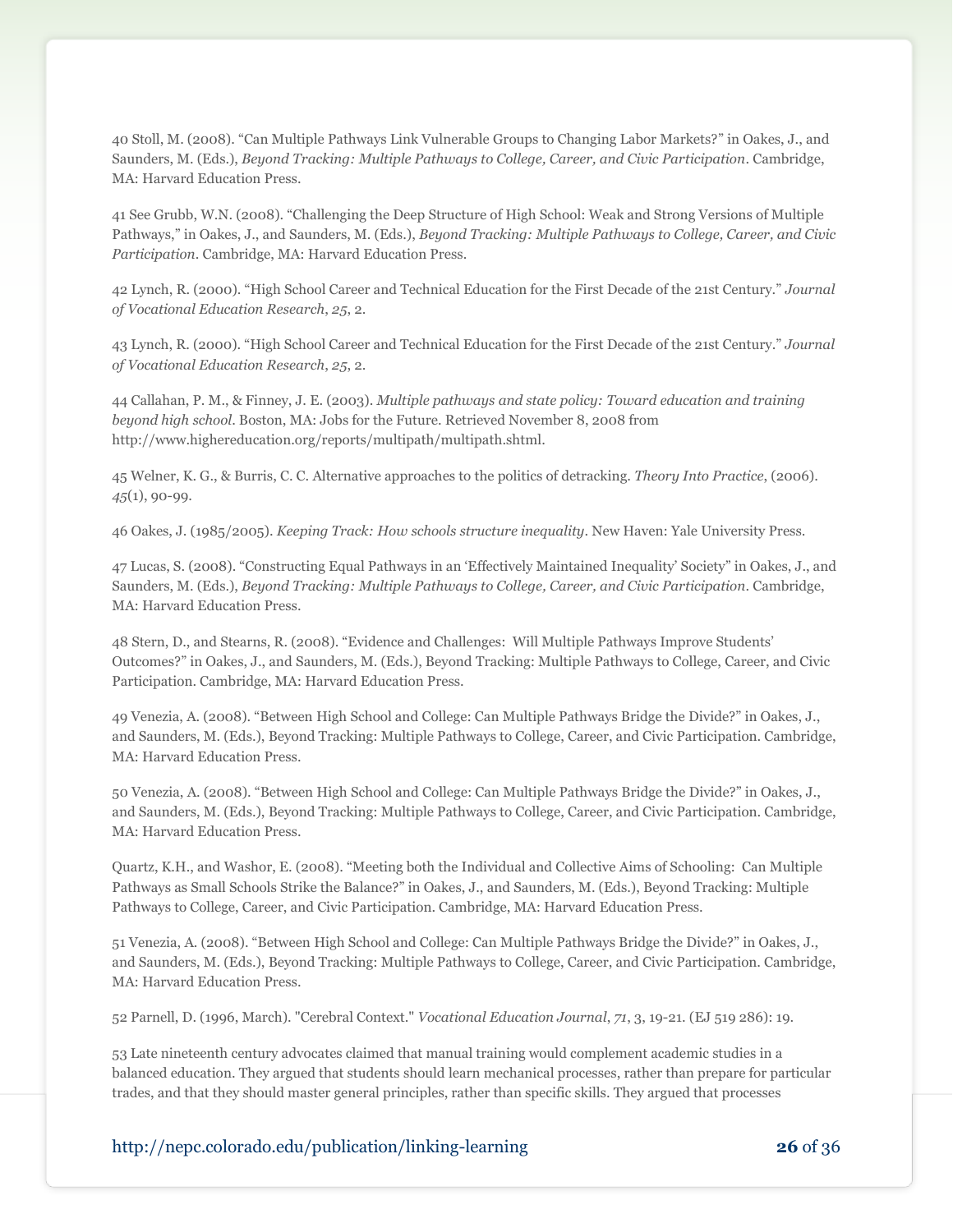requiring skill with the hands would simultaneously present problems for the mind. In the 20th century, John Dewey and other progressive reformers made a similar claim: if students worked with wood, metal, paper, and soil they could achieve alternate and important "ways of knowing." These arguments hold today. Specific job skills that vocational students learn can become obsolete with a changing economy, but understandings based on physics, mathematics, or technological processes cannot. Students who understand these concepts have constructed a conceptual framework on which to erect new skills to assist them in an evolving workplace.

(Grubb, W.N., Davis, G., Lum, J., Plihal, J., & Morgaine, C. (1991). *"The cunning hand, the cultured mind": Models for integrating academic and vocational education*. Berkeley: National Center for Research in Vocational Education)

54 Parnell, D. (1996, March). "Cerebral Context." *Vocational Education Journal*, *71*, 3, 19-21. (EJ 519 286): 20.

55 Kincheloe, J. (1995). *Toil and Trouble: Good Work, Smart Workers, and the Integration of Academic and Vocational Education*, p. 280. New York: Peter Lang Publishing, Inc.

56 Alliance for Excellent Education (2004). *Tapping the Potential: Retaining and Developing High-Quality New Teachers*. Retrieved November 8, 2008 from http://www.all4ed.org/publications/TappingThePotential/index.html.

Ingersoll, R., and Smith, T. M. (2004). "Do Teacher Induction and Mentoring Matter?" *NAASP Bulletin, 88*(638): 28-40.

57 Stone, J. R. (2005). "The Neglected Majority-Revisited." *Journal of Career and Technical Education*, *21*(2). Retrieved November 8, 2008 from http://scholar.lib.vt.edu/ejournals/JCTE/v21n2/stone.html.

58 Texas, Ohio, and other states have developed teacher "externship" programs to augment traditional professional development.

59 For a fuller discussion of these distinctions, see Stern, D., and Stearns, R. (2008). "Evidence and Challenges: Will Multiple Pathways Improve Students' Outcomes?" in Oakes, J., and Saunders, M. (Eds.), Beyond Tracking: Multiple Pathways to College, Career, and Civic Participation. Cambridge, MA: Harvard Education Press.

60 Horng, E.L., *Poor Working Conditions Make Urban Schools Hard-to-Staff,* University of California, All Campus Consortium on Research for Diversity (UC Accord), Public Policy Series, Retrieved November 8, 2008 from http://ucaccord.gseis.ucla.edu/publications/index.html.

61 A report conducted by the Policy Analysis for California Education (PACE) in 2010 explores the costs of reform strategies such as Linked Learning. See Parsi, A., Plank, D., and Stern, D., (2010), Costs of California Multiple Pathway Programs. Berkeley, CA: Policy Analysis for California Education, University of California. Available at http://pace.berkeley.edu/2010/11/16/policy-report-costs-of-california-multiple-pathway-programs/.

62 Rattray, D. (2008). "Making It Real: Implementing Multiple Pathways" in Oakes, J., and Saunders, M. (Eds.), *Beyond Tracking: Multiple Pathways to College, Career, and Civic Participation.* Cambridge, MA: Harvard Education Press.

63 Pastor, M. (2008). "United or Divided: Can Multiple Pathways Bring Together Multiple Communities?" in Oakes, J., and Saunders, M. (Eds.), *Beyond Tracking: Multiple Pathways to College, Career, and Civic Participation*. Cambridge, MA: Harvard Education Press.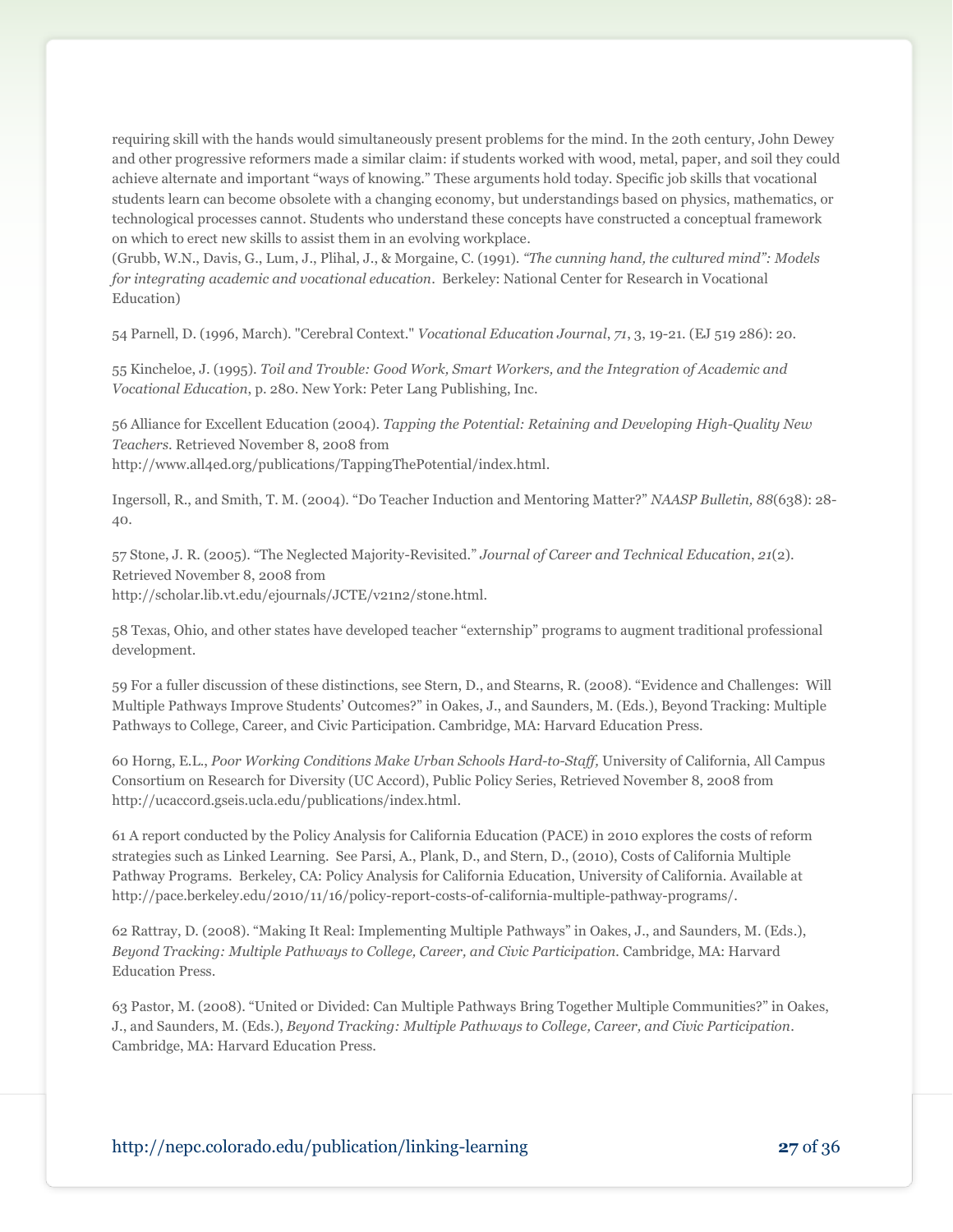Stoll, M. (2008). "Can Multiple Pathways Link Vulnerable Groups to Changing Labor Markets? in Oakes, J., and Saunders, M. (Eds.), *Beyond Tracking: Multiple Pathways to College, Career, and Civic Participation*. Cambridge, MA: Harvard Education Press.

64 Ong, P., and Terriquez, V. (2008). "Can Multiple Pathways Offset Inequalities in the Urban Spatial Structure?" in Oakes, J., and Saunders, M. (Eds.), *Beyond Tracking: Multiple Pathways to College, Career, and Civic Participation*. Cambridge, MA: Harvard Education Press.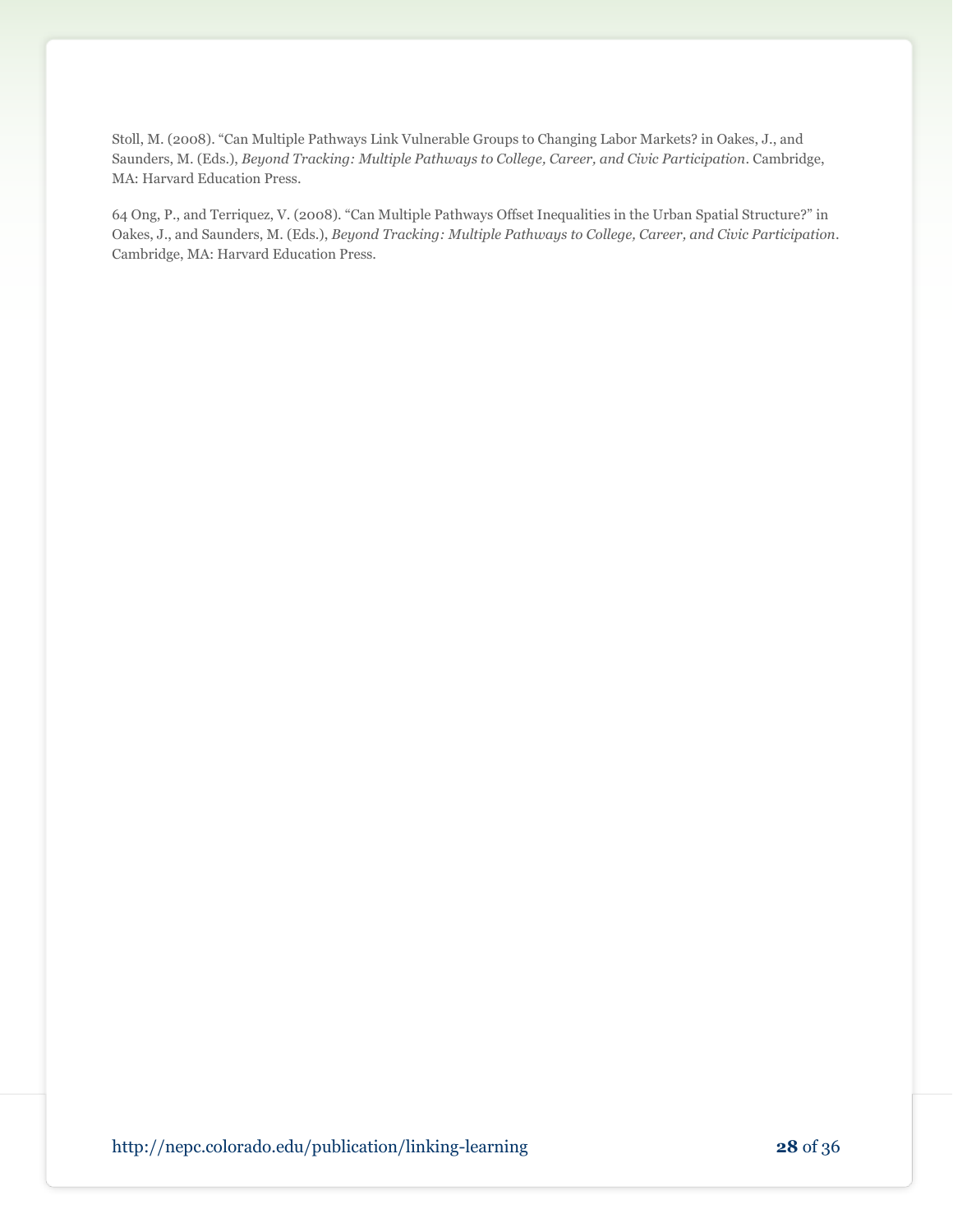# **Proposed "Linked Learning" Legislation**

| 1                    | <b>xxxx Regular Session</b>                                                                                                                                                                                                                                                                                                          |
|----------------------|--------------------------------------------------------------------------------------------------------------------------------------------------------------------------------------------------------------------------------------------------------------------------------------------------------------------------------------|
| $\overline{2}$       | <b>xxxx General Assembly</b>                                                                                                                                                                                                                                                                                                         |
| 3                    | <b>STATE OF XXXX</b>                                                                                                                                                                                                                                                                                                                 |
| $\overline{4}$       |                                                                                                                                                                                                                                                                                                                                      |
| 5                    |                                                                                                                                                                                                                                                                                                                                      |
| 6                    | LLS NO. XX-XXXX<br><b>HOUSE BILL OX-XXXX</b>                                                                                                                                                                                                                                                                                         |
| 7                    |                                                                                                                                                                                                                                                                                                                                      |
| 8                    | <b>HOUSE SPONSORSHIP</b>                                                                                                                                                                                                                                                                                                             |
| 9                    | <b>XXXX</b>                                                                                                                                                                                                                                                                                                                          |
| 10                   | <b>SENATE SPONSORSHIP</b>                                                                                                                                                                                                                                                                                                            |
| 11                   | <b>XXXX</b>                                                                                                                                                                                                                                                                                                                          |
| 12<br>13<br>14<br>15 | <b>House Committees</b><br><b>Senate Committees</b>                                                                                                                                                                                                                                                                                  |
| 16                   | <b>A BILL FOR AN ACT</b>                                                                                                                                                                                                                                                                                                             |
| 17<br>18             | Concerning the creation of a five-year education pilot program to adopt Linked<br>Learning in secondary schools.                                                                                                                                                                                                                     |
| 19                   |                                                                                                                                                                                                                                                                                                                                      |
| 20                   | <b>Bill Summary</b>                                                                                                                                                                                                                                                                                                                  |
| 21<br>22             | Note: This summary applies to this bill as introduced and does not necessarily<br>reflect any amendments that may be subsequently adopted.                                                                                                                                                                                           |
| 23<br>24<br>25<br>26 | Creates a five-year pilot program for implementing a new "Linked Learning" or<br>"multiple pathways" curriculum in fifty high schools statewide that integrates<br>college preparatory coursework with career and technical education. Charges the<br>State Board of Education and the governing body responsible for post-secondary |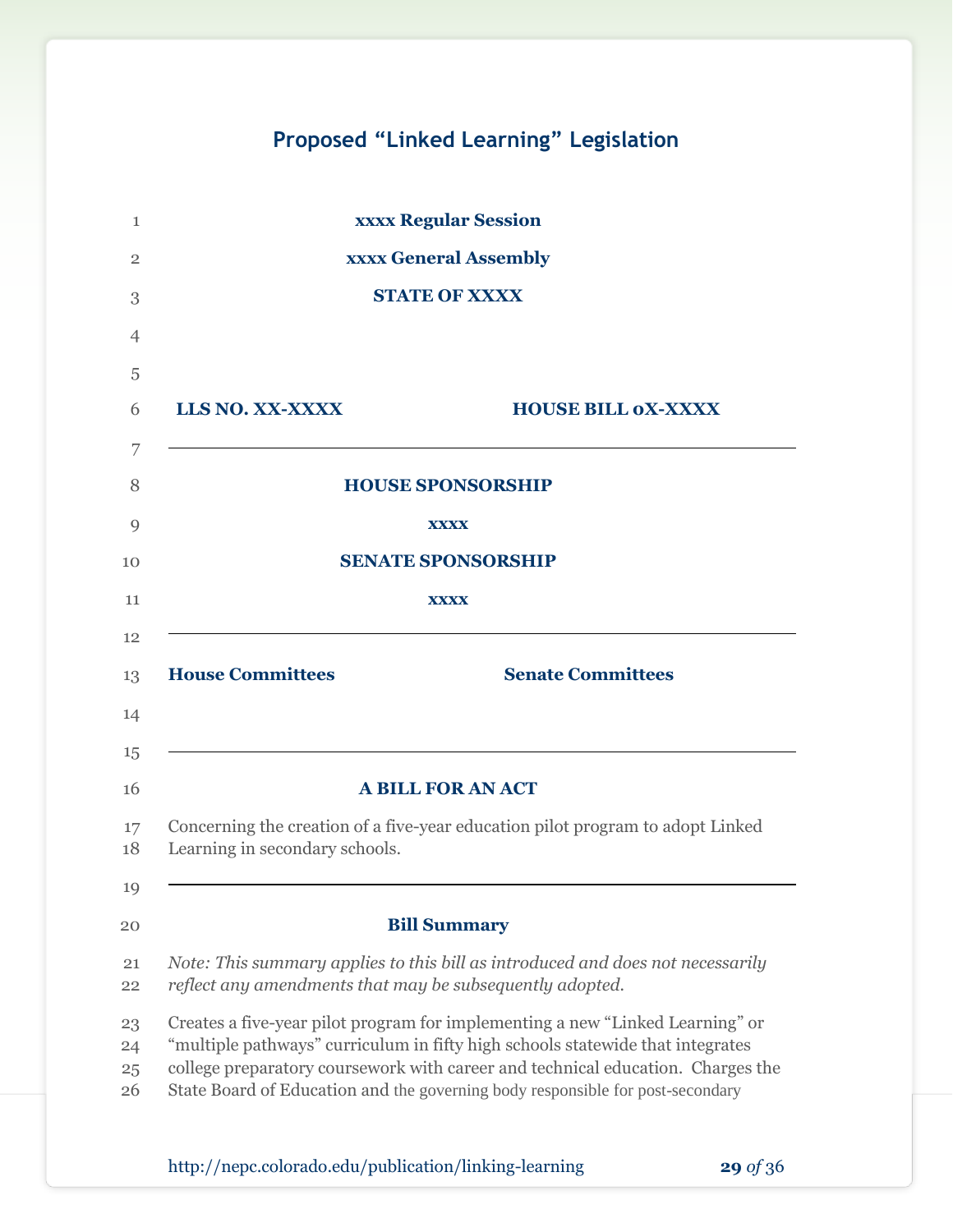| $\mathbf{1}$<br>$\overline{\mathbf{2}}$<br>3<br>$\overline{4}$<br>5<br>6<br>7<br>8<br>9 | education with developing the Linked Learning curriculum and selecting schools<br>for the pilot program. Provides that schools selected for pilot program will have<br>flexibility in implementing the Linked Learning curriculum. Offers grant money<br>to schools selected for the pilot program to use to implement the curriculum.<br>Requires the State Board to monitor the pilot program and ensure that the<br>benchmarks established by this bill are satisfied. Specifies that the State Board<br>must prepare a report to the General Assembly in five years that evaluates the<br>program and offers a recommendation of whether to continue or expand it. |
|-----------------------------------------------------------------------------------------|------------------------------------------------------------------------------------------------------------------------------------------------------------------------------------------------------------------------------------------------------------------------------------------------------------------------------------------------------------------------------------------------------------------------------------------------------------------------------------------------------------------------------------------------------------------------------------------------------------------------------------------------------------------------|
| 10<br>11                                                                                | Be it enacted by the General Assembly of the State of XXXX that Title ABC is<br>amended to include a new Article 123, which reads:                                                                                                                                                                                                                                                                                                                                                                                                                                                                                                                                     |
| 12                                                                                      | <b>ARTICLE 123</b>                                                                                                                                                                                                                                                                                                                                                                                                                                                                                                                                                                                                                                                     |
| 13                                                                                      | <b>MP 2010 PILOT PROGRAM</b>                                                                                                                                                                                                                                                                                                                                                                                                                                                                                                                                                                                                                                           |
| 14                                                                                      | Section 101. Short Title.                                                                                                                                                                                                                                                                                                                                                                                                                                                                                                                                                                                                                                              |
| 15                                                                                      | This article shall be known and may be cited as the MP 2010 Pilot Program.                                                                                                                                                                                                                                                                                                                                                                                                                                                                                                                                                                                             |
| 16                                                                                      | Section 102. Legislative declaration.                                                                                                                                                                                                                                                                                                                                                                                                                                                                                                                                                                                                                                  |
| 17                                                                                      | (1) The general assembly hereby finds, determines, and declares that:                                                                                                                                                                                                                                                                                                                                                                                                                                                                                                                                                                                                  |
| 18<br>19<br>20                                                                          | (a) The state is committed to providing all high school students with a quality<br>education that will prepare them for college, careers, and to be productive,<br>successful and engaged citizens.                                                                                                                                                                                                                                                                                                                                                                                                                                                                    |
| 21<br>22                                                                                | (b) The State must reform its high school curriculum in order to prepare our<br>children for a 21st Century college education and a 21st Century workforce.                                                                                                                                                                                                                                                                                                                                                                                                                                                                                                            |
| 23<br>24<br>25<br>26<br>27<br>28<br>29                                                  | (c) Research demonstrates that integrating the content of an academic<br>curriculum with career and technical education holds promise to reducing<br>high school dropout rates, increasing academic achievement and learning,<br>and enhancing students' earning power when they graduate. An integrated<br>curriculum also provides Linked Learning for graduating students to pursue<br>post-secondary education opportunities and/or to directly enter the<br>workforce.                                                                                                                                                                                            |
| 30<br>31<br>32<br>33<br>34<br>35                                                        | (d) A Linked Learning curriculum firmly rejects a tracking system that<br>provides different curriculum for students depending on whether they are<br>perceived as college- or work-bound. The goal of Linked Learning is to<br>ensure that all students have equal and equitable access to a college<br>preparatory curriculum that provides each student with a full range of<br>opportunities after graduation.                                                                                                                                                                                                                                                     |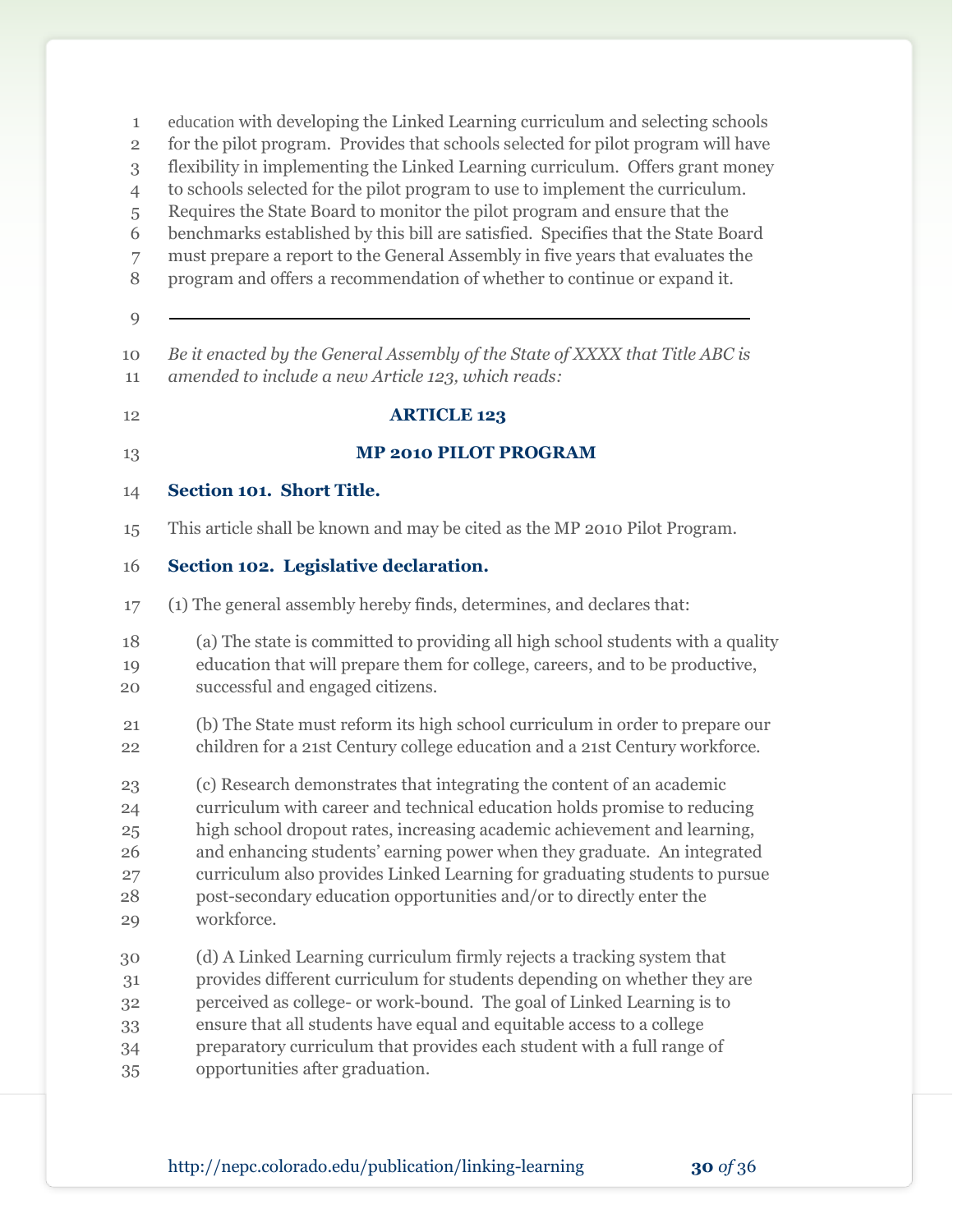- (e) The MP 2010 Pilot Program provides an opportunity to determine the best
- structure for implementing a Linked Learning curriculum by setting
- standards for integrating college preparatory and career and technical
- education, and at the same time, providing high schools that participate in
- the program with the maximum flexibility to achieve those standards.

### **Section 103. Definitions.**

- 7 (1) "MP 2010" means the five-year pilot program for preparing, adopting and implementing Linked Learning learning created by this Article.
- 9 (2) "MP Curriculum" means the integrated college preparatory and career and technical education program of study developed by the State Board of Education as required by Section 104 of this Article. The MP Curriculum must include, at a minimum, programs of study for the following pathways: agricultural, engineering & mechanical, medicine, liberal arts, and professional services. Pilot
- Schools would choose among these various integrated academic and career-based MP Curricula.
- 16 (3) "MP Implementation Model" means the recommended structure or structures for Pilot Schools to implement the MP Curriculum.
- (4) ―Pilot School‖ means a public secondary school including grades 9-12 selected for participation in MP 2010. Each application for a pilot school shall be made through the school's district office or state authority authorizing entity, with the district or entity having approved the application.
- 22 (5) "State Board" means the State Board of Education for K-12.
- 23 (6) "Higher Education Board" means the governing body responsible for post-secondary education.
- 25 (7) "Commissioner" means the Commissioner of Higher Education or Director in charge of higher education administration in the state.
- 27 (8) "Director of K-12 Education" means the administrator in charge of statewide K-12 education.

#### **Section 104. Development and Implementation of MP Curriculum.**

- (1) By August 1, 2009, the State Board in conjunction with the higher Education
- board must develop the MP Curriculum. The MP Curriculum must be developed
- for grades 9 through 12 and must include the following:
- (a) A proposed program of study for all students that satisfies the
- requirements for entry into all state universities;
-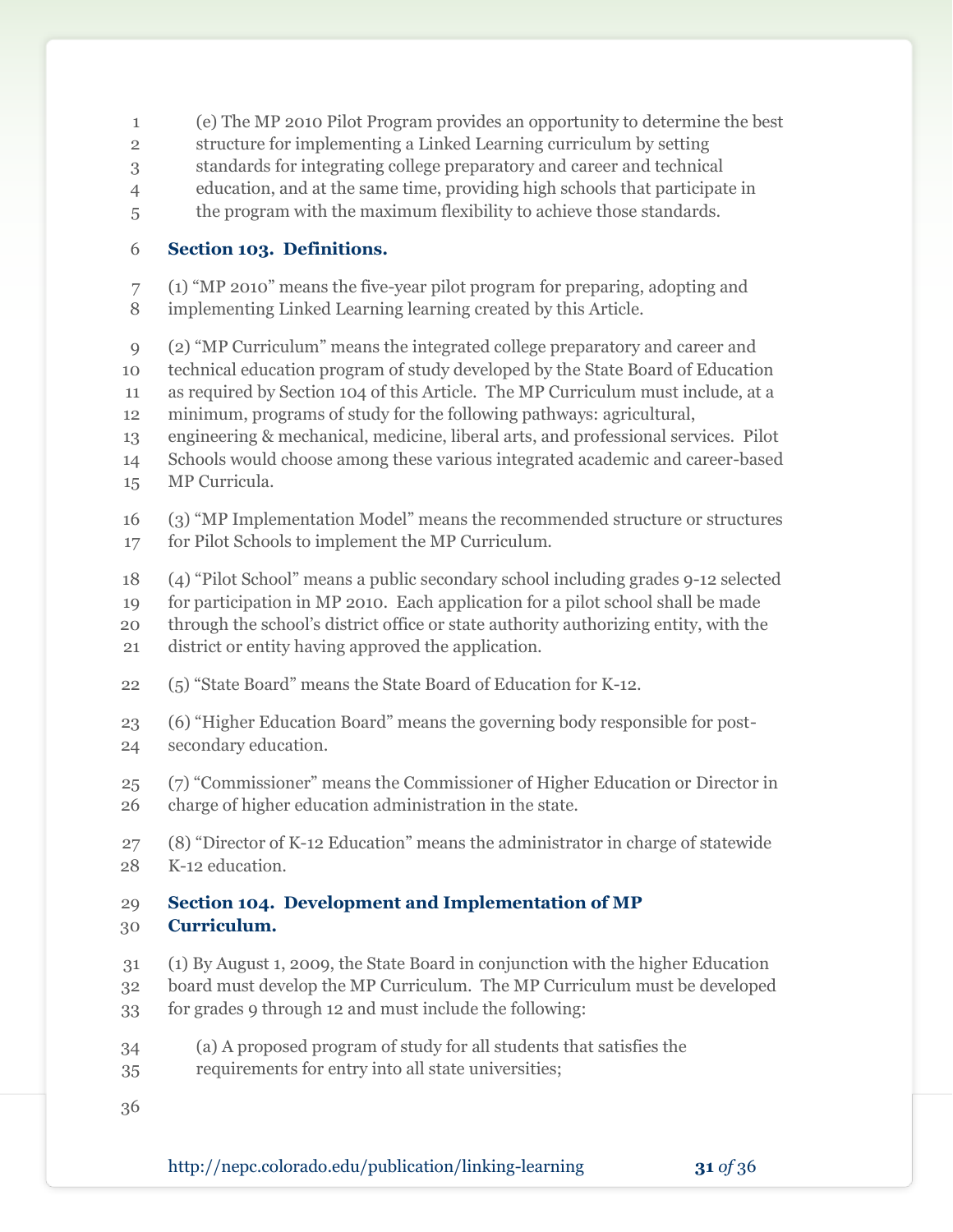(b) An integrated technical core of a sequence of at least two courses that delivers concrete knowledge and skills to give young people a head start on a successful career. The technical component must be aligned to and underscore academic principles, and fulfill the academic requirements defined above through an emphasis on real-world applications that show the relevance of academic and technical learning to students' everyday lives; (c) The creation of an evolving series of field-based learning opportunities that provide students with academic and technical knowledge in authentic, real-world situations; and (d) The restructuring and/or enhancement of support services that help students master the advanced academic and technical content that is necessary for success in college and career, and that provide counseling and transportation that enables field-based learning opportunities. (2) By August 1, 2009, the State Board and Higher Education Board must develop the MP Implementation Model. The MP Implementation Model must provide two or more proposed structures for Pilot Schools to follow to adopt the MP Curriculum. The MP Implementation Model developed by the State Board and Higher Education Board must provide the following: (a) Proposed structures for Pilot Schools to modify existing courses or add new courses and to otherwise begin implementing the MP Curriculum such that, by the 2013-2014 academic year, each Pilot School will offer a series of integrated courses that follow the MP Curriculum. Proposed structures may include theme-based small learning communities, career academies, majors within comprehensive high schools, occupational training centers, magnet programs, dual enrollment programs, distance learning, community colleges, and other project-based and/or work-based programs; (b) A proposed structure for conducting a needs assessment of educators at each school to ensure mp teachers gain and maintain the necessary competencies to teach within a Pilot School through practices such as new teacher induction, ongoing professional development, and externships; these competencies must include knowledge of academic and technical subjects related to the career theme or field, pedagogical skills, professional expertise, and foundational understanding that makes clear the rationale for a Linked Learning curriculum and model; (c) Recommended modifications to existing school counseling structures in order to conform to the MP Curriculum, including the designation of school counselors as mentors for each pathway within the MP Course Structure, to enhance and integrate college and career preparation, increase coordination between the pilot school and post-secondary institutions and to increase access through college and career awareness, career interest surveys, and visits to post-secondary institutions and relevant industries;

$$
\mathbf{32}\text{ of }36
$$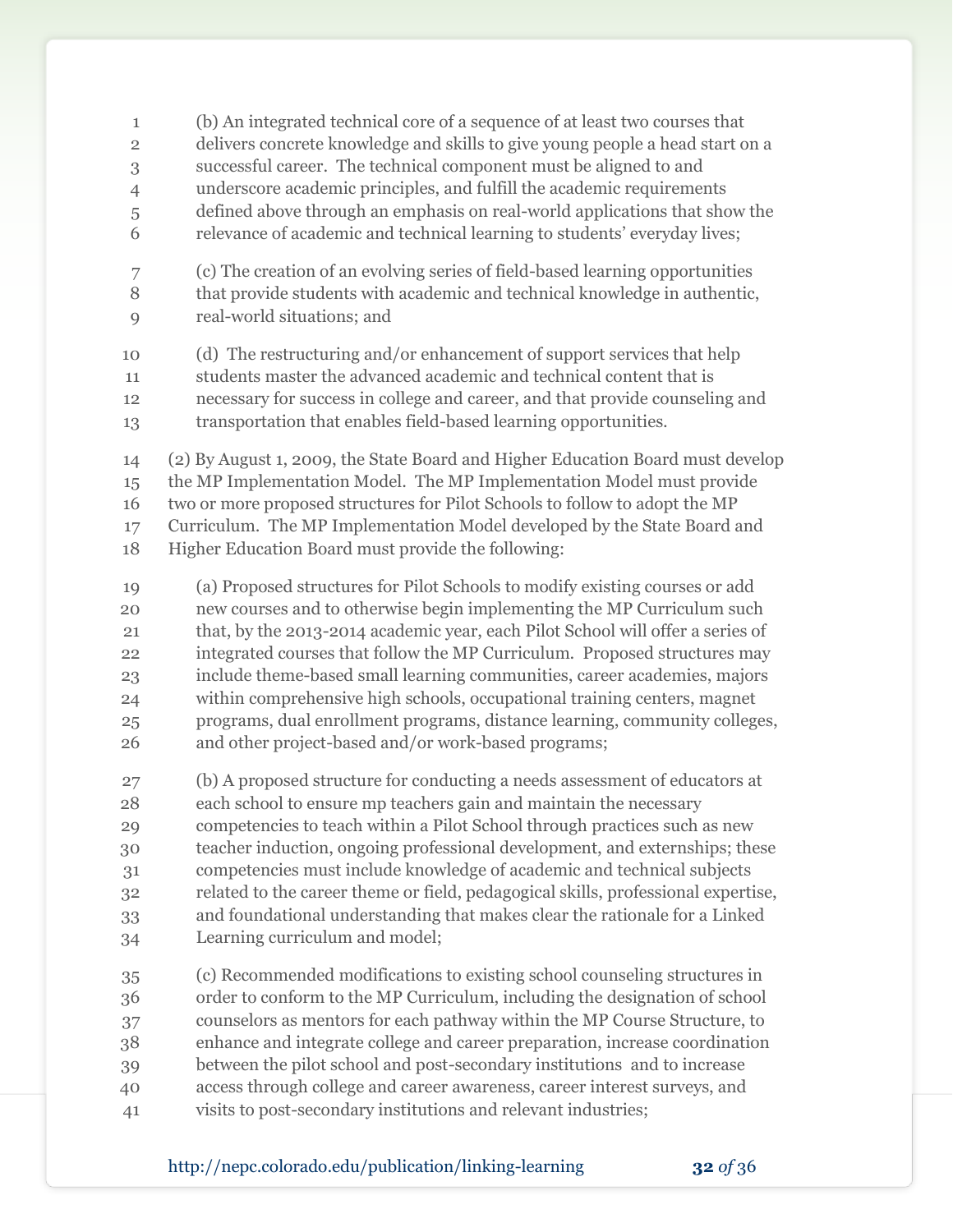- (d) Detailed proposals for restructuring and/or augmenting science labs and other technical facilities to accomodate the MP Curriculum; (e) Proposed reconfigurations of school schedules to increase flexibility and course offerings, innovative teaching practices, student placement strategies, and increasing the time available to students to complete the MP Curriculum. proposed reconfigurations might include block scheduling, seven- and eight- period days, and other configurations; (f) Guidelines for implementing a series of work-based learning experiences that facilitate the MP Curriculum, beginning with experiences such as field trips, speakers, mentoring and job shadowing and evolving into intensive internships or school-based enterprises; (g) Proposed structures for including students' parents in the education process and providing information about college and career preparation; and (h) Recommended approaches for schools to identify and assist at-risk and struggling students, such as by providing supplemental instruction, counseling, and other services required to help lower achieving students succeed in demanding programs of academic and technical study. (3) The MP Curriculum and MP Implementation Model must be made available to all secondary schools that include grades 9-12 by September 1, 2009 as described in Section 105 of this Article.
- **Section 105. Selection of Pilot Schools.**

 (1) By September 1, 2009, the State Board must invite all public school districts and secondary schools that include grades 9-12 to participate in MP 2010. The invitation required by this section must be sent to all school principals and district superintendents by United States Mail, and also shall be made available on the State Board's website. The invitation must provide all schools and districts with copies of the MP Curriculum and MP Implementation Model, and request that schools interested in applying for participation in MP 2010 as a Pilot School submit within four months a budget and detailed plan for implementing the MP Curriculum.

- (2) The budget and detailed plan required by subsection (1) of this section must provide:
- (a) An assessment of the financial requirements for implementing the MP Curriculum, based on the school's current budget and assessment of current
- personnel and facilities. This assessment should take into account the
- additional funding to be provided to Pilot Schools as set forth in Section 106
- of this article;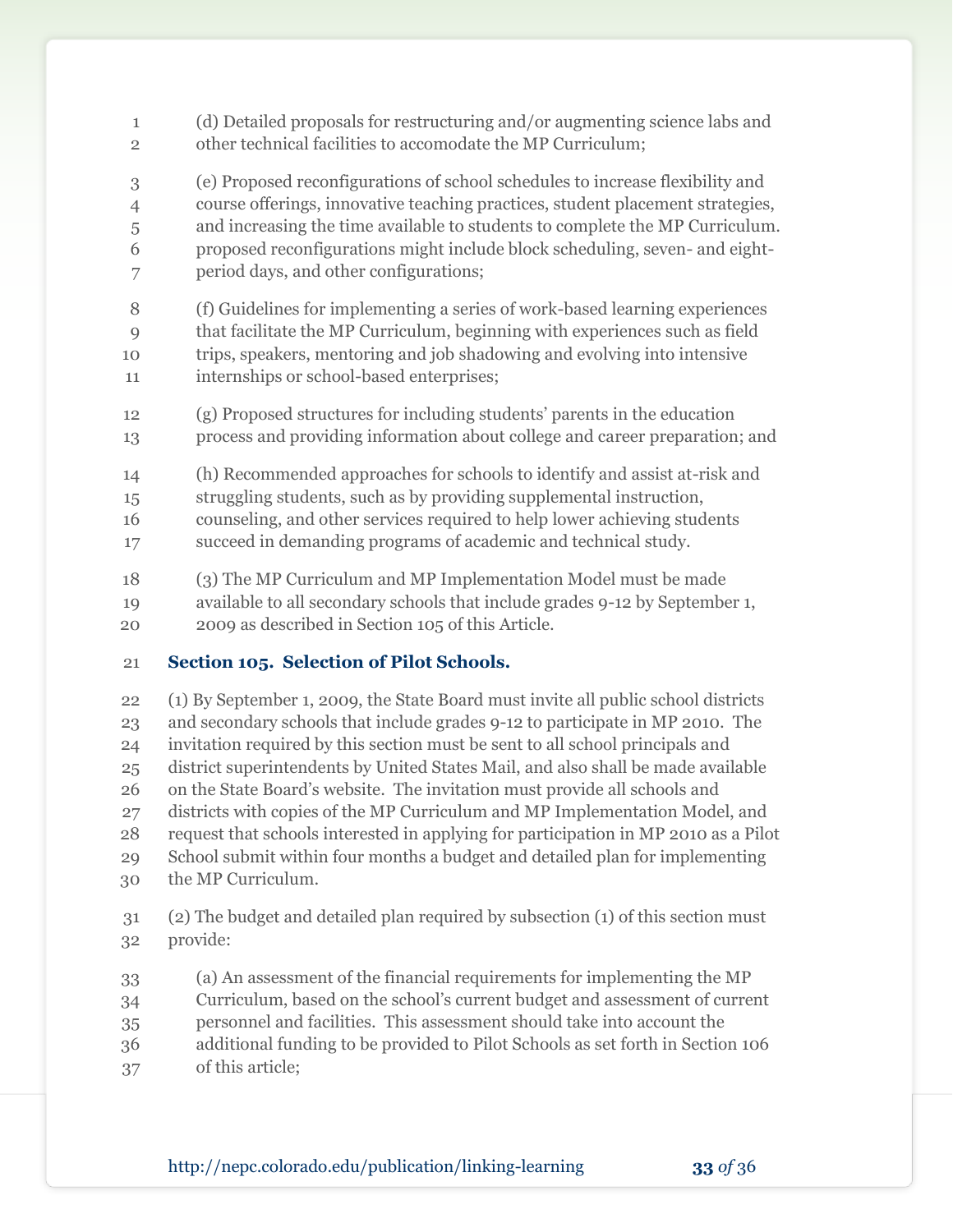| $\mathbf{1}$   | (b) A proposed structure for adopting and following the MP Implementation           |
|----------------|-------------------------------------------------------------------------------------|
| $\overline{2}$ | Model as applied to the particular school, or in the alternative, a proposed        |
| $\,3$          | modified model for implementing the MP Curriculum and achieving the                 |
| $\overline{4}$ | requirement of subsection $104(2)(a)$ of this Article that, by the 2013 academic    |
| 5              | year, each Pilot School will offer an integrated course curriculum that follows     |
| 6              | the MP Curriculum in each MP Course Structure;                                      |
| 7              | (c) Any request from the pilot school for additional financial assistance under     |
| 8              | subsection 106(3) of this Article in order to address any understaffing that        |
| 9              | would prevent the school from implementing the MP Curriculum; and                   |
| 10             | (d) Any other information that the State Board considers relevant.                  |
| $11\,$         | (3) In order to be eligible to participate in MP 2010, a school must submit the     |
| 12             | materials required by this section to the State Board by no later than January 4,   |
| 13             | 2010.                                                                               |
| 14             | (4) By February 4, 2010, the State Board must select 50 Pilot Schools from          |
| 15             | among those who have submitted the materials required by this section. The          |
| 16             | State Board must select the Pilot Schools based on:                                 |
| 17             | (a) The details of the school's proposed plan for implementing the MP               |
| 18             | Curriculum, and in particular, whether it appears feasible for the school to        |
| 19             | implement the MP Curriculum and achieve the requirements of subsection              |
| 20             | 104(2) of this Article based on its proposed plan;                                  |
| 21             | (b) The relevancy of and interest in the proposed theme and/or industry             |
| 22             | sector that will ensure students are prepared for high-skill, high-wage             |
| 23             | employment by emphasizing industry-related knowledge and skills, as well as         |
| 24             | academic principles and authentic applications; and                                 |
| 25             | (c) Any other consideration that the State Board finds relevant.                    |
| 26             | Section 106. Funding.                                                               |
| 27             | (1) From funds made available by the general assembly for purposes of MP 2010,      |
| 28             | the State Board will annually distribute to each Pilot School an amount equal to    |
| 29             | [amount specific to each state] per student attending each Pilot School, but not to |
| 30             | exceed a combined total of \$[amount specific to each state] for all schools. The   |
| 31             | first allocation will be made by August 1, 2010, for the 2010-2011 academic year.   |
| 32             | The final allocation will be made by August 1, 2015, for the 2015-2016 academic     |
| 33             | year.                                                                               |
| 34             | (2) Funds received by the Pilot Schools under subsection (1) of this Section may    |
| 35             | be used for the following purposes:                                                 |
| 36             | (a) adding new courses or modifying existing courses in order to adopt the          |
| 37             | MP Course Structure and implement the MP Curriculum;                                |

http://nepc.colorado.edu/publication/linking-learning **34** *of* 36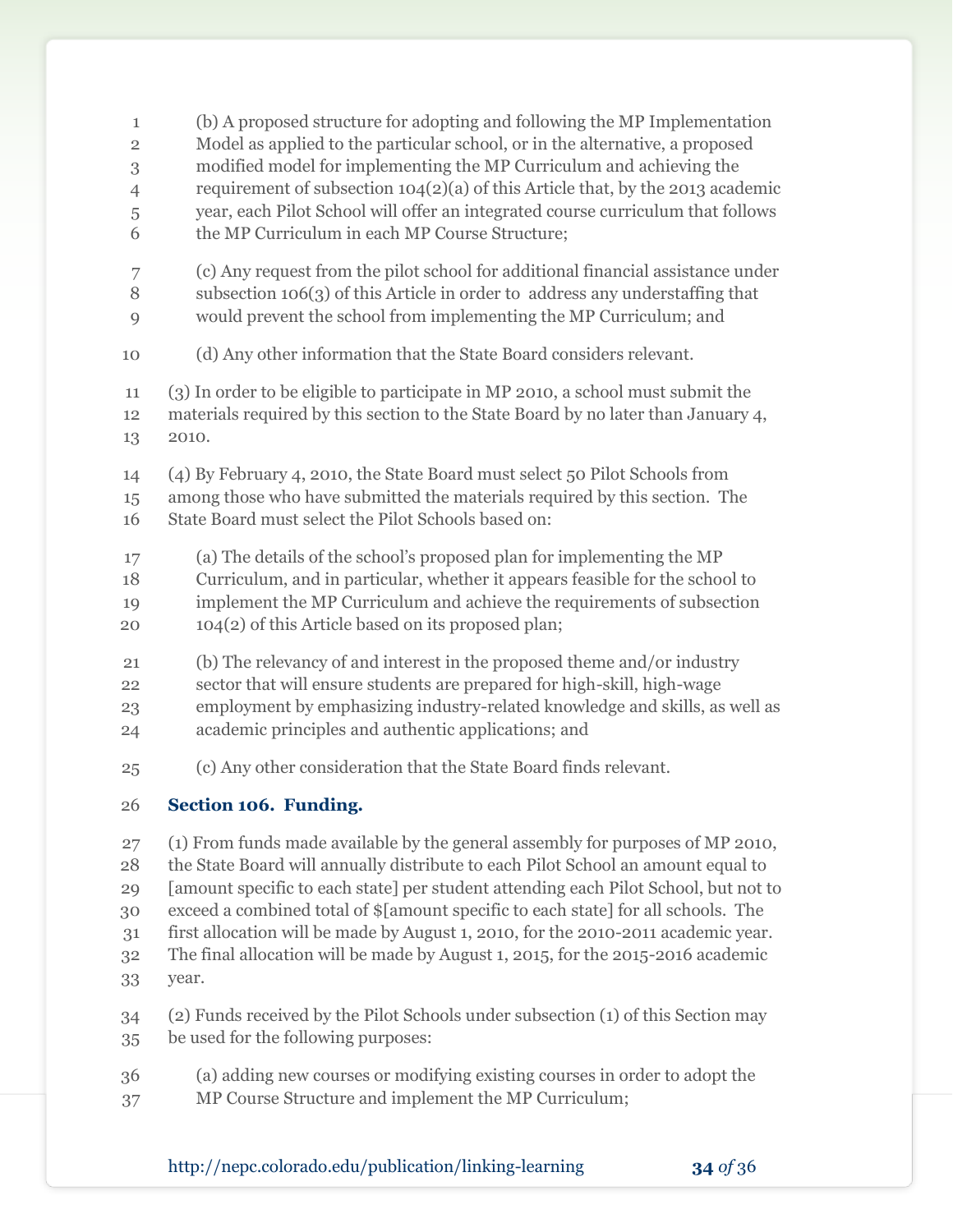- (b) hiring additional teaching staff in order to implement the MP Curriculum; (c) providing training to existing teachers responsible for teaching courses that are part of the MP Course Structure adopted by the Pilot Schools; (d) offering counseling to students regarding career guidance, post-secondary education opportunities, and recommended coursework within the MP Curriculum and MP Course Structure; (e) purchasing technology and other infrastructure for use in implementing the MP Curriculum; and (f) updating, remodeling and/or constructing technical facilities for use in implementing the MP Curriculum.
- (3) In addition to funds made available pursuant to subsection (1) of this Section, the State Board also may allocate to Pilot Schools, from funds made available by the general assembly, such funds necessary to address any understaffing issue
- identified by the Pilot School under subsection 105(2)(c) of this Article, but not to
- exceed a combined total of \$[amount specific to each state] for all schools.

#### **Section 107. Implementation of MP Curriculum by Pilot Schools—Monitoring of Pilot Schools.**

(1) Pilot Schools must begin implementing the MP Curriculum in the 2010-2011

academic year, with the goal of achieving the benchmarks set forth in section

104(1) of this Article by no later than the 2013-2014 academic year.

 (2) The State Board must monitor the Pilot Schools to ensure that each school follows the detailed plans for implementing the MP Curriculum submitted

pursuant to section 105(2)(b) of this Article, or any modified version of those

plans approved by the State Board, and to ensure that each Pilot School meets the

benchmarks set forth in section 104(1) of this Article by no later than the 2013-

2014 academic year. Such monitoring shall include, but not be limited to,

ensuring that each pathway is academically challenging and enrolls diverse

groups of students, as well as routine inspections and audits of each Pilot School

to evaluate compliance with the requirements of this Article. The state board

shall have the authority to withhold funding under this article if a Pilot School is

substantially out of compliance.

(3) The State Board shall be responsible for overseeing the preparation of a

report to the General Assembly evaluating MP 2010. Such report shall be

submitted by September 1, 2015 and shall evaluate the strengths and weaknesses

- of the MP Curriculum and implementation of the MP Curriculum by the Pilot
- Schools after the completion of the 2014-2015 academic year. The evaluation
- shall address Pilot Schools' success in all of the following: implementing the MP
- Curriculum, graduation rates, increased proficiency in core academic areas,